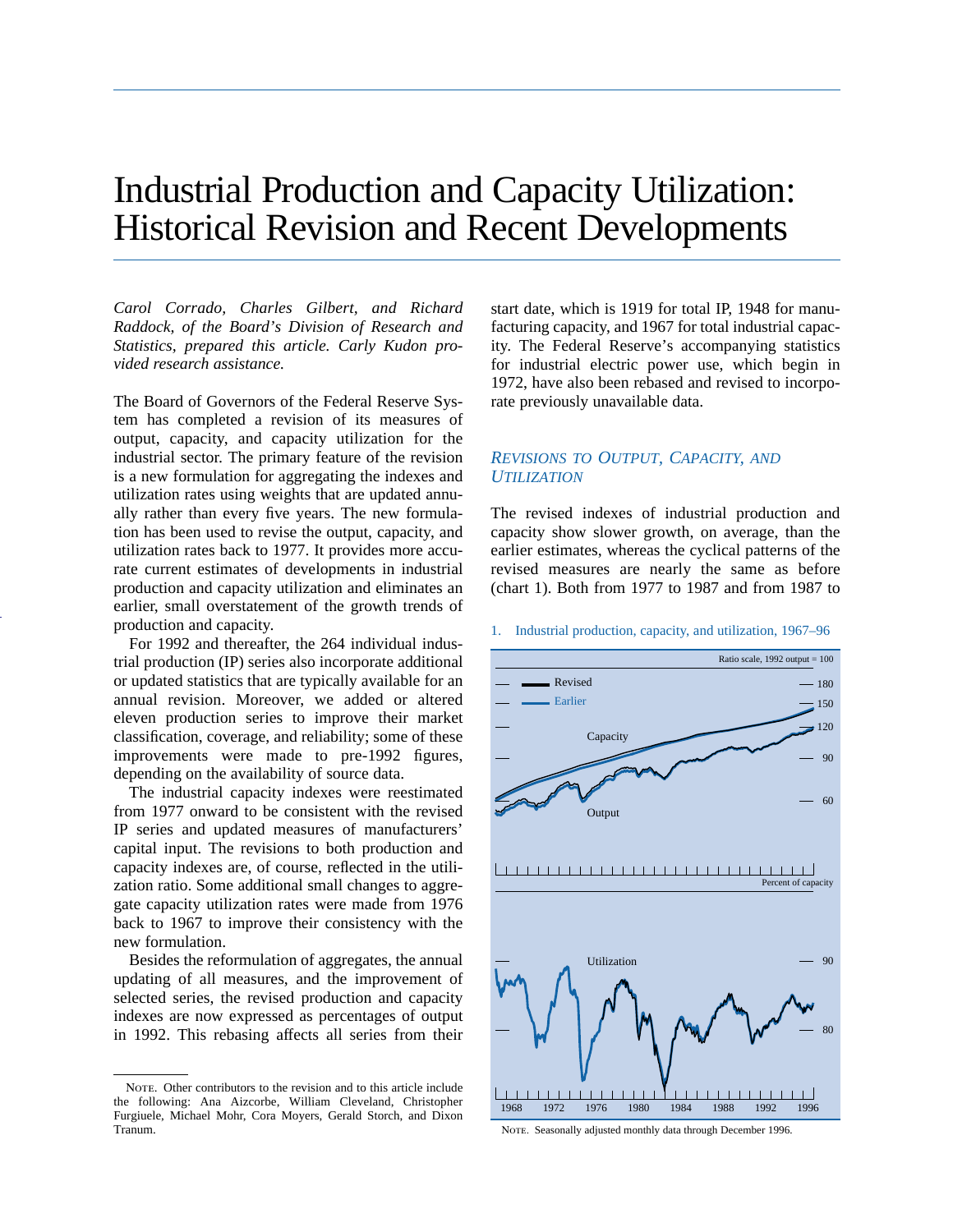|                                                                                                                              |                      | Revised growth rate  |                      |              | Difference between revised and earlier growth rates | (percentage points) |                               |
|------------------------------------------------------------------------------------------------------------------------------|----------------------|----------------------|----------------------|--------------|-----------------------------------------------------|---------------------|-------------------------------|
| Item                                                                                                                         |                      | (percent)            |                      | Total        |                                                     |                     | Due to the new<br>formulation |
|                                                                                                                              | 1967-77              | 1977-87              | 1987-96              | 1977-87      | 1987-96                                             | 1977-87             | 1987-96                       |
| Production<br>Total industrial<br>Manufacturing<br>Excluding computers                                                       | 3.3<br>3.4<br>3.2    | 2.3<br>2.7<br>2.2    | 2.3<br>2.5<br>2.1    | $-3$<br>$-5$ | $-.3$<br>$-.1$                                      | $-.5$<br>$-.1$      | $-.3$<br>$-1$                 |
| Capacity<br>Total industrial<br>Manufacturing<br>Excluding computers $\dots\dots\dots$                                       | 3.5<br>3.6<br>3.5    | 2.4<br>2.8<br>2.2    | 2.2<br>2.5<br>2.2    | $-2$<br>$-5$ | $-2$<br>$-3$<br>$-.1$                               | $-.6$<br>$-.1$      | $-.2$<br>$-1$                 |
| Capacity utilization<br>(level, end of period)<br>Total industrial<br>Manufacturing<br>Excluding computers $\dots\dots\dots$ | 83.9<br>83.3<br>83.3 | 82.7<br>82.7<br>82.9 | 83.2<br>82.2<br>82.0 | $-.2$<br>=.l | $-.2$<br>$-.1$<br>$\overline{.5}$                   | $-.2$               | $-.7$<br>$-.4$                |

#### 1. Revised growth rates of industrial production and capacity, and level of capacity utilization, 1967–96

NOTE. Growth rates are calculated as the average percentage change in the seasonally adjusted index from the fourth quarter of the first year specified to the fourth quarter of the last year specified. For 1967 the calculations begin in the

third quarter, and for 1996 the calculations in the last column end in the second quarter. The capacity utilization rates are for the fourth quarter of the last year specified.

1996, total industrial output grew at an average pace of about 2.3 percent per year—about  $\frac{1}{4}$  percentage point less than previously estimated (table 1). The growth of industrial capacity was revised down nearly as much; consequently, the rate of total industrial capacity utilization was revised down only a fraction of a percentage point at the end of 1996. (See the summary tables in appendix A for details of the revised indexes.)

The downward revisions to production and capacity growth arise primarily from the introduction of the new formulation for those measures, which tends to reduce the influence of the fastest growing industries—such as computers—on aggregate growth. In particular, although the revised output and capacity indexes now show slower growth for total

manufacturing, growth in manufacturing excluding computers is reduced only a bit as a result of introducing the new formulation (table 1).

The revisions for 1992-96 not only incorporate the new annual weighting formulation but also update source data. In particular, data from the Annual Survey of Manufactures of the Bureau of the Census account for most of the reduction of 1 percentage point in the growth in manufacturing output in 1994 (table 2). Since 1992, growth in manufacturing has averaged 3.8 percent a year, down 0.5 percentage point from the earlier estimates.

The largest revisions of the production indexes by market group—upward in consumer durable goods and downward in business equipment—relate to the treatment of computers; the downward revision in

| 2. Revised growth rates of industrial production and capacity, and level of capacity utilization, 1992–96 |  |  |  |
|-----------------------------------------------------------------------------------------------------------|--|--|--|
|                                                                                                           |  |  |  |

| Item                                                                                                                         |                                                             |                      | Revised growth rate<br>(percent) |                      |                                          |                          | Difference between revised and earlier growth rates<br>(percentage points) |                |
|------------------------------------------------------------------------------------------------------------------------------|-------------------------------------------------------------|----------------------|----------------------------------|----------------------|------------------------------------------|--------------------------|----------------------------------------------------------------------------|----------------|
|                                                                                                                              | 1992-96                                                     | 1994                 | 1995                             | 1996                 | 1992-96                                  | 1994                     | 1995                                                                       | 1996           |
| Production<br>Total industrial<br>Manufacturing<br>Excluding computers                                                       | 3.5<br>3.8<br>3.2                                           | 5.7<br>6.5<br>6.0    | 1.8<br>1.6<br>.7                 | 3.7<br>4.0<br>3.1    | $-.4$<br>$-.5$<br>$-.2$                  | $-1.0$<br>$-.9$          | $\frac{.2}{.2}$<br>$\overline{.5}$                                         | $-.8$<br>$-.1$ |
| Capacity<br>Total industrial<br>Manufacturing<br>Excluding computers                                                         | 2.8<br>3.1<br>2.6                                           | 2.5<br>2.7<br>2.3    | 3.3<br>3.7<br>3.1                | 3.7<br>4.1<br>3.3    | $-4$<br>$-5$                             | $\frac{-3}{-5}$<br>$-.3$ | $-.5$<br>$-.6$<br>$-.4$                                                    | $-.4$<br>$-1$  |
| Capacity utilization<br>(level, end of period)<br>Total industrial<br>Manufacturing<br>Excluding computers $\dots\dots\dots$ | $\cdot$ $\cdot$ $\cdot$<br>$\sim$ $\sim$ $\sim$<br>$\cdots$ | 84.3<br>83.9<br>83.9 | 83.1<br>82.3<br>82.1             | 83.2<br>82.2<br>82.0 | $\sim$ $\sim$ $\sim$<br>1.11<br>$\cdots$ | $-.4$<br>$-.2$           | $\cdot$<br>$\overline{.5}$                                                 | $-.1$          |

NOTE. Growth rates for 1992 to 1996 are calculated as the average percentage change in the seasonally adjusted index from the fourth quarter of 1992 to the fourth quarter of 1996. Growth rates for years are calculated from the fourth

quarter of the previous year to the fourth quarter of the year specified. The capacity utilization rates are for the last quarter of the year.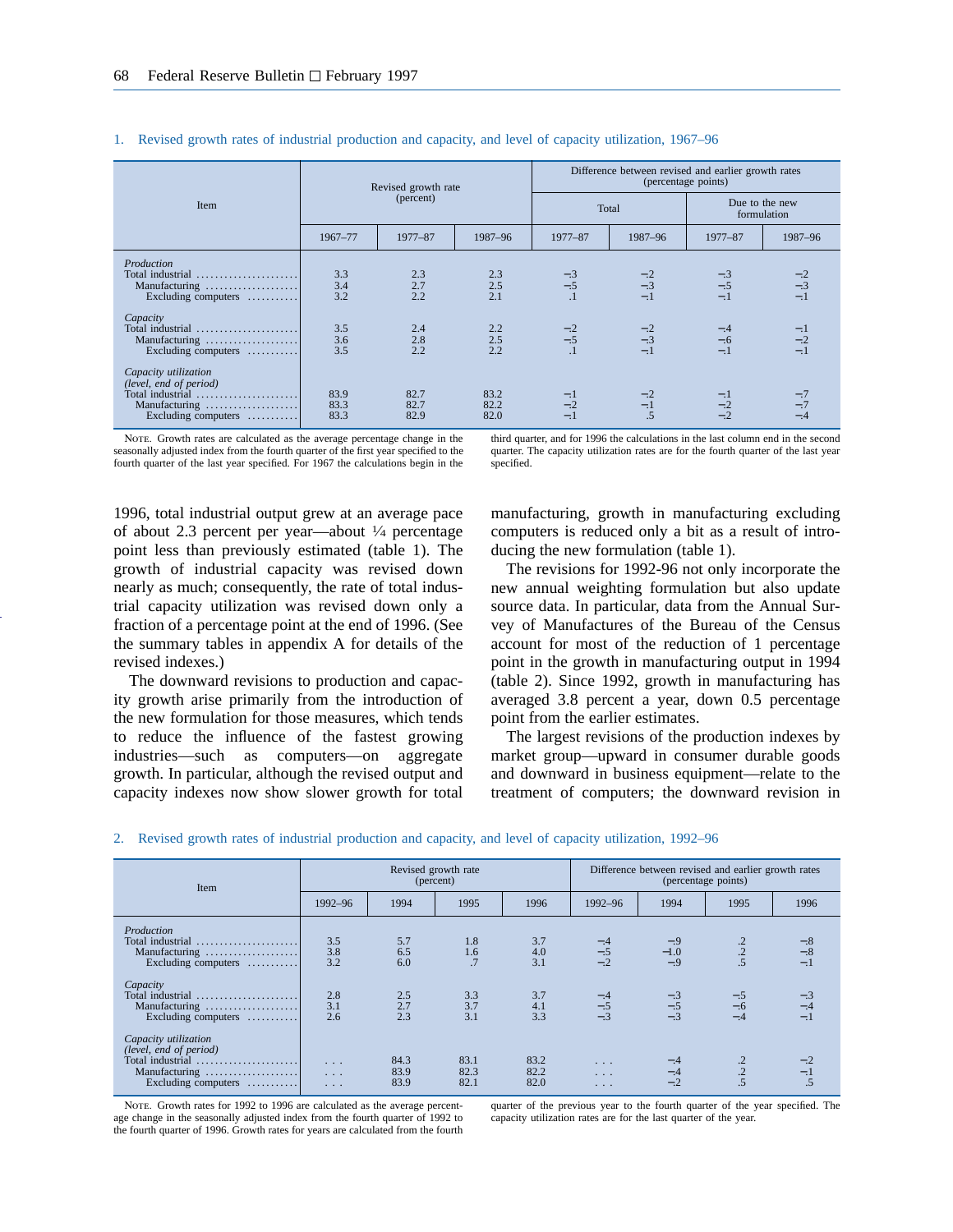equipment reflects both the new formulation and the reassignment of a portion of computer output (mainly personal computers for home use) from business equipment to consumer durable goods other than automotive products (tables A.3 and A.5). Among major industry groups, the large upward revisions in semiconductors and electrical machinery relate to the use of quality-adjusted price indexes for semiconductor components to develop new annual production benchmarks (tables A.4 and A.6).

The slower overall trend growth in production is reflected in the lower trend growth in the revised estimate of manufacturing capacity, which is also 0.5 percentage point below the earlier estimate for the period from 1992 to 1996. (The effect of revisions of the production indexes on our capacity indexes is described in the section on methods.) The rate of manufacturing capacity utilization—the ratio of production to capacity—in the fourth quarter of 1996 is only 0.1 percentage point lower than the earlier estimate. Like the earlier estimates, the revised ones show that capacity utilization reached its most recent high at the beginning of 1995 and that pressures on industrial capacity have been lower since then.

Revisions to utilization rates are quite disparate among industries (table A.7). Substantial upward revisions in utilization in the fourth quarter of 1996 for miscellaneous manufacturing, apparel, aerospace and miscellaneous transportation equipment, and electrical machinery including semiconductors largely counterbalance the downward impact on utilization of the new annual weighting formulation and lower utilization rates for motor vehicles and parts, computers, and other industries.

#### *INDUSTRIAL DEVELOPMENTS IN THE 1990S*

The industrial sector entered the 1990s operating at a high level. Then, following the spike in oil prices that accompanied Iraq's invasion of Kuwait in August 1989, a rather shallow six-month contraction ensued. Output of durable manufactured goods fell 7 percent to a trough in March 1991 and then surpassed its previous peak in the fourth quarter of 1992, with the completion of the gradual recovery from the contraction.

During the four years since then, the industrial sector, led by gains in durable manufacturing, has continued to expand, with only a six-month pause after January 1995. During this expansion phase, output in durable manufacturing advanced at an annual rate of 6 percent; output at utilities, roughly  $2\frac{1}{2}$  percent; nondurable manufacturing,  $1\frac{1}{2}$  percent; and mining, 1 percent (table A.6). Despite the continuing expansion, productivity advances and the increased use of temporary employees have limited the hiring of permanent employees in industry. Employees on manufacturing payrolls numbered 18.3 million at the end of 1996, up only 200,000 since 1992 and down 1 million since the late 1980s. Employment in nondurable manufacturing, where production growth had been slow, declined in 1995 and 1996.

## *Production in the 1990s by Market Group*

The output of durable consumer goods helped fuel the recovery and expansion from the 1991 trough until 1994, with strong gains in light trucks, automobiles, appliances, and personal computers (chart 2 and table A.5). Since then, real output of home computing equipment, adjusted for quality improvements, has risen more than 30 percent per year, while output of consumer durables other than personal computers has flattened noticeably.

Assemblies of autos and light trucks hit a cyclical low in early 1991, climbed at a double-digit rate through early 1994, and then essentially flattened. Domestic assemblies of light vehicles averaged about 11.7 million units annually from 1994 to 1996, while total sales, including imports, averaged nearly 15 million units.

Underlying the overall trend in U.S. production of light vehicles during the past decade were several important developments: the growth of U.S. assembly plants owned by Japanese manufacturers (transplants), which substantially cut imports of vehicles; quality improvements that made American-built vehicles more competitive; and the shift in the composition of overall output to light trucks, especially sport utility vehicles. Assemblies of light trucks in the United States, which averaged 33⁄4 million units in the late 1980s, reached  $5\frac{1}{2}$  million in the second half of 1996; in contrast, automobile production has trended down from 8 million units in 1985–86 to just over 6 million units last year—despite the growth of transplants.

In contrast to the substantial growth in the output of consumer durables during the 1990s, the production of consumer nondurables grew at an annual rate of only about  $1\frac{1}{2}$  percent. Significant disparities in growth rates are apparent among the components of this group. Newspaper circulation trended gradually downward. Production of clothing fell about one-tenth in 1995 and early 1996 to a level near the recession low of 1990–91. Foods and tobacco grew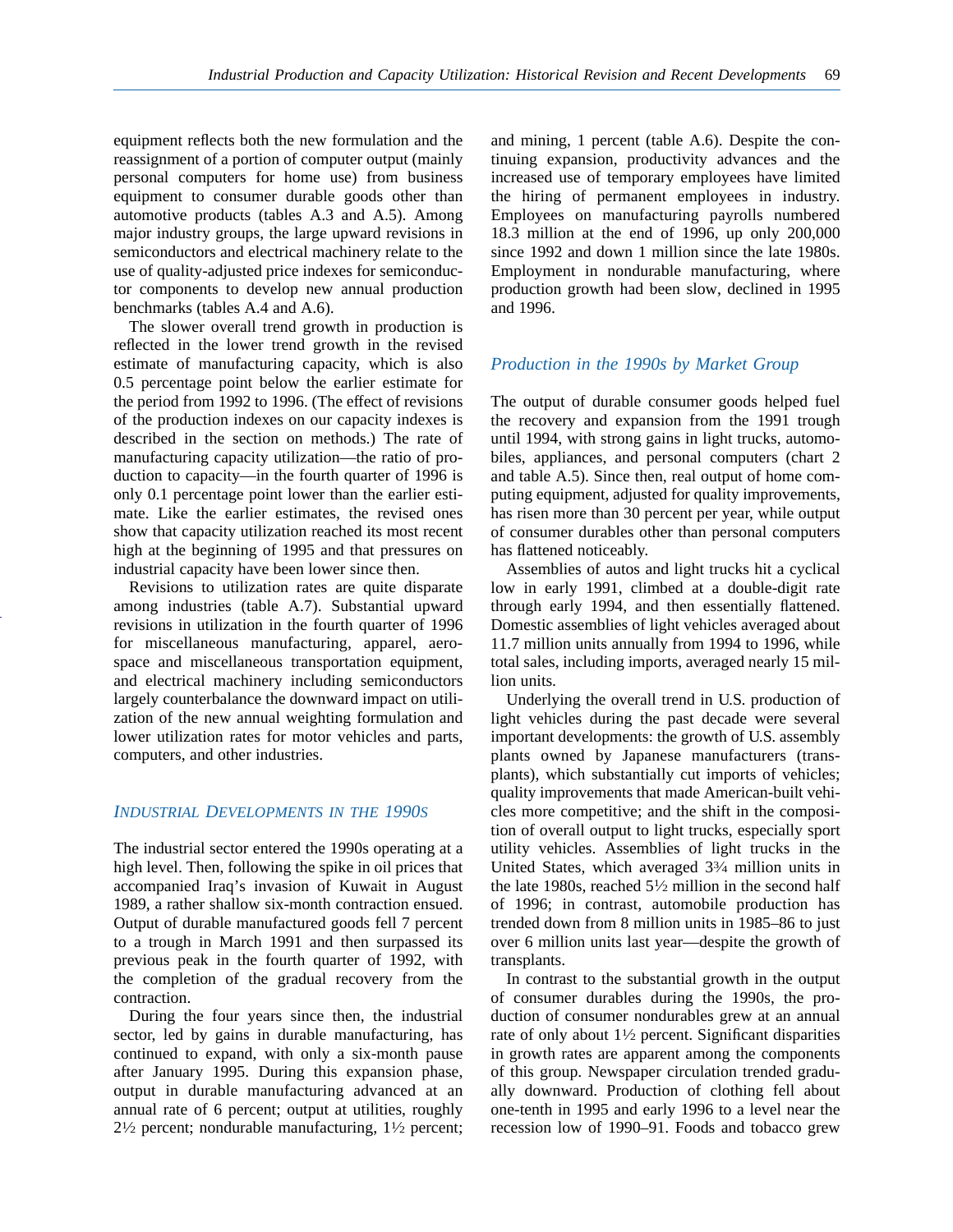

#### 2. Industrial production by market groups, 1987–96

NOTE. Seasonally adjusted monthly data through December 1996

slowly overall. But production of drugs and medicines and output of paper products for the home exhibited strong growth.

The business equipment group lagged the cyclical improvement in overall IP but has been a major source of strength since early 1992. Led by a doubledigit annual rate of growth in the output index for information processing and related equipment, the output of business equipment advanced more than one-third through the end of 1996. The qualityadjusted output of computers nearly quadrupled over the period and accounted for more than one-third of the growth in business equipment. Excluding computers, output of business equipment grew about 25 percent.

Growth in the industrial equipment group was strong from early 1992 to mid-1995 and then flattened at a level that exceeded its 1989 cyclical peak by about 15 percent; however, the output of construction equipment—the fastest growing component continued to rise in the second half of 1995 and 1996. The output of the ''other equipment'' group, which includes farm and service industry equipment and office furniture, also grew rapidly in 1993 and 1994 and then paused before rising in the latter half of 1996 to a level about one-tenth above that preceding the last recession.

Of the major subgroups within business equipment, only transit equipment exhibited practically no net production growth from 1991 to early 1996 as assemblies of business autos stagnated and the output of commercial aircraft and parts dropped sharply, particularly in 1993. Demand for business trucks strengthened considerably early in the expansion, but then in late 1995 and 1996, assemblies of heavy trucks and trailers weakened significantly. The output of transit equipment eventually pushed to new highs, but not until 1996, with the strong recovery in production of commercial aircraft and parts.

The reductions in real federal investment in defense and space equipment have cut the production index for such equipment, which includes military aircraft and parts, about one-third since mid-1989. The decline, which was quite rapid from 1991 through 1995, is estimated to have eased in 1996.

The output of construction supplies, which dropped more than one-tenth during the 1990–91 recession, did not recover to prerecession levels until late 1993 and early 1994. The recovery was slowed by high vacancy rates and the related weakness in the construction of multifamily residential buildings and nonresidential structures, particularly office and industrial buildings, that persisted into 1993. In contrast, single-family starts recovered much sooner and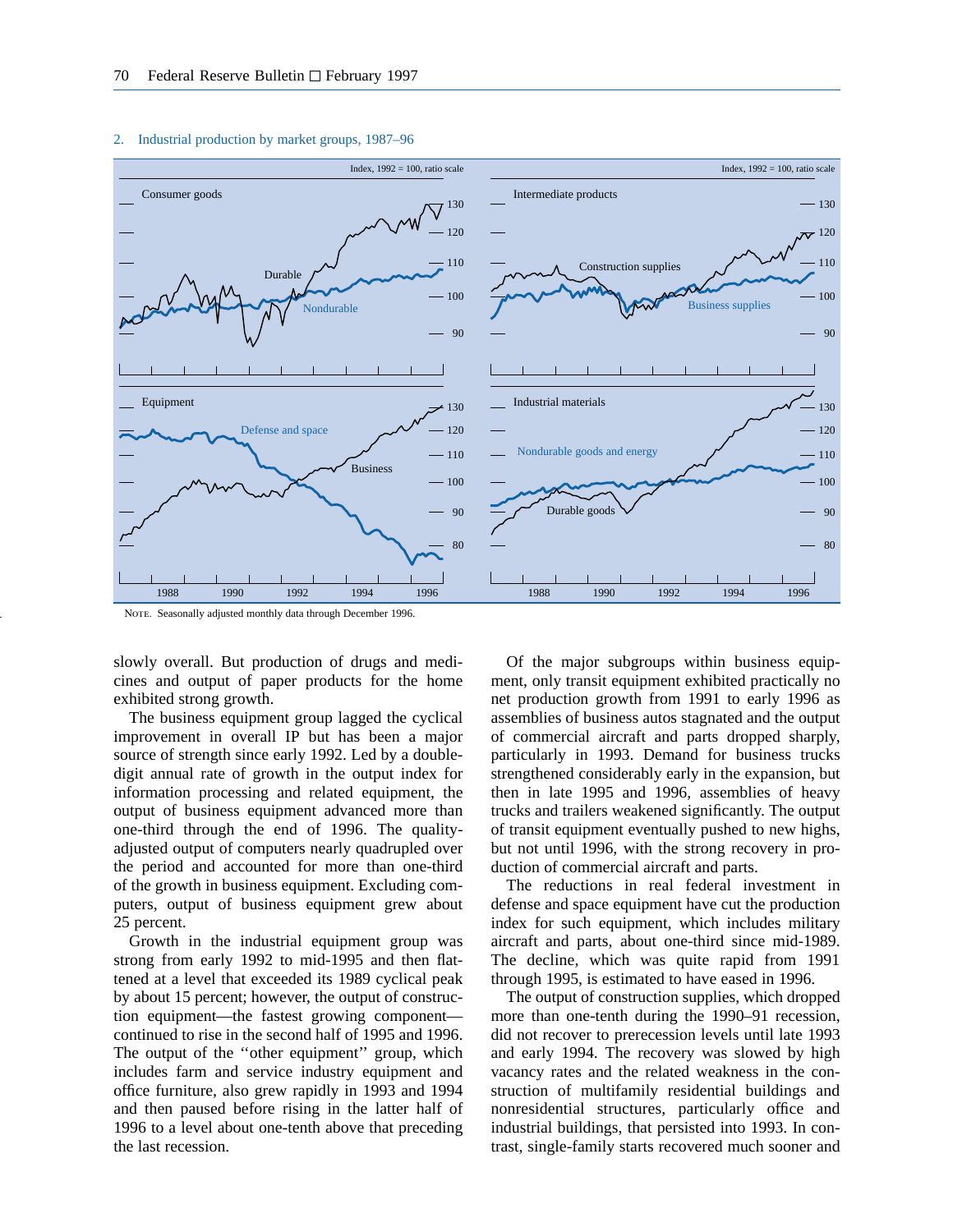more robustly. From the end of 1993 through late 1996, the output of construction supplies advanced at an average annual rate of roughly 4 percent, despite a decline in the first half of 1995 that was correlated with a dip in housing starts.

The output of business supplies grew slowly in the 1990s. Although commercial and other sales of electric and gas utilities expanded solidly, output of paper business supplies and agricultural chemicals grew hardly at all, and newspaper advertising trended sharply downward.

In the 1990s, the production of materials for further industrial processing grew more rapidly than the output of finished goods. Producers of industrial materials comprise a large, diverse group that accounts for roughly 40 percent of total industrial production. Durable goods materials, such as steel, turbines, semiconductors, and parts used in computers, motor vehicles, and aircraft, account for more than half of industrial materials. The output of durable goods materials has increased more than 40 percent since the beginning of the decade. Not surprisingly, computer parts and semiconductors led the advance with double-digit annual growth rates. The strength in the output of durable goods materials was supported by gains since the 1990–91 recession in the output of steel, motors, and other parts used to make motor vehicles, appliances, and heavy equipment. However, the weakness in the aerospace industry was a restraining influence until recently.

In comparison with the gains in durable goods industries, the growth in the production of nondurable goods materials and energy materials was anemic. The downtrend in crude oil production, particularly in Texas and Alaska, tended to offset recent gains in the production and use of natural gas and coal. Declines in the production of residual fuel oil, nuclear materials, and coke similarly offset a moderate rate of increase in the generation of electricity. Within nondurable goods materials, growth in textile, paper, and chemical materials was quite slow on balance from early 1989 until the third quarter of 1993 and then grew strongly for a time, only to fall back in 1995. From the start of the decade through late 1996, the output of this group grew at an annual rate of only  $1\frac{1}{2}$  percent. In this group, plastics resins, synthetic rubber, and paperboard were relatively strong performers.

## *Capacity and Utilization in the 1990s*

So far in the 1990s, the rate of capacity utilization in total industry has reached neither the extreme highs nor the extreme lows of the 1970s and 1980s. This

moderation reflects an acceleration in the growth of capacity as well as the relatively mild industrial recession at the start of the decade and the temperate pace of the expansion that has lasted nearly six years. An acceleration in the growth of capacity in recent years has accommodated this lengthy expansion without signs of substantial pressures on productive capacity. The low in utilization, 78.1 percent, occurred at the production trough in early 1991 and was well above the previous low of 71.1 percent in late 1982. Over the years of expansion after 1991, utilization reached a high of 84.9 percent in late 1994 and early 1995 (table A.1). Although this level was near the high recorded in the late 1980s, it was noticeably below the cyclical highs of the 1970s. Utilization eased in 1995 and ended 1996 at about 831⁄2 percent—still more than a percentage point above the long-term average.

Within manufacturing, utilization rates in late 1996 were relatively high for industrial machinery and equipment, especially computers, and for a number of primary-processing industries including petroleum refining, rubber and plastics products, fabricated metal products, and primary metals, such as steel (table A.7). By contrast, apparel products, printing and publishing, and leather and products had utilization rates that were below their longer-run averages.

As the current expansion has continued, real investment expenditures for industrial plant and equipment have increased rapidly and contributed to a faster rate of growth of capacity. The annual rate of growth of manufacturing capacity roughly doubled, from approximately 2 percent early in the decade to more than 4 percent in 1996; in durable manufacturing, capacity growth tripled to more than 6 percent (table A.8). High and rising rates of growth of capacity were, of course, most evident for computers and semiconductors, but the acceleration was large even for more slowly growing industries such as steel, fabricated metals, and lumber. Growth in capacity in nondurable manufacturing has remained low.

In mining, the long-term decline in capacity moderated as the drop in available drilling rigs, which began in 1983, lessened substantially. Utilization in oil and gas well drilling, although far below earlier peaks, rose to its highest level since 1982. Recent increases in offshore drilling also helped to maintain reserves and offset the ongoing decline in oil and gas extraction from aging oil fields. Capacity growth in the rest of mining and in utilities was relatively modest. Output growth at utilities exceeded capacity growth over the past ten years; as a result, the excess capacity that developed after the energy shocks in the 1970s and early 1980s has essentially been eliminated.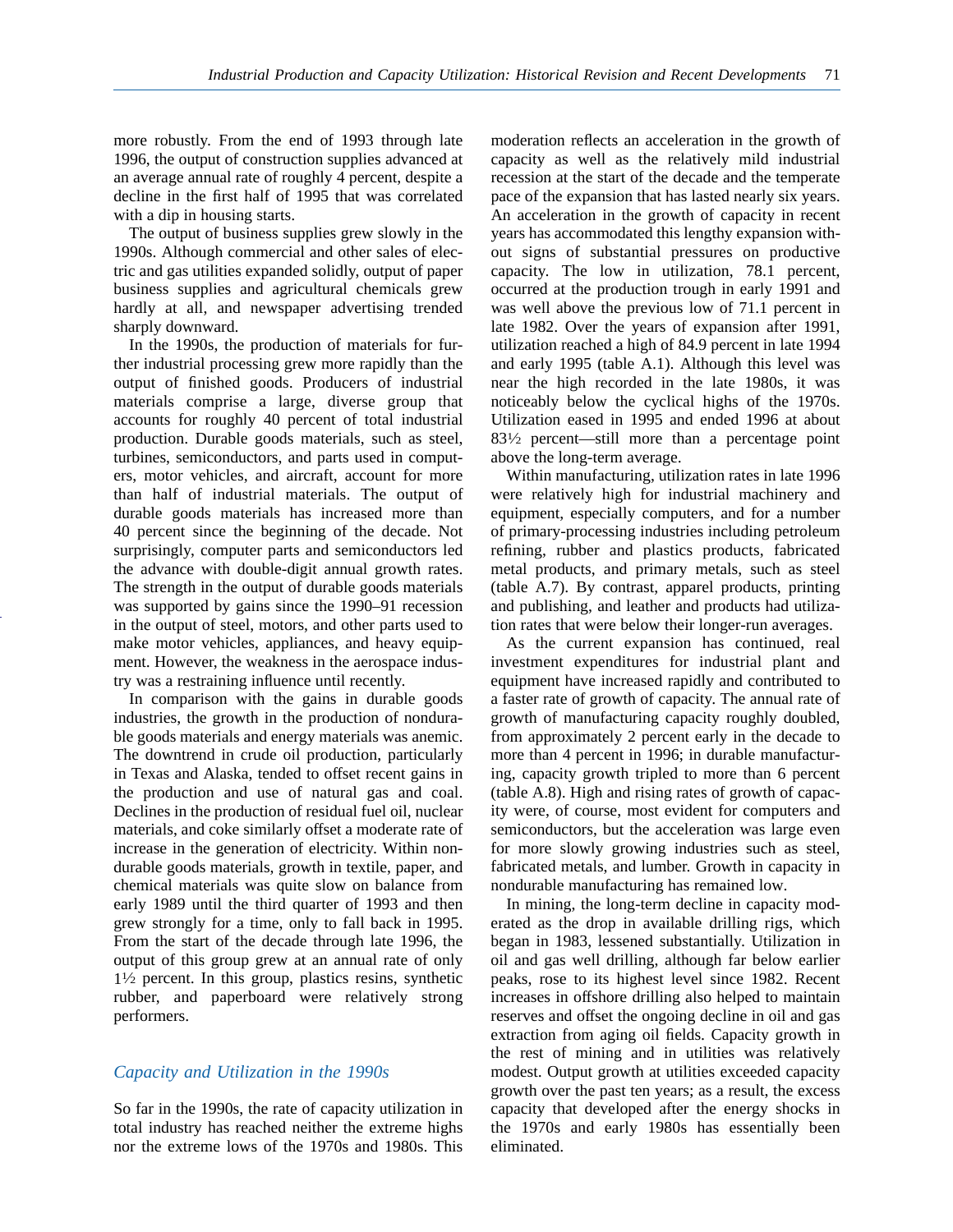#### *NEW AGGREGATION METHODS*

As indicated, the most important improvement for this revision is the introduction of new aggregation methods from 1977 onward. As before, the contribution of an individual industry to total output or capacity is based on the value added by that industry. Now, however, we update the value-added weights annually, rather than quinquennially, and keep them concurrent with production. The aggregation method for IP, a version of the Fisher-ideal index formula, is more firmly rooted in economic theory and eliminates a source of upward bias in the previous estimates. Some of the same issues are addressed in the recent reformulation of the featured measure of real output published by the U.S. Department of Commerce's Bureau of Economic Analysis (BEA).1

Measures of industrial output can be distorted if the relative valuations of the component series are out of date by even a few years. In order to minimize this bias, for the revised production index, annual weights are estimated through the most current periods even though comprehensive data on value added lag a few years. These estimates are developed from related information on producer prices or, if required, by statistical extrapolation.

The aggregation of capacity and capacity utilization is accomplished by a generalization of the method introduced in the 1990 revision of those series. The approach is discussed more fully in the accompanying box, ''Aggregation of Industrial Production and Capacity Utilization—A Technical Note,'' which presents the algebraic formulations of the new industrial production and capacity utilization measures.

# *Industrial Production*

To represent the changing relative price and cost structure of industries, the industrial production index was previously built, for the most part, in five-year chronological segments, each with value-added weights drawn from the first year of the segment the year of the quinquennial Census of Manufactures, the underlying data source for value added. Chaining the segments together formed a continuous index expressed as a percentage of output in a reference year. Although the periodic introduction of new

#### 3. Proportion of computer output in industrial production, 1977–96



weight years ensured that the IP index reflected the evolution of relative prices over time, the weights of very fast growing industries, such as computers, became outdated quickly and caused output growth to be overstated.

In general, a measure of real output based on relative prices of a more recent year increases less rapidly than a measure based on relative prices of an earlier year. This characteristic result, which has long been observed in the construction of index numbers, exists because the goods for which output grows rapidly tend to be those that are characterized by declining relative prices and production costs.2 Economic theory suggests that the preferred measure of output growth between two periods is a geometric average of two indexes: one weighted according to the relative price structure of the earlier period and the second weighted according to the relative price structure of the later period. This result is called a Fisher-ideal index. Quantity measures derived as Fisher-ideal indexes usually grow more slowly than quantity measures derived using just the earlier period's prices as weights. Even though the previous IP index used a progression of valuation periods, it still overstated output growth because it used prices of a given year to weight quantities for some number of subsequent years.

An example of how this bias was manifested in the earlier index is illustrated by the pattern of the proportion of computer output in industrial production (chart 3). During the interval between the censuses,

<sup>1.</sup> See J. Steven Landefeld and Robert P. Parker (with Jack E. Triplett), ''Preview of the Comprehensive Revision of the National Income and Product Accounts: BEA's New Featured Measures of Output and Prices,'' *Survey of Current Business*, vol. 75 (July 1995), pp. 31–38, and the references contained therein.

<sup>2.</sup> For example, see the discussion and results of the use of alternative weight years for industrial production in Kenneth Armitage and Dixon A. Tranum, ''Industrial Production: 1989 Developments and Historical Revision,'' *Federal Reserve Bulletin*, vol. 76 (April 1990), pp. 188–204 (especially pp. 201–03).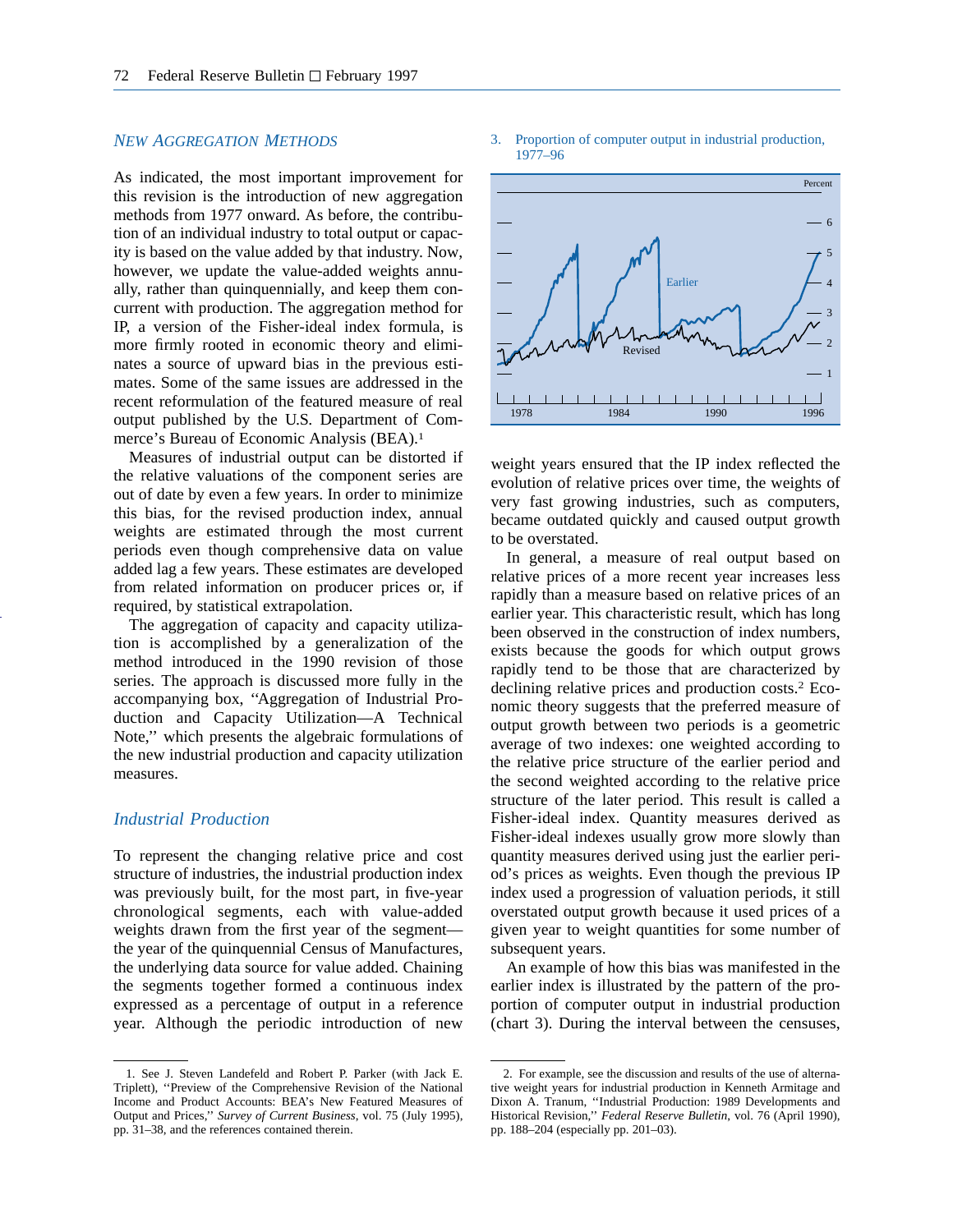the relative proportion of an industry in IP equaled its base-period proportion multiplied by its growth since the base year relative to the growth of total IP. Thus the share of an industry grew (or declined) along with its relative gain (or loss) in production, regardless of relative price movements. Under the earlier aggregation method, with base-period weights fixed at 1977, 1982, 1987, and 1992, the current proportion of computer industry output grew in intervening years along with its relative gain in production until a new weight year was introduced. It would fall back with the introduction of new weights because the industry's value added, measured in current dollars, did not rise nearly as steeply as did its real output. The revised index eliminates the exaggerated saw-tooth pattern of the computer share by updating the industry's valueadded proportion—and its implied relative price each year.3 With weights updated annually, an industry's share fluctuates much less over time, but it will rise, for example, when a relative increase in an industry's real output is not offset by a proportionate relative decline in its value added per unit of output.

The revised IP index is called an annually weighted Fisher index. In the new formulation, the weights are expressed as unit value added (a ''price'') to facilitate the aggregation of IP as an annually weighted Fisher index for the recent period. Generally, the unit valueadded measures track broad changes in corresponding producer prices and evolve considerably more slowly than the corresponding real output (or than value added itself, which contains both quantity and price-cost elements).4 Therefore, even though the value-added data are available only after a lag of about two years (and sometimes longer), the weights required for aggregating IP in the most recent period can be (1) estimated from available data on producer prices through the most recent year and (2) extrapo-

#### 4. Relative unit value added in industrial production, 1977–96



<sup>1.</sup> Non-energy materials and non-energy products exclude computers and semiconductors.

lated for the following year, given the persistence of many relative price trends.

The relative unit value added of the combined series for computers and semiconductors in total IP declines about 131⁄2 percent per year, on average, from 1977 to 1987, and by more than 10 percent, on average, since then. If the annual weights for IP were not estimated through the current period and this relative price of computers and semiconductors was held fixed for three years rather than allowed to continue its decline, the most recent IP estimates would overstate growth by about 1⁄2 percentage point at an annual rate. Within the index, aside from computers and semiconductors, the basic trends in relative unit value added for non-energy products, non-energy materials, and total energy can also diverge from one another at times (chart 4), and such developments are reflected in the timely producer price figures.

The new formulation for monthly IP is computationally more complex than the previous formulation: Each month's computation involves weights from

<sup>3.</sup> The IP index for computers was first benchmarked to an annual index of real output derived using a hedonic price index for computers in a revision published in April 1990 that affected data from 1977 onward. Although the total IP index and its major industry and market subtotals before 1977 remain as previously formulated, total IP growth before 1977 is not noticeably overstated from the effects of declines in the relative price of computers for those years. The growth trend from 1967 to 1977 of manufacturing IP and of manufacturing IP excluding computers was similar (table 1). Moreover, the results of this revision suggest that aside from computers, from 1977 onward relative price movements among components of the earlier IP index caused only a small overstatement of the trend growth of overall industrial production.

<sup>4.</sup> For example, for fourteen of the twenty two-digit industry groups in manufacturing, more than 50 percent of the variance of the change in value added is explained by the change in the IP index for the industry, and, in simple regressions, the coefficient on the change in IP is not significantly different from 1 for these fourteen industries. The notable exceptions to this pattern are the food, petroleum, and paper industries.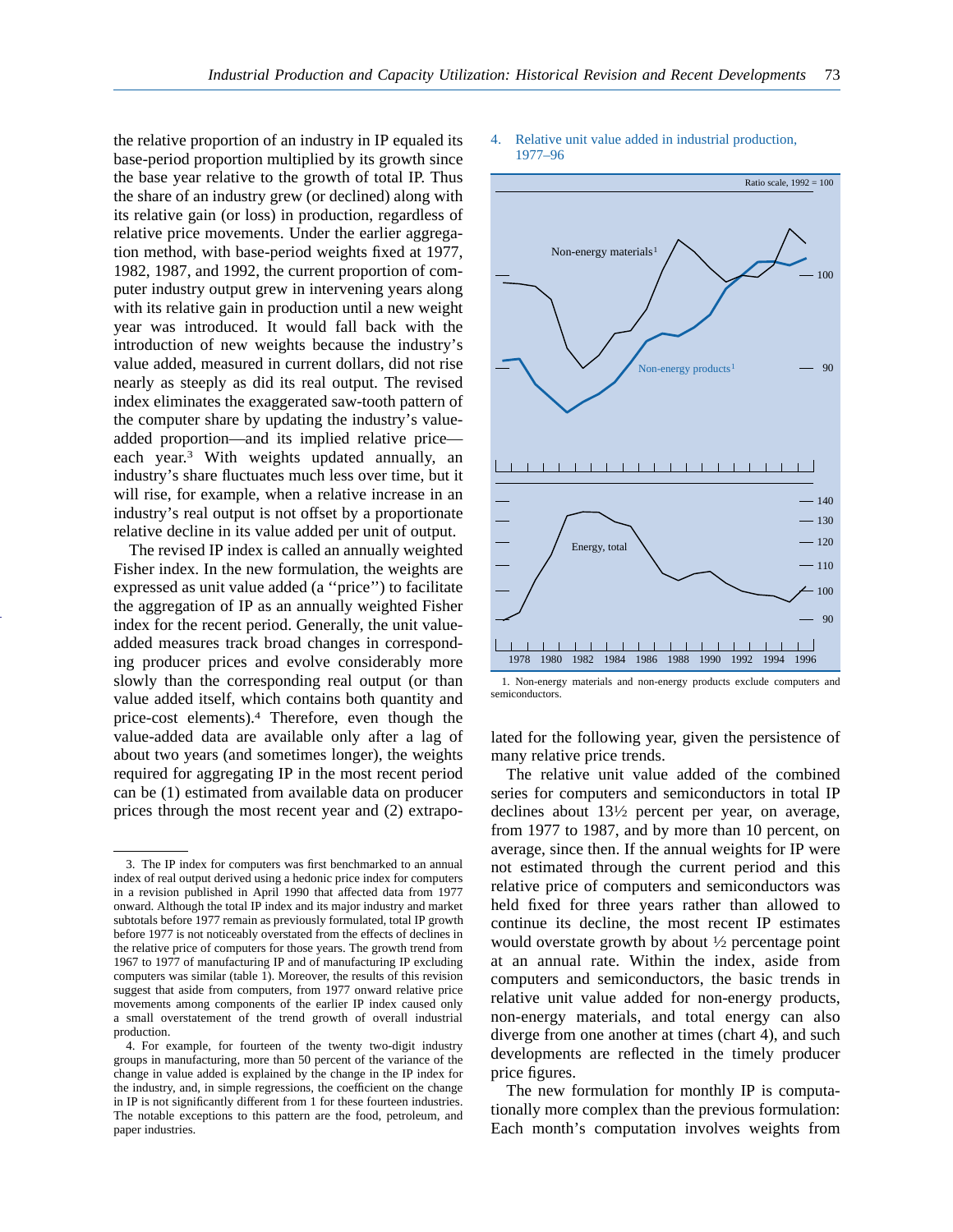#### **Aggregation of Industrial Production and Capacity Utilization—A Technical Note**

#### **Industrial Production**

An individual IP series,  $I_n$ , represents a quantity of output for a period *n* expressed relative to the quantity produced in a reference period 0, that is,  $I_n = (q_n/q_0)$ . The previous practice was to compute an IP aggregate, either the total index or its major market and industry subtotals,  $I_n^A$ , as a weighted relative quantity,

$$
I_n^A = \frac{\sum I_n v}{\sum v}
$$

,

using value added, *v*, to indicate the relative importance of the individual quantities. As a result, the IP index was expressed as a value-added weighted sum of its components,  $I_n^A = \sum I_n w$ , where  $w = \nu / \sum v$ . The previous IP index generally was built in five-year segments, with the initial year of each segment used as the base year for weights; the segments were linked together over time to form a continuous index expressed as a percentage of output in a reference year.

The previous IP index was called a linked-Laspeyres index. Consider that value-added weights have both quantity and price-cost elements. With  $v = q_0 p_0$ , each segment of the former IP index could also be expressed as the weighted aggregate quantity,  $\Sigma_{q_n p_0} / \Sigma_{q_0 p_0}$ . This is a Laspeyres quantity index, which shows changes in quantities with prices held fixed at base-year values.

Laspeyres quantity measures usually overstate output growth as one moves further from a base period. This occurs because, over time, the quantities that increase the most tend to be those whose prices have increased, relatively, the least. As a result, the use of weights from an earlier period increasingly exaggerates the relative importance of the fast growing components as time passes. Conversely, quantity measures derived from a Paasche index, which is expressed as  $\sum q_n p_n / \sum q_0 p_n$  and shows changes in quantities with prices at current period values, usually understate the output change.

Economic theory suggests that the preferred measure of quantity change is a geometric average of a Laspeyres index and a Paasche index. This result is called a Fisher-ideal quantity index. Quantity measures derived as Fisher indexes register increases (or decreases) that fall between those derived from either a Laspeyres or a Paasche formulation.

The new formulation for aggregating industrial production is based on a Fisher index that updates the weights every year (but *not* every month). Source data on value added are available annually.

The ''price'' weights used in the new IP formulation are annual unit value added, that is, value added (an annual series in dollars) divided by an IP index for the year,  $P_v = v_v/I_v$ . Technically, the new formulation for monthly IP is a variant of the Fisher index described above in that it

uses averages of *monthly* output growth estimates weighted by earlier and later *year* prices. Like the Bureau of Economic Analysis, which introduced this type of Fisher variant for its quarterly estimates of real GDP, the weights will be updated in the *middle* of the year. A convenient way of expressing this timing is that a monthly IP aggregate in month *m* is computed with weights from the years containing the months (*m* − 6) and (*m* + 6).

The new formula for the growth of monthly IP in month *m* is given by

$$
\frac{I_m^A}{I_{m-1}^A} = \sqrt{\frac{\sum I_m P_{y(m-6)}}{\sum I_{m-1} P_{y(m-6)}} \times \frac{\sum I_m P_{y(m+6)}}{\sum I_{m-1} P_{y(m+6)}},}
$$

where the subscript,  $y(m)$ , denotes "year containing month *m*.'' The new total IP index, as well as its major market and industry subtotals, are computed as the cumulative product of a monthly series of these growth estimates from 1977 onward. The monthly estimates for each aggregate are controlled so that their annual growth rates conform to the growth rates of an annually weighted Fisher index derived using annual data.

The revised monthly IP index and its major aggregates are computed as annually weighted Fisher indexes even for the most recent period. For the more recent estimates, Federal Reserve extrapolations of the annual weights are used.

With the more complex formulation of the new IP index, the Federal Reserve will provide users with additional time series representing the proportionate contribution of changes in a component index to the change in the total index. These statistics, which for a month are the average of implicit value-added shares for the component in month *m* − 1 based on earlier and later-year unit value added, represent the linear term of a Taylor's series expansion of the formula for monthly IP growth given above.

#### **Capacity and Capacity Utilization**

An individual capacity utilization series,  $U_n$ , is a ratio of the actual level of output to a sustainable maximum level of output or capacity. The output figures are indexes of industrial production, and the related capacity series are derived from survey data on utilization and capacity to provide an integrated system of output, capacity, and utilization measures for the industrial sector.

The aggregation of capacity and capacity utilization rates presents distinct issues in that they are constructed and defined in relation to industrial production: Given that  $U_n = q_n/c_n$  and that  $I_n = q_n/q_0$  is a production index, then the capacity index,  $C_n$ , consistent with the production index is  $c_n/q_0 = (q_n/q_0)/U_n$ , or,  $C_n = I_n/U_n$ . Given a production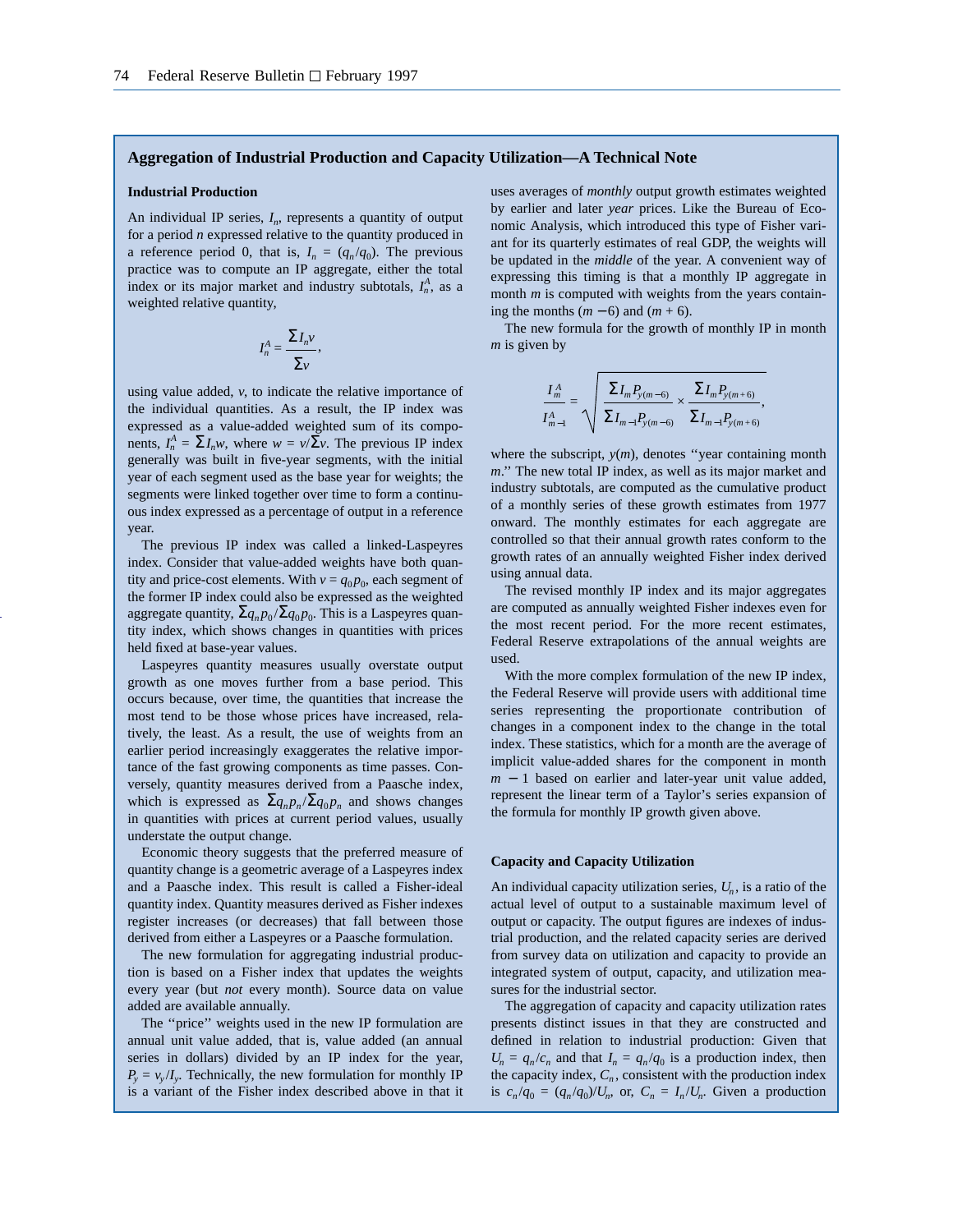## **Aggregation of Industrial Production and Capacity Utilization—Continued**

aggregate, it is desirable to preserve this relationship for related capacity and capacity utilization aggregates. That is, we want  $C_n^A = I_n^A / U_n^A$ , or equivalently,  $U_n^A = I_n^A / C_n^A$  to hold after aggregation.

The revised utilization aggregates are given by

$$
U_n^A = \frac{\sum_{v}}{\sum_{(v/U_n)}}
$$

,

which expresses a utilization aggregate as the ratio of the components' aggregate actual value added to their aggregate value added at capacity. This expression is implemented in terms of a production index for a year, that is, with value added (an annual series in dollars) as  $P_v I_v$ , and given that  $U_y = I_y / C_y$ , then a utilization aggregate is calculated as

$$
U_{y}^{A} = \frac{\sum P_{y} I_{y}}{\sum P_{y} C_{y}},
$$

which is equivalent to the expression,

$$
U_{y}^{A} = \sum \frac{P_{y} C_{y}}{\sum P_{y} C_{y}} U_{y}.
$$

Thus, the aggregate utilization rates are equivalent to capacity-weighted aggregates of individual utilization rates; that is, they are a combination of component utilization rates weighted by proportions that reflect the component's share in the aggregate current value of production at capacity.

With the weights for production now updated annually, the utilization aggregates are now derived from component measures annually. The new monthly capacity aggregates are constructed in three steps: (1) utilization aggregates are calculated on an annual basis through the most recent full year; (2) the annual aggregate capacity is derived from the corresponding production and utilization aggregates; (3) the monthly capacity aggregate is obtained by interpolating with an annually weighted Fisher index of its constituent monthly capacity series. For the very recent period, since the most recent full year, each monthly capacity aggregate is extrapolated by this same Fisher index, adjusted by a factor that accounts for the differences in their relative growth rates.

Previously, the appropriate relationships for capacity utilization aggregates were exact only in each weight-base year. When a new base year was introduced into the production and capacity measures, however, each utilization aggregate for the new base year was calculated with weights for that year and the previous base year. The differences were often sizable for aggregates that contained components with divergent relative prices, such as computers or energy materials. As a result, the aggregate capacity indexes between the two base years were then smoothly adjusted so that no discontinuity in the utilization aggregate occurred.<sup>1</sup>

Just as using the ratio of a linked-Laspeyres IP index to a linked-Laspeyres capacity index might distort aggregate utilization, so using the ratio of a Fisher IP index to a Fisher capacity index might produce a similar distortion. Consequently, the new capacity aggregates are not annually weighted Fisher indexes of the individual capacity series. If a capacity aggregate were to be formulated in a way similar to that of a production aggregate and if a utilization aggregate were calculated as a ratio of the two separately aggregated series, a noticeable distortion in this utilization aggregate would occur if two conditions are present: (1) the relative price of a component industry changes significantly, and (2) the utilization rate of the component differs from the average of the group.2 In general, only the direct aggregation of the individual proportional relationships preserves the appropriate aggregate for capacity utilization.

The major advantage of the new procedure is that utilization rates through the current period are aggregated with capacity proportions in current period values. Previously, the more recent capacity proportions were valued in prices of the most recent weight-base year, which could introduce distortions in current measures of capacity utilization.3

3. That is, the utilization aggregate for a month since the most recent weight-base year was computed as the ratio of a linked-Laspeyres production index to a linked-Laspeyres capacity index, which yielded,

$$
U_m^A = \sum \frac{P_0 C_m}{\sum P_0 C_m} U_m,
$$

where  $P_0$  is unit value added in the base year.

<sup>1.</sup> See Richard D. Raddock, ''Recent Developments in Industrial Capacity and Utilization,'' *Federal Reserve Bulletin* vol. 76 (June 1990), pp. 411–35.

<sup>2.</sup> To illustrate the distortion that may result, consider a two-industry example. One industry grows slowly, another industry, such as computers, grows very fast and its unit value added is falling. If computer manufacturers typically operate at a higher rate of utilization than does the other industry, their share of overall capacity will be less than their share of actual production. The lower capacity share for computers implies a slower rate of growth for the Fisher index of combined capacity than for the Fisher index of combined production. Assume that the computer manufacturers produce 50 percent of the total value added (in current dollars) of the two industries but maintain only 45 percent of the total capacity (also in current dollars). If the actual and capacity output of computers in real terms were growing 20 percent per year (with no growth in nominal value added), and if the real output and capacity of the other industry were not growing, the Fisher production aggregate of the two industries would grow about 10 percent per year  $(0.50 \times 0.20 + 0.50 \times 0.00)$ , and the Fisher capacity aggregate would grow about 9 percent per year  $(0.45 \times 0.20 + 0.55 \times 0.00)$ . The ratio of the Fisher IP index to the Fisher capacity index would increase by 1 percent every year, and the aggregate utilization rate would increase without bound.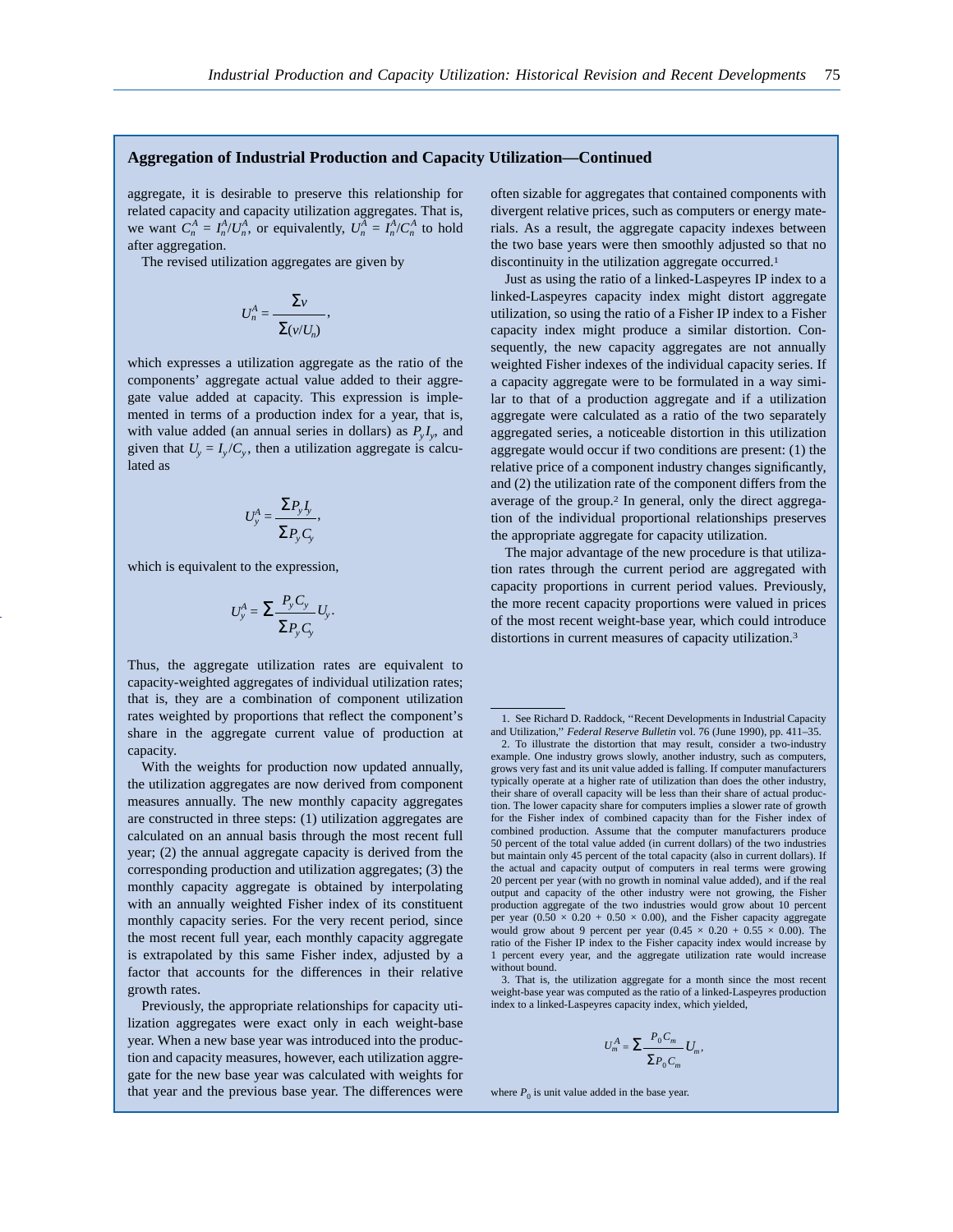two years. In addition, the unit value-added figures have little intuitive meaning as weights. Users (and estimators) of the former IP index always found its aggregation to be more conveniently viewed in terms of value-added shares rather than prices because the contribution of a component index to the total index was seen directly with value-added shares.

With the new Fisher formulation for IP, the *growth rate* of the total index can still be viewed as a value-added weighted sum of its components' *growth rates*. Specifically, the growth of a component index multiplied by its share of value added gives its approximate contribution to the growth of the total index (table A.9). To supplement the information on value-added proportions for the previous year that are shown in the statistical release, the Federal Reserve now provides corresponding (and more exact) monthly statistics representing the proportionate contribution of a monthly change in a component index to the monthly change in the total index—for example, the computer share shown in chart 3. With the additional statistics, many calculations frequently performed by users of the former index are achieved with the revised index in a similar fashion.<sup>5</sup>

This revision also updates the formulation used for the supplementary series on the gross value of products leaving the industrial sector, which are expressed in dollars. The industrial production data on gross value of products, which cover the period since 1977, continue to be aggregated from production indexes for products using weights based on the market value of production. (The materials series are excluded to avoid double-counting.) Previously, they were combined with gross-product weights drawn entirely from the year 1992. They are now derived as annually weighted Fisher indexes, with gross-product weights updated annually and expressed in 1992 dollars after aggregation.

## *Annual Weights*

Annual weights for the aggregation of IP and capacity utilization were derived from annual estimates of industry value added. Annual weights for the aggregation of gross value of products are derived from estimates of the total market value of production. The sources of these figures are the same as those used for the periodic updating of weights for the earlier measures.<sup>6</sup>

For the most part, source data on value added were available through 1994 at the time the revision was compiled (in late 1996). To construct output, capacity, and capacity utilization using the new formulations through the most recent period requires unit value added for more recent years. For example, to compute IP growth as an annually weighted Fisher index for the second half of 1996 requires unit value added for 1996 and 1997. The estimates for recent periods were obtained in two steps. First, industry producer prices from the Bureau of Labor Statistics, which were available through the third quarter of 1996 at the time the revision was compiled, were extrapolated to obtain annual averages for 1996 and

#### **Data Availability**

Files containing the revised data and the text and tables from the supplement to the G.17 release, ''Industrial Production and Capacity Utilization: Historical Revision,'' are available on the Board's World Wide Web site at http://www.bog.frb.fed.us. Files will also be available through the Economic Bulletin Board of the Department of Commerce; for information, call (202) 482-1986. Diskettes containing either historical data (through 1985) or more recent data (1986 to those most recently published in the G.17 release) are available from Publications Services, Board of Governors of the Federal Reserve System, Washington, DC 20551, or phone (202) 452-3245.

This article will be available on the Board's Web site at (http://www.bog.frb.us/releases/G17/About.htm).

<sup>5.</sup> An example of a typical calculation is as follows: Assume a 10 percent jump in the output of the motor vehicle and related industries and that these IP components account for 5 percent of total index points in value-added terms in the previous period. Then the contribution of this development to the percentage change in total IP for a given month is  $0.05 \times 0.10 = 0.005$ , or  $\frac{1}{2}$  percent for the month. Current estimates and historical time series of the monthly proportions (the 5 percent in the example) for IP components shown on tables 1 and 2 of the Federal Reserve's statistical release G.17 ''Industrial Production and Capacity Utilization'' are available with the revised index. (See box, ''Data Availability.'')

<sup>6.</sup> Annual value-added data are reported in the quinquennial Census of Manufactures and the Annual Survey of Manufactures of the Bureau of the Census. Value added for electric and gas utilities are computed from annual revenue and expense data reported by the Department of Energy and the American Gas Association. Valueadded data for mining industries are available only every five years from the Census of Mineral Industries. Estimates of unit value added for intervening years are derived from related final product prices, either a producer price index from the Department of Labor's Bureau of Labor Statistics or a spot price for selected commodities such as crude oil, gold, or silver. Annual data on the total value of production (shipments plus inventory change, including the value of excise taxes) required for the gross value of product aggregates are derived from these same sources.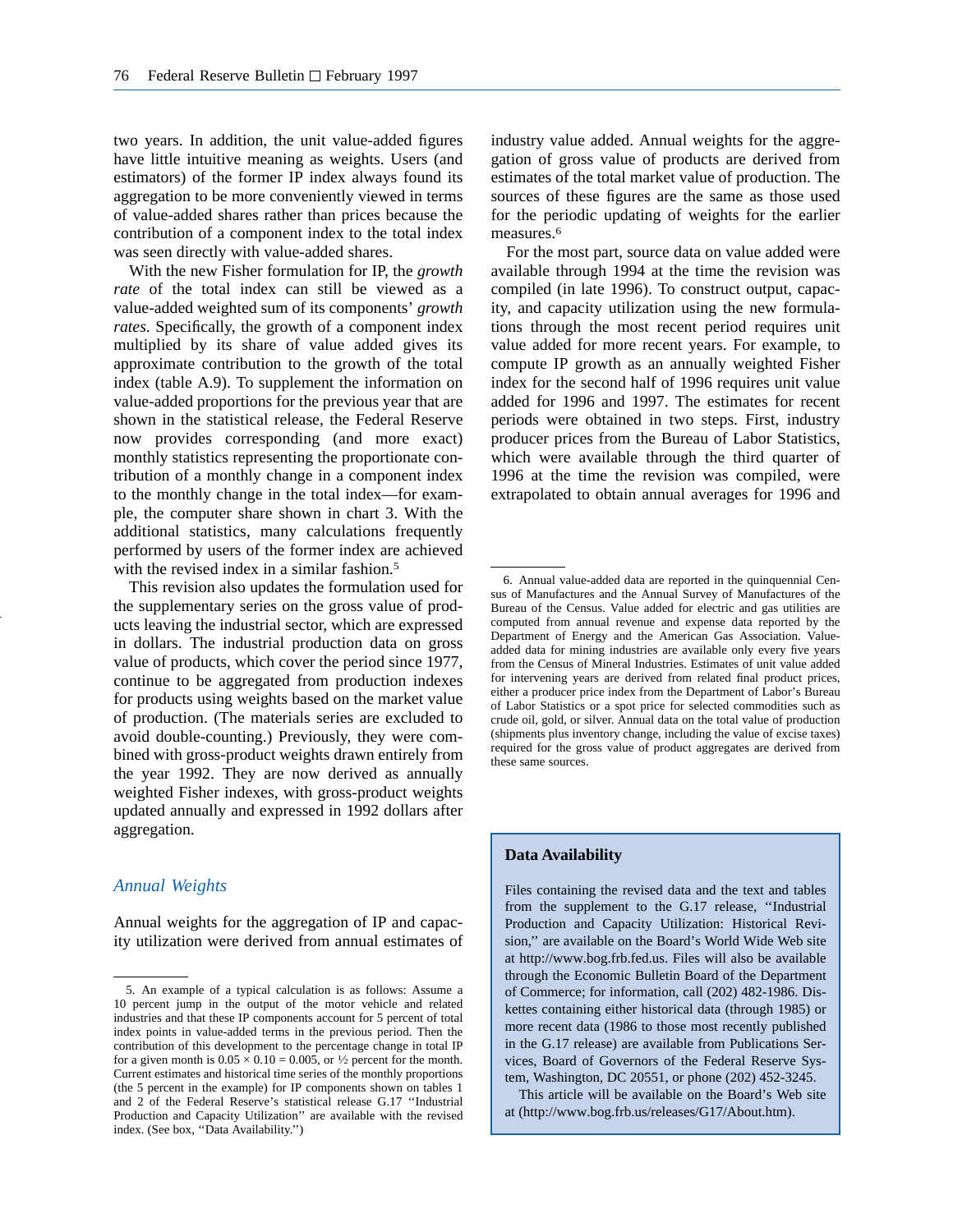1997. Second, the unit value-added measures were extrapolated based on these annual averages of industry producer prices. Later this year, the formulation will require weights drawn from 1997 and 1998; at that time source data through 1995 will be available, and the same procedures will apply.

## *NEW METHODS FOR INDIVIDUAL PRODUCTION AND CAPACITY SERIES*

The revision also incorporated improvements in the composition of selected IP market aggregates and enhancements to the structure of selected production and capacity series. As part of the revision from 1992 onward, monthly source data for all IP series physical product data and measures of inputs to production—were updated to reflect revisions by the data providers and were adjusted by the Federal Reserve to eliminate seasonal, calendar, and holiday variation.7 The revised IP series reflect further adjustments of their annual averages to benchmark indexes derived from more comprehensive and newly available annual source data.

The revision to the Federal Reserve capacity estimates incorporated revised measures of industry capital input and detailed data from the Census Bureau's Survey of Plant Capacity for 1993 and 1994. No new broad survey results on capacity utilization rates beyond 1994 or on business investment plans beyond those first reported for 1996 were available for this revision. For the 1997 annual update, the Federal Reserve will have new results from the Survey of Plant Capacity for the fourth quarters of 1995 and 1996.

## *Modifications to Series*

To improve the IP market aggregates, the portion of the output of computer and office equipment (SIC 357) designated as final product is now further split from 1982 onward into production of consumer goods, mainly personal computers for home use, and business equipment. The split is accomplished with expenditure data from the national income and product accounts. Formerly, all of the final product of the

computer industry was assigned to business equipment. (As in the earlier index, the industry's semifinished product is allocated to the materials market group.)

To improve coverage and reliability, monthly source data for five IP series were modified. With these changes, the monthly IP index now comprises 264 series for the period since 1992, and the proportion that is derived from physical product data rises 2 percentage points, in 1994 value-added terms, to 42 percent.

Portions of two equipment series, farm equipment (SIC 352) and construction and mining equipment (SIC 3531–3), which were based on input data, now make up two new series derived from monthly production estimates reported in Stark's Off-Highway Ledger. A weighted average of assemblies of combines and two types of tractors is the basis for the new farm equipment series, which represents SIC 3523. The remaining portion of the former series, lawn and garden equipment (SIC 3524), is represented by production worker hours and, with this revision, assigned to the consumer durable goods market group. The new construction equipment series, which represents SIC 3531, is constructed using a weighted average of assemblies of crawlers, wheel loaders, skid steer loaders, wheel tractors, and other construction equipment. Production worker hours are the basis for the remaining portion of the former series, mining and oil and gas field equipment (SIC 3532–3). The revised IP index incorporates these new equipment series beginning in 1987.

Before the current revision, the monthly output of original equipment parts for new motor vehicles, a portion of the total motor vehicle parts industry (SIC 3714), was represented by data on production worker hours at parts plants and motor vehicle assemblies. The series from 1992 onward now derives from monthly production estimates reported in Stark's Component Ledger. The new series is constructed using a weighted combination of gas engines, transmissions and axles (on-highway), and brakes. These components cover more than 40 percent of the total value of production in SIC 3714 and most of the original-equipment parts subcomponent.

Production of medium and heavy trucks, formerly a single component of business trucks, is now represented by separate series for medium-weight (gross vehicle weight of 14,001–33,000 pounds) and for heavy trucks (33,001 pounds and more) based on the same monthly production figures as previously used (Ward's Automotive Reports) in combination with information on factory shipments by detailed weight class reported by the American Automobile Manu-

<sup>7.</sup> For a summary of the Federal Reserve methods for seasonally adjusting the source data used to construct the index of industrial production, see Richard D. Raddock, ''A Revision to Industrial Production and Capacity Utilization, 1991–95,'' *Federal Reserve Bulletin*, vol. 82 (January 1996), pp. 16–25 (especially pp. 23–24).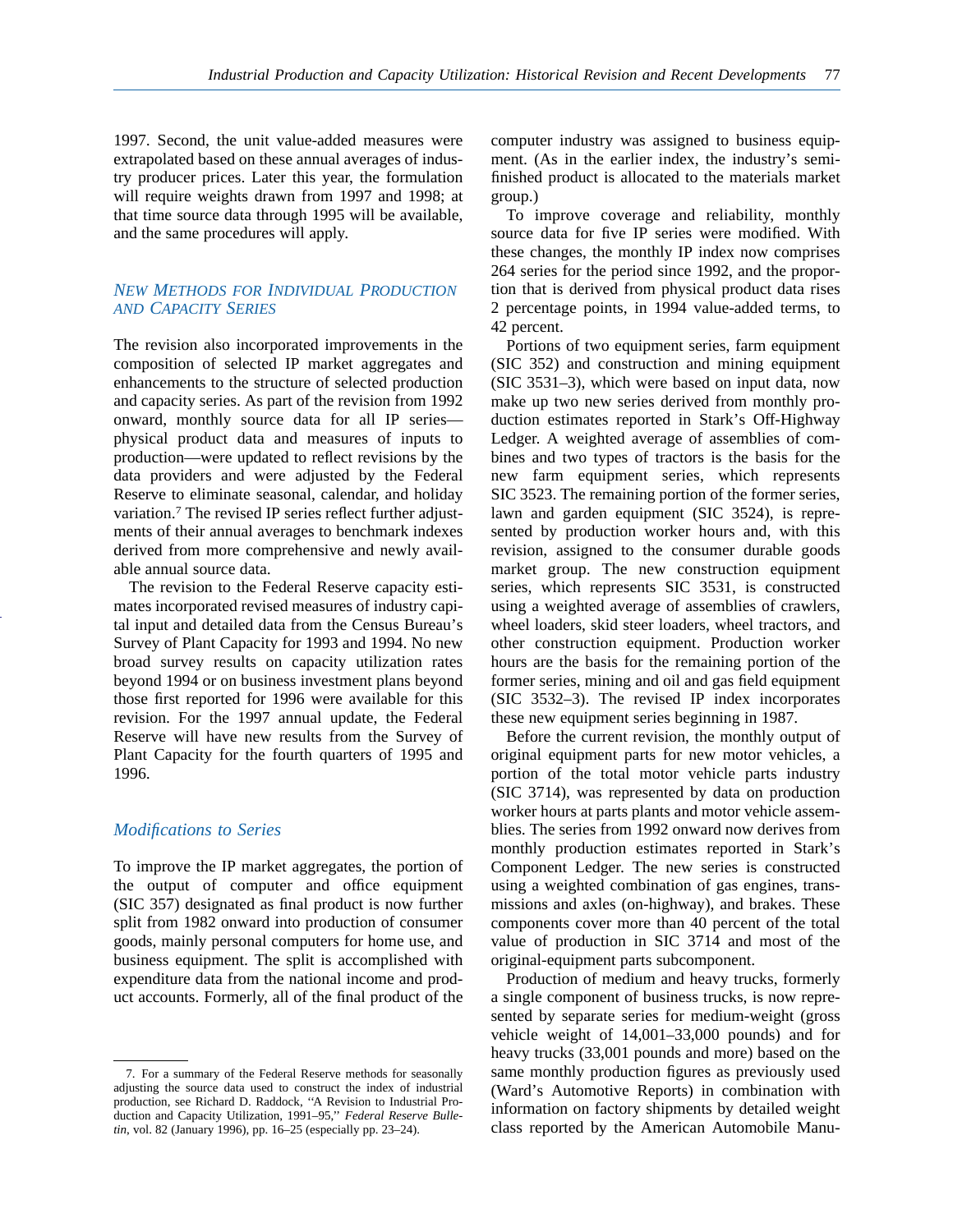facturers Association. Similarly, capacity series for medium-weight trucks and another for heavy trucks and trailers were developed from the same sources; movements in the output of truck trailers are highly correlated with the output of heavy trucks.

Output of stone, sand, and gravel mining (SIC 141–2 and 144), formerly an input-based IP series, is now derived from quarterly production data reported by the Department of the Interior. These data, which cover most of the output of this industry, are interpolated to a monthly frequency and incorporated in the index beginning in 1992.

# *Updated Data and New Production Benchmarks*

The regular updating of source data for industrial production includes the introduction of annual data from the Annual Survey of Manufactures for 1994 and selected Current Industrial Reports for 1995, both published by the Bureau of the Census. Available annual data on mining for 1994 and 1995 from the Department of the Interior were also introduced. Individual IP series incorporate revisions to the monthly indicators (either physical product data, production worker hours, or electric power usage) back to 1992. Seasonal factors for electric power and most physical product series were calculated on the basis of data through mid-1996; for production-worker hours and the unit counts of motor vehicle assemblies, seasonal factors were updated with data through October 1996. Productivity relationships used to extrapolate input-based IP series beyond 1994 or 1995 were updated using the revised output and input data.

With this revision, the annual updating of the individual IP series for manufacturing from 1992 onward reflects the incorporation of annual benchmarks of real output that are formulated as annually weighted Fisher indexes. While the vast majority of individual series were not revised for the years from 1977 to 1991, the new or modified series described earlier were adjusted to benchmarks formulated as annually weighted Fisher indexes from the initial year of the series. The sources for the basic data used to construct the new annual IP benchmarks in this revision are the same as those used for calculating the earlier benchmarks.

For this revision, the annual IP benchmark quantity indexes for semiconductors and related components and for computers and office equipment incorporate improvements from 1977 onward. The IP index for semiconductors and related components (SIC 3672–9) was benchmarked to an annual index of real output that incorporated a quality-adjusted price index for domestically produced integrated microcircuits (the major product of SIC 3674, which is the largest industry in the broader IP grouping). Board staff constructed this index from detailed price indexes for selected semiconductor components, mainly memory and logic chips, developed by the BEA as part of its recent comprehensive revision of the national income and product accounts. The BEA also revised its quality-adjusted price index for computers for that revision, and the IP benchmark index for computers and office equipment incorporates those results.

## *Revised Estimates of Industrial Capacity*

The capacity utilization estimates fully incorporate the more detailed data from the latest Census Survey of Plant Capacity issued in September 1996, which provided revised utilization rates for manufacturing industries for the fourth quarters of 1989 to 1994. Preliminary results through 1994 from the Census survey had previously been incorporated in the Federal Reserve estimates of capacity and utilization. Revised or newly available estimates of capacity in physical volume (number of units, tons, barrels, and so forth) for selected industries for 1992–96 are also incorporated.

Measures of industry capital input, which are used in estimating manufacturing capacity, were updated with Federal Reserve estimates of manufacturers' real net capital stocks that are now built from investment data expressed in chained 1992 dollars; formerly, the net capital stocks were derived from investment flows in constant 1987 dollars.

Within manufacturing, those capacity indexes that are derived from the Census survey and estimates of capital input have been revised back to 1977; as a result, capacity utilization rates for manufacturing have been revised from January 1977 onward.<sup>8</sup> Capacity growth and utilization rates for mining and utilities have essentially been updated only in the 1990s, as have those manufacturing series derived from capacity and output data in physical units.

After a revision of the industrial production indexes, the individual capacity indexes must typically also be revised because capacity is calculated from industrial production and survey data on utiliza-

<sup>8.</sup> Some additional small changes to aggregate capacity utilization rates for the 1967–76 period were made to improve consistency with the new estimates from 1977 onward.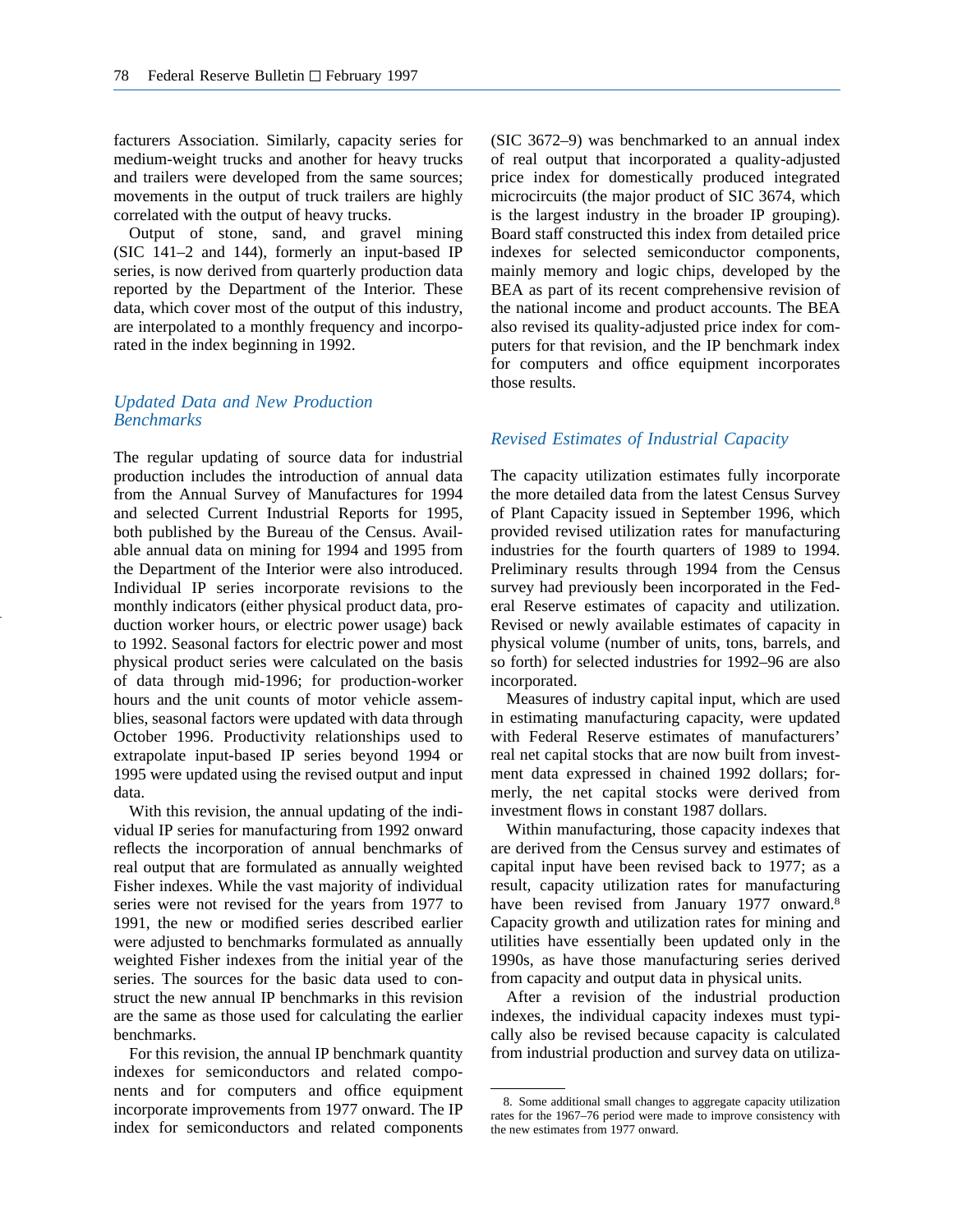tion rates. For example, in this revision, the production index for semiconductors shows much faster growth because of a change in the methodology of measuring its output; consequently, the related capacity index (maximum output) had to be similarly revised; otherwise, output growth far in excess of capacity growth would yield a time series of implausible utilization rates. In many instances in manufacturing, we estimate a single capacity series to match a number of the individual production series. In such cases, the new annual weighting formulation affected the estimated growth of production and was a factor in the reestimation of individual capacity series. For the most part, these are series derived from industrial production, data on utilization rates from the Survey of Plant Capacity, and Federal Reserve estimates of capital input.

To construct an individual capacity index, we first calculate preliminary, implied end-of-year indexes of industrial capacity by dividing a production index by a utilization rate obtained from a survey for that end-of-year period. These ratios are expressed, like the indexes of industrial production, as percentages of production in a comparison base year, currently 1992, and they give the general level and trend of the capacity estimates.9 The Federal Reserve's actual capacity indexes combine these preliminary indexes with information from alternative indicators of annual capacity change; these alternatives include capacity data in physical units and estimates of capital input. In general, the actual capacity indexes are proportional to fitted values from regressions that reflect both the trend growth of capacity implied by the survey data and the annual changes of the alternative

#### 5. Change in manufacturing capacity and capital input, 1967–96



indicator.10 Interpolating between the final end-ofyear capacity indexes produces a continuous monthly time series.

The capital input measures, which reflect estimates of the service flow derived from the net stocks of productive tangible capital assets, were introduced in capacity estimation methods last year for the period from 1991 onward; as a result of the current revision the capital input measures are now incorporated in most manufacturing capacity series from 1977 onward.11 As a result, the annual changes in manufacturing capacity from 1977 onward are more strongly correlated with changes in capital input than are the annual changes in previous figures.

In general, the relationship between capacity and capital input is variable over time and across indus-

<sup>9.</sup> Each implied capacity index number is an estimate of a sustainable maximum level of output expressed as a percentage of actual output in 1992. Thus, if in December 1992 the production index is 100 and a related utilization rate from a survey is 80 percent, then the implied capacity index is 100/0.8 = 125.

The capacity indexes capture the concept of sustainable practical capacity, which is defined as the greatest level of output that a plant can maintain within the framework of a realistic work schedule after taking account of normal downtime and assuming sufficient availability of inputs to operate the machinery and equipment in place. Both the questions asked in the broad Census survey and the narrower surveys of selected industries are generally consistent with this definiton of capacity. The concept itself generally conforms to that of a full-input point on a production function, with the qualification that capacity represents a realistically sustainable maximum, rather than some higher unsustainable short-term maximum. See Carol Corrado and Joe Mattey, ''Capacity Utilization,'' *Journal of Economic Perspectives* (forthcoming, Winter 1997).

In the absence of utilization rate information for an industry, which is the case for a few series in mining, trends through peaks in production are used to estimate capacity output for that industry.

<sup>10.</sup> Specifically, the regressions fit the logarithm of the ratio of the capacity implied by the survey data to the alternative indicator by a low-order polynominal or piece-wise linear function of time. See Raddock, ''A Revision to Industrial Production and Capacity Utilization, 1991–95,'' and ''Recent Developments in Industrial Capacity and Utilization.''

<sup>11.</sup> We estimate capital input for manufacturing industries in three steps. First, we prepare estimates of net capital stocks (by industry and asset type) from investment data using a perpetual inventory model; the methods used to derive the net stocks are described in Michael Mohr and Charles Gilbert, ''Capital Stock Estimates for Manufacturing Industries: Methods and Data,'' Federal Reserve Board, Industrial Output Section, March 1996. Second, we develop annual estimates of the implicit rental prices for each asset type and use these estimates to create weights that describe the relative contribution made by each asset to the total input of capital. Finally, we create the annual estimates of capital input for each manufacturing capacity series by aggregating across the real net stocks by asset type using a chain-type quantity index that incorporates the weights created from the rental prices.

Since last year's annual revision, the basic elements used to create the capital input measures have been converted to use investment data expressed in chained 1992 dollars; otherwise, we use the same procedures to derive capital input.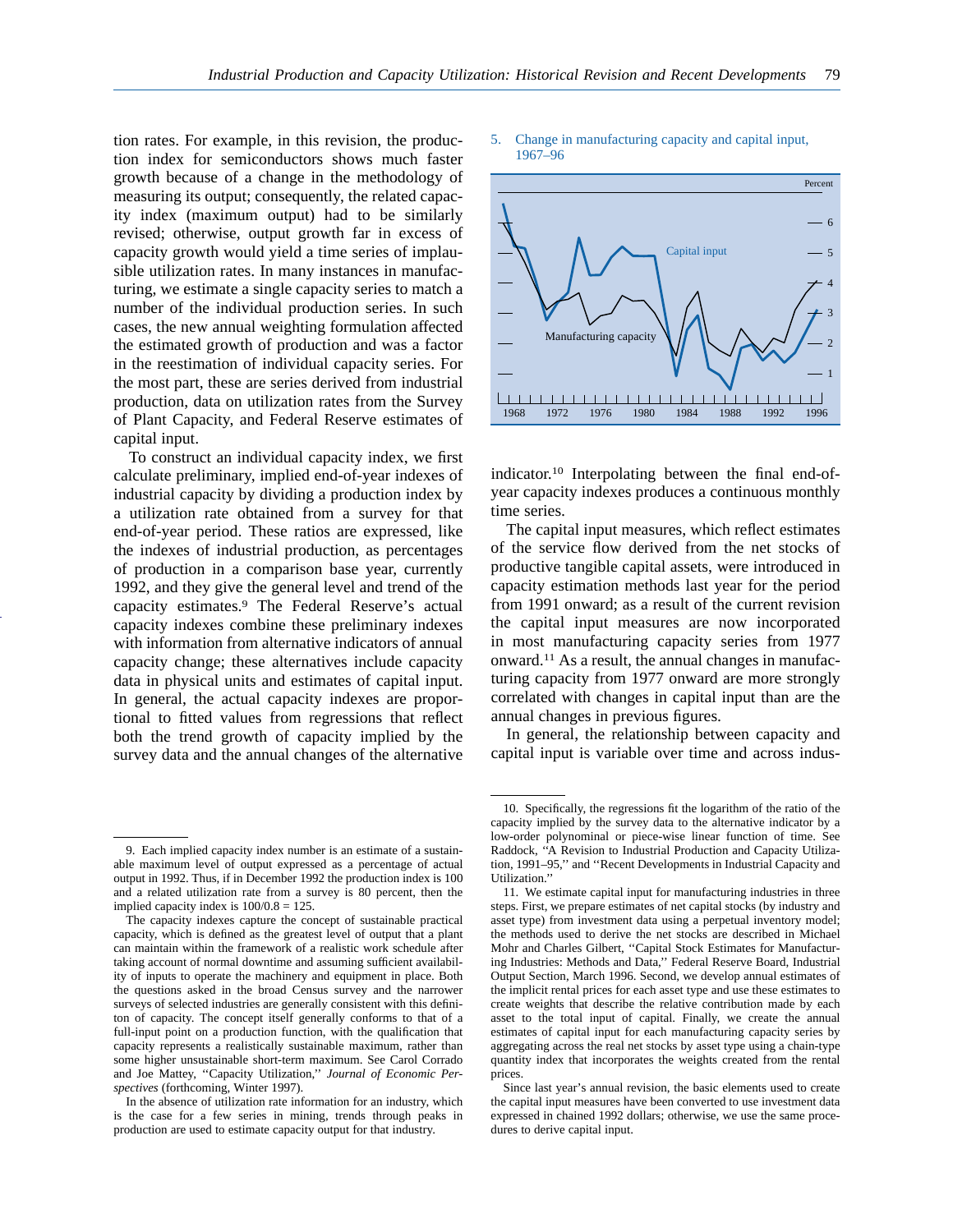tries. For total manufacturing, capital input grew more rapidly than capacity in the late 1970s and more slowly after 1982 (chart 5). Capital expenditures on pollution abatement equipment, which grew rapidly in the late 1970s, are included in the net stocks used to derive the capital input measures and can cause the growth rates of capital input and capacity output to differ. Similarly, the bunching of permanent plant closings in some industries and the lengthening of the workweek of capital in others in the 1980s can lead to differences in the measures. In recent years, the relatively fast growth of capacity output generally represents continued gains in manufacturers' overall productivity (output per unit of combined inputs, including capital, labor, and materials) and an increase in their rate of capital investment.

In compiling this revision of manufacturing capacity, every effort has been made to achieve continuity with the unrevised estimates before 1977. The McGraw-Hill/DRI survey was the primary determinant of the level of utilization series in manufacturing from 1955 through the mid-1970s. Following previous practice, continuity is achieved by applying a level adjustment to series whose data source changed from the McGraw-Hill/DRI survey to the Census survey to maintain consistency with the historical levels based on the earlier survey. (The two surveys overlapped for fourteen years.) Generally, utilization rates from the Census survey, now the main source for manufacturing utilization rates, were lower, on average, than those of the discontinued McGraw-Hill/ DRI survey; thus Federal Reserve utilization rates for major industry totals and subtotals differ from those issued by the Census Bureau.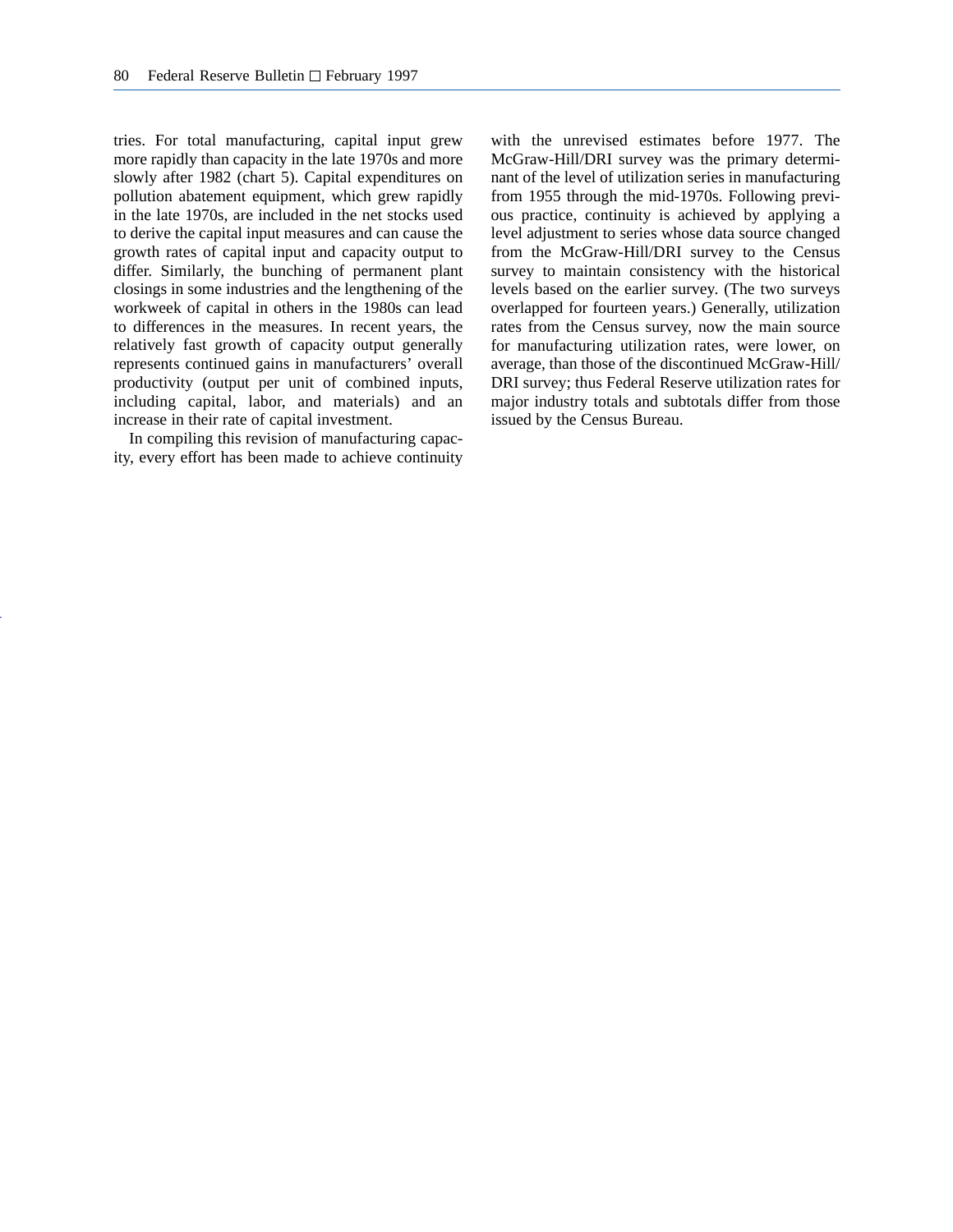# *APPENDIX A: SUMMARY TABLES PUBLISHED IN THE G.17 SUPPLEMENT, JANUARY 27, 1997*

# A.1. Revised data for industrial production, capacity, and utilization for total industry, 1987–96

Seasonally adjusted data except as noted

|                                                                                                                                                                                                                                               |                                                                                         |                                                                                        |                                                                                        |                                                                                        |                                                                                        |                                                                                              |                                                                                        |                                                                                            |                                                                                        |                                                                                        |                                                                                        |                                                                                        |                                                                                        |                                                                                        | <b>Quarter</b>                                                                         |                                                                                        | Annual                                                                                 |
|-----------------------------------------------------------------------------------------------------------------------------------------------------------------------------------------------------------------------------------------------|-----------------------------------------------------------------------------------------|----------------------------------------------------------------------------------------|----------------------------------------------------------------------------------------|----------------------------------------------------------------------------------------|----------------------------------------------------------------------------------------|----------------------------------------------------------------------------------------------|----------------------------------------------------------------------------------------|--------------------------------------------------------------------------------------------|----------------------------------------------------------------------------------------|----------------------------------------------------------------------------------------|----------------------------------------------------------------------------------------|----------------------------------------------------------------------------------------|----------------------------------------------------------------------------------------|----------------------------------------------------------------------------------------|----------------------------------------------------------------------------------------|----------------------------------------------------------------------------------------|----------------------------------------------------------------------------------------|
| Year                                                                                                                                                                                                                                          | Jan.                                                                                    | Feb.                                                                                   | Mar.                                                                                   | Apr.                                                                                   | May                                                                                    | June                                                                                         | July                                                                                   | Aug.                                                                                       | Sept.                                                                                  | Oct.                                                                                   | Nov.                                                                                   | Dec.                                                                                   | 1                                                                                      | $\overline{2}$                                                                         | 3                                                                                      | $\overline{4}$                                                                         | avg. <sup>1</sup>                                                                      |
|                                                                                                                                                                                                                                               |                                                                                         |                                                                                        |                                                                                        |                                                                                        |                                                                                        |                                                                                              |                                                                                        |                                                                                            | Industrial production (percentage change)                                              |                                                                                        |                                                                                        |                                                                                        |                                                                                        |                                                                                        |                                                                                        |                                                                                        |                                                                                        |
| 1987<br>.<br>1988<br>.<br>1989<br>.<br>1990<br>.<br>1991<br>.<br>1992<br>.<br>1993<br>1994<br>.<br>1995<br>.<br>1996                                                                                                                          | $-.6$<br>$\cdot$<br>.5<br>$-.5$<br>$-.5$<br>0.<br>.4<br>$\cdot$ 3<br>$\cdot$ 3<br>$-.4$ | 1.2<br>$\cdot$ 3<br>$-.8$<br>.5<br>$-.8$<br>.7<br>.5<br>.5<br>$-.2$<br>1.3             | .4<br>$\boldsymbol{0}$<br>.9<br>.5<br>$-9$<br>.8<br>$\cdot$<br>.7<br>$\cdot$<br>$-.5$  | .4<br>.6<br>.3<br>$-.6$<br>.3<br>.7<br>$\cdot$ 3<br>$\cdot$ 4<br>$-.3$<br>.9           | .4<br>$\cdot$ 1<br>$-.6$<br>.4<br>.8<br>.4<br>$-.6$<br>.6<br>$\cdot$<br>.4             | .9<br>$\cdot$<br>$-.2$<br>$\overline{0}$ .<br>1.2<br>$-.3$<br>$\cdot$<br>.5<br>$\cdot$<br>.6 | .6<br>.7<br>$-1.0$<br>$-.1$<br>$\cdot$ 1<br>.7<br>.3<br>$.5\,$<br>$\Omega$<br>$\Omega$ | $\cdot$<br>.5<br>.4<br>$\cdot$<br>$\cdot$<br>$-.4$<br>$-.2$<br>$\Omega$<br>.8<br>$\cdot$ 3 | $-.1$<br>$-.4$<br>$-.2$<br>$\cdot$ 1<br>.9<br>.5<br>1.0<br>$\cdot$<br>.4<br>$\cdot$ 1  | 1.3<br>.3<br>$-.5$<br>$-.5$<br>$-.1$<br>.8<br>.3<br>.6<br>$-.4$<br>$\Omega$            | $\cdot$ 3<br>.7<br>.4<br>$-1.3$<br>$-.1$<br>.6<br>.5<br>.6<br>$\cdot$ .2<br>.8         | .6<br>.5<br>.5<br>$-.6$<br>$-.6$<br>$\cdot$<br>.7<br>.9<br>$\cdot$<br>.7               | 4.3<br>3.1<br>3.8<br>1.9<br>$-8.2$<br>1.1<br>3.7<br>6.2<br>3.9<br>1.6                  | 6.7<br>3.0<br>.5<br>.8<br>1.3<br>6.7<br>.8<br>6.7<br>$-.7$<br>6.2                      | 5.6<br>3.8<br>$-4.4$<br>.9<br>6.3<br>2.2<br>1.7<br>4.4<br>3.2<br>3.3                   | 6.9<br>3.6<br>$\cdot$<br>$-5.7$<br>1.1<br>5.6<br>5.8<br>5.6<br>.8<br>3.8               | 4.6<br>4.4<br>1.8<br>$-.2$<br>$-2.0$<br>3.2<br>3.4<br>5.0<br>3.3<br>2.7                |
|                                                                                                                                                                                                                                               |                                                                                         |                                                                                        |                                                                                        |                                                                                        |                                                                                        |                                                                                              |                                                                                        |                                                                                            | Industrial production (index)                                                          |                                                                                        |                                                                                        |                                                                                        |                                                                                        |                                                                                        |                                                                                        |                                                                                        |                                                                                        |
| 1987<br>1988<br>1.1.1.1.1.1<br>1989<br>.<br>1990<br>.<br>1991<br>.<br>1992<br>1993<br>1994<br>1995<br>.<br>1996                                                                                                                               | 90.2<br>95.8<br>99.7<br>98.5<br>96.7<br>97.5<br>102.3<br>105.7<br>111.9<br>112.4        | 91.2<br>96.1<br>98.9<br>99.0<br>95.9<br>98.1<br>102.8<br>106.2<br>111.6<br>113.8       | 91.5<br>96.2<br>99.8<br>99.4<br>95.0<br>98.9<br>102.8<br>107.0<br>111.7<br>113.2       | 91.9<br>96.7<br>100.1<br>98.9<br>95.3<br>99.6<br>103.2<br>107.4<br>111.4<br>114.3      | 92.3<br>96.8<br>99.5<br>99.3<br>96.0<br>100.0<br>102.6<br>108.1<br>111.5<br>114.8      | 93.1<br>96.8<br>99.3<br>99.3<br>97.2<br>99.7<br>102.8<br>108.6<br>111.7<br>115.5             | 93.7<br>97.4<br>98.3<br>99.2<br>97.2<br>100.4<br>103.1<br>109.1<br>111.7<br>115.5      | 93.8<br>98.0<br>98.7<br>99.4<br>97.4<br>100.1<br>102.8<br>109.2<br>112.6<br>115.8          | 93.7<br>97.6<br>98.5<br>99.5<br>98.3<br>100.5<br>103.9<br>109.3<br>113.0<br>116.0      | 94.9<br>97.9<br>98.1<br>99.0<br>98.2<br>101.3<br>104.1<br>109.9<br>112.5<br>116.0      | 95.2<br>98.6<br>98.5<br>97.7<br>98.1<br>101.9<br>104.6<br>110.6<br>112.7<br>116.9      | 95.8<br>99.1<br>98.9<br>97.1<br>97.4<br>101.9<br>105.4<br>111.6<br>112.8<br>117.7      | 91.0<br>96.0<br>99.5<br>99.0<br>95.8<br>98.2<br>102.6<br>106.3<br>111.8<br>113.1       | 92.5<br>96.8<br>99.6<br>99.2<br>96.2<br>99.8<br>102.8<br>108.0<br>111.6<br>114.8       | 93.7<br>97.7<br>98.5<br>99.4<br>97.6<br>100.3<br>103.3<br>109.2<br>112.4<br>115.8      | 95.3<br>98.5<br>98.5<br>97.9<br>97.9<br>101.7<br>104.7<br>110.7<br>112.7<br>116.8      | 93.1<br>97.3<br>99.0<br>98.9<br>96.9<br>100.0<br>103.4<br>108.6<br>112.1<br>115.1      |
|                                                                                                                                                                                                                                               |                                                                                         |                                                                                        |                                                                                        |                                                                                        |                                                                                        |                                                                                              |                                                                                        |                                                                                            | Capacity (index)                                                                       |                                                                                        |                                                                                        |                                                                                        |                                                                                        |                                                                                        |                                                                                        |                                                                                        |                                                                                        |
| 1987<br>.<br>1988<br>.<br>1989<br>.<br>1990<br>.<br>1991<br>.<br>1992<br>1993<br>.<br>1994<br>.<br>1995<br>.<br>1996<br><b>Contract Contract Contract Contract Contract Contract Contract Contract Contract Contract Contract Contract Co</b> | 113.9<br>115.3<br>116.8<br>119.2<br>121.4<br>123.3<br>125.7<br>128.0<br>131.8<br>136.3  | 114.0<br>115.5<br>117.0<br>119.3<br>121.5<br>123.6<br>125.8<br>128.3<br>132.1<br>136.7 | 114.1<br>115.6<br>117.2<br>119.5<br>121.7<br>123.8<br>126.0<br>128.6<br>132.5<br>137.1 | 114.3<br>115.7<br>117.4<br>119.7<br>121.9<br>124.0<br>126.2<br>128.9<br>132.8<br>137.5 | 114.4<br>115.8<br>117.6<br>119.9<br>122.0<br>124.2<br>126.4<br>129.2<br>133.2<br>137.9 | 114.5<br>115.9<br>117.8<br>120.0<br>122.2<br>124.4<br>126.6<br>129.5<br>133.6<br>138.4       | 114.6<br>116.0<br>118.0<br>120.2<br>122.4<br>124.6<br>126.7<br>129.8<br>134.0<br>138.8 | 114.7<br>116.2<br>118.2<br>120.4<br>122.5<br>124.7<br>126.9<br>130.1<br>134.3<br>139.2     | 114.8<br>116.3<br>118.4<br>120.6<br>122.7<br>124.9<br>127.1<br>130.5<br>134.7<br>139.6 | 115.0<br>116.4<br>118.6<br>120.8<br>122.8<br>125.1<br>127.3<br>130.8<br>135.1<br>140.0 | 115.1<br>116.5<br>118.8<br>121.0<br>123.0<br>125.3<br>127.5<br>131.1<br>135.5<br>140.5 | 115.2<br>116.7<br>119.0<br>121.2<br>123.2<br>125.5<br>127.7<br>131.4<br>135.9<br>140.9 | 114.0<br>115.5<br>117.0<br>119.3<br>121.5<br>123.6<br>125.8<br>128.3<br>132.1<br>136.7 | 114.4<br>115.8<br>117.6<br>119.9<br>122.0<br>124.2<br>126.4<br>129.2<br>133.2<br>137.9 | 114.7<br>116.2<br>118.2<br>120.4<br>122.5<br>124.7<br>126.9<br>130.1<br>134.3<br>139.2 | 115.1<br>116.5<br>118.8<br>121.0<br>123.0<br>125.3<br>127.5<br>131.1<br>135.5<br>140.5 | 114.6<br>116.0<br>117.9<br>120.1<br>122.3<br>124.4<br>126.7<br>129.7<br>133.8<br>138.6 |
|                                                                                                                                                                                                                                               |                                                                                         |                                                                                        |                                                                                        |                                                                                        |                                                                                        |                                                                                              |                                                                                        |                                                                                            | Utilization (level, percent)                                                           |                                                                                        |                                                                                        |                                                                                        |                                                                                        |                                                                                        |                                                                                        |                                                                                        |                                                                                        |
| 1987<br>.<br>1988<br>.<br>1989<br>.<br>1990<br>.<br>1991<br>.<br>1992<br>1993<br>1994<br>.<br>1995<br>1996                                                                                                                                    | 79.1<br>83.1<br>85.3<br>82.6<br>79.6<br>79.0<br>81.4<br>82.6<br>84.9<br>82.4            | 80.0<br>83.3<br>84.5<br>82.9<br>78.9<br>79.4<br>81.7<br>82.8<br>84.5<br>83.2           | 80.2<br>83.2<br>85.1<br>83.2<br>78.1<br>79.9<br>81.6<br>83.2<br>84.3<br>82.6           | 80.5<br>83.6<br>85.2<br>82.6<br>78.2<br>80.4<br>81.7<br>83.3<br>83.9<br>83.1           | 80.7<br>83.6<br>84.6<br>82.8<br>78.7<br>80.6<br>81.2<br>83.7<br>83.7<br>83.2           | 81.3<br>83.5<br>84.3<br>82.7<br>79.5<br>80.2<br>81.2<br>83.9<br>83.6<br>83.5                 | 81.8<br>84.0<br>83.3<br>82.5<br>79.5<br>80.6<br>81.3<br>84.1<br>83.4<br>83.2           | 81.7<br>84.3<br>83.5<br>82.5<br>79.5<br>80.2<br>81.0<br>83.9<br>83.8<br>83.2               | 81.6<br>84.0<br>83.2<br>82.5<br>80.1<br>80.5<br>81.7<br>83.7<br>83.9<br>83.1           | 82.6<br>84.1<br>82.7<br>81.9<br>79.9<br>81.0<br>81.8<br>84.1<br>83.3<br>82.8           | 82.7<br>84.6<br>82.9<br>80.7<br>79.7<br>81.3<br>82.1<br>84.4<br>83.2<br>83.2           | 83.1<br>85.0<br>83.2<br>80.1<br>79.1<br>81.2<br>82.5<br>84.9<br>83.0<br>83.5           | 79.8<br>83.2<br>85.0<br>82.9<br>78.9<br>79.5<br>81.6<br>82.9<br>84.6<br>82.8           | 80.8<br>83.6<br>84.7<br>82.7<br>78.8<br>80.4<br>81.4<br>83.6<br>83.7<br>83.3           | 81.7<br>84.1<br>83.3<br>82.5<br>79.7<br>80.4<br>81.3<br>83.9<br>83.7<br>83.2           | 82.8<br>84.6<br>82.9<br>80.9<br>79.6<br>81.2<br>82.1<br>84.4<br>83.2<br>83.2           | 81.3<br>83.9<br>84.0<br>82.3<br>79.2<br>80.4<br>81.6<br>83.7<br>83.8<br>83.1           |

NOTE. Monthly figures show the percentage change from the previous month; quarterly figures show the change from the previous quarter at a compound annual rate of growth. Estimates from October 1996 through December 1996 are subject to further revision in the upcoming monthly releases. Production and capacity indexes are expressed as percentages of output in 1992.

1. Annual averages of industrial production are calculated from not seasonally adjusted indexes.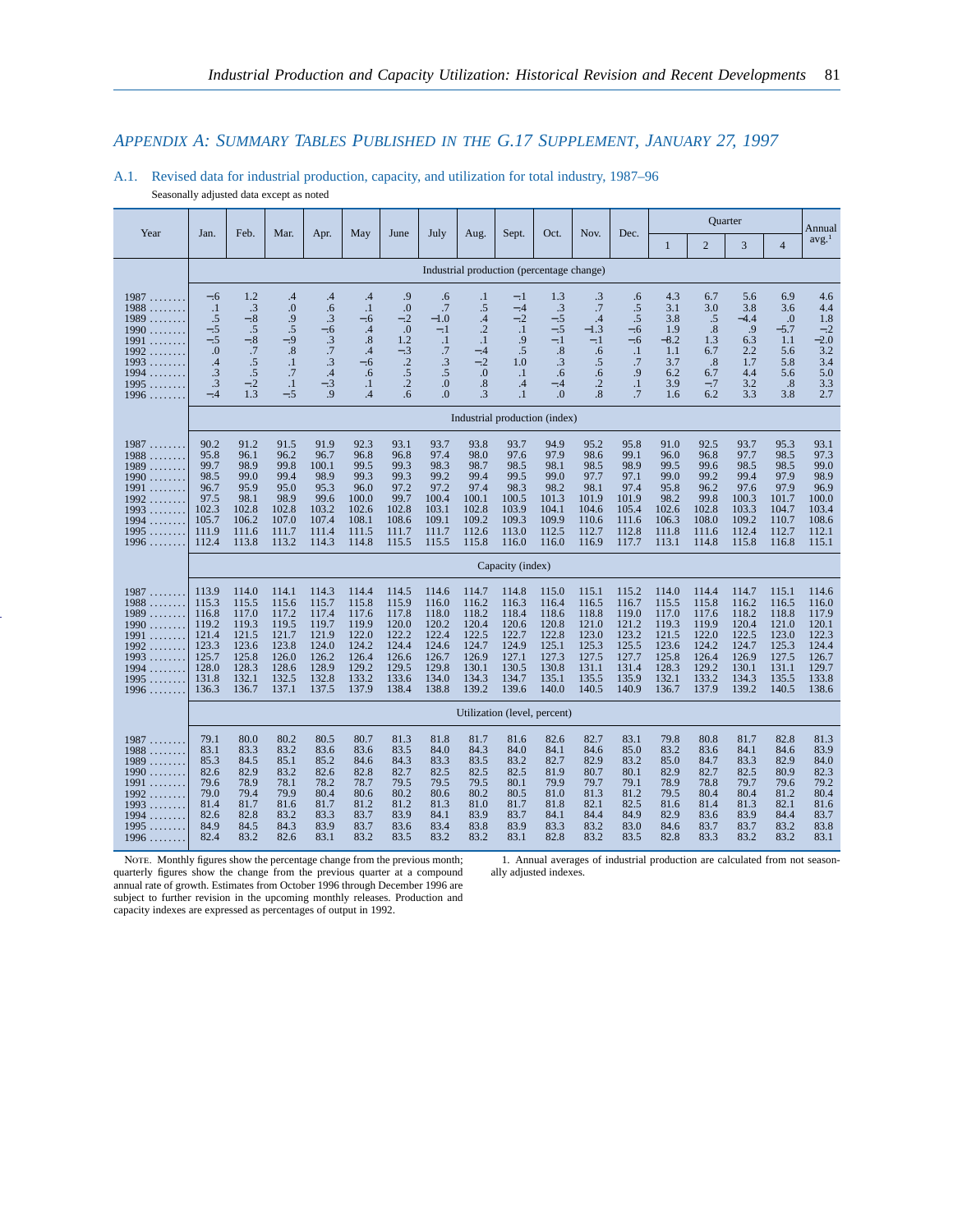|                                                                                                                                |                                                                                        |                                                                                        |                                                                                        |                                                                                        |                                                                                        |                                                                                                     |                                                                                         |                                                                                        |                                                                                                   |                                                                                                     |                                                                                        |                                                                                        |                                                                                        |                                                                                        | <b>Ouarter</b>                                                                         |                                                                                        | Annual                                                                                 |
|--------------------------------------------------------------------------------------------------------------------------------|----------------------------------------------------------------------------------------|----------------------------------------------------------------------------------------|----------------------------------------------------------------------------------------|----------------------------------------------------------------------------------------|----------------------------------------------------------------------------------------|-----------------------------------------------------------------------------------------------------|-----------------------------------------------------------------------------------------|----------------------------------------------------------------------------------------|---------------------------------------------------------------------------------------------------|-----------------------------------------------------------------------------------------------------|----------------------------------------------------------------------------------------|----------------------------------------------------------------------------------------|----------------------------------------------------------------------------------------|----------------------------------------------------------------------------------------|----------------------------------------------------------------------------------------|----------------------------------------------------------------------------------------|----------------------------------------------------------------------------------------|
| Year                                                                                                                           | Jan.                                                                                   | Feb.                                                                                   | Mar.                                                                                   | Apr.                                                                                   | May                                                                                    | June                                                                                                | July                                                                                    | Aug.                                                                                   | Sept.                                                                                             | Oct.                                                                                                | Nov.                                                                                   | Dec.                                                                                   | $\mathbf{1}$                                                                           | $\overline{2}$                                                                         | 3                                                                                      | $\overline{4}$                                                                         | avg.                                                                                   |
|                                                                                                                                |                                                                                        |                                                                                        |                                                                                        |                                                                                        |                                                                                        |                                                                                                     |                                                                                         | Industrial production (percentage change)                                              |                                                                                                   |                                                                                                     |                                                                                        |                                                                                        |                                                                                        |                                                                                        |                                                                                        |                                                                                        |                                                                                        |
| 1987<br>1988<br>.<br>1989<br>.<br>1990<br>.<br>1991<br>.<br>1992<br>.<br>1993<br>.<br>1994<br>.<br>1995<br>.<br>1996           | $-.8$<br>$-.2$<br>.9<br>$-.2$<br>$-.9$<br>$\cdot$<br>.8<br>$\cdot$ 1<br>.4<br>$-.4$    | 1.6<br>.4<br>$-1.2$<br>.9<br>$-.7$<br>.8<br>.3<br>.6<br>$-.4$<br>1.3                   | .2<br>$-.1$<br>.8<br>.3<br>$-1.1$<br>.9<br>$\cdot$ 1<br>.9<br>$\cdot$ 1<br>$-.8$       | .5<br>1.0<br>$\cdot$<br>$-.8$<br>.3<br>.6<br>.5<br>.7<br>$-.3$<br>1.1                  | $\cdot$ 3<br>$-.1$<br>$-.7$<br>.4<br>.7<br>$\cdot$ 4<br>$-.5$<br>.7<br>$-.1$<br>.4     | 1.0<br>$\Omega$<br>$\cdot$<br>$-.1$<br>1.4<br>$-.1$<br>$\overline{0}$ .<br>$\cdot$<br>$\cdot$<br>.7 | .7<br>.7<br>$-1.1$<br>$\overline{0}$<br>$\cdot$<br>$\cdot$ 7<br>.3<br>.8<br>$-.1$<br>.5 | $-.2$<br>.3<br>.4<br>.3<br>$\cdot$<br>$-.3$<br>$-.3$<br>$\cdot$ 1<br>.7<br>.1          | $\cdot$<br>$\cdot$<br>$-.3$<br>0.0<br>1.1<br>$\cdot$ 4<br>1.1<br>$\cdot$<br>.7<br>$\overline{.2}$ | 1.3<br>$\cdot$ .2<br>$-.6$<br>$-.6$<br>$-.1$<br>.7<br>$\cdot$ .2<br>.7<br>$-.4$<br>$\overline{0}$ . | .5<br>1.0<br>$\cdot$ 4<br>$-1.3$<br>$-.2$<br>.6<br>$.5\,$<br>.7<br>$-.1$<br>.6         | .6<br>.6<br>$\cdot$<br>$-.6$<br>$-.5$<br>$-.1$<br>.8<br>.9<br>$\cdot$ 1<br>1.0         | 5.0<br>2.4<br>4.3<br>2.9<br>$-9.7$<br>2.3<br>4.5<br>6.3<br>4.2<br>1.1                  | 7.0<br>4.1<br>$-.7$<br>$-.1$<br>1.2<br>7.3<br>1.4<br>8.1<br>$-1.4$<br>6.3              | 5.5<br>3.7<br>$-4.5$<br>.8<br>7.8<br>2.8<br>1.2<br>5.0<br>2.6<br>5.0                   | 7.6<br>5.2<br>$-1.4$<br>$-6.3$<br>1.7<br>5.1<br>6.2<br>6.7<br>1.0<br>3.7               | 5.3<br>4.7<br>1.9<br>$-.5$<br>$-2.4$<br>4.0<br>3.7<br>5.5<br>3.5<br>2.7                |
|                                                                                                                                |                                                                                        |                                                                                        |                                                                                        |                                                                                        |                                                                                        |                                                                                                     |                                                                                         | Industrial production (index)                                                          |                                                                                                   |                                                                                                     |                                                                                        |                                                                                        |                                                                                        |                                                                                        |                                                                                        |                                                                                        |                                                                                        |
| 1987<br>1988<br>.<br>1989<br>1.1.1.1.1<br>1990<br>.<br>1991<br>.<br>1992<br>.<br>1993<br>.<br>1994<br>1995<br>.<br>1996<br>.   | 89.6<br>95.4<br>100.3<br>98.1<br>95.8<br>97.2<br>102.6<br>106.0<br>113.3<br>113.4      | 91.0<br>95.8<br>99.1<br>99.0<br>95.1<br>98.0<br>102.9<br>106.6<br>112.9<br>114.8       | 91.2<br>95.7<br>99.9<br>99.3<br>94.1<br>98.9<br>103.0<br>107.5<br>113.1<br>113.9       | 91.6<br>96.7<br>100.0<br>98.6<br>94.4<br>99.5<br>103.6<br>108.2<br>112.7<br>115.2      | 91.9<br>96.6<br>99.4<br>99.0<br>95.0<br>100.0<br>103.0<br>109.0<br>112.6<br>115.7      | 92.8<br>96.6<br>99.4<br>98.9<br>96.3<br>99.9<br>103.0<br>109.2<br>112.9<br>116.4                    | 93.4<br>97.2<br>98.3<br>98.8<br>96.6<br>100.5<br>103.4<br>110.0<br>112.7<br>117.0       | 93.3<br>97.5<br>98.7<br>99.1<br>96.8<br>100.2<br>103.0<br>110.1<br>113.4<br>117.2      | 93.4<br>97.7<br>98.4<br>99.1<br>97.8<br>100.6<br>104.2<br>110.3<br>114.2<br>117.4                 | 94.6<br>97.9<br>97.9<br>98.5<br>97.8<br>101.4<br>104.4<br>111.1<br>113.8<br>117.4                   | 95.0<br>98.9<br>98.2<br>97.2<br>97.6<br>102.0<br>105.0<br>111.9<br>113.6<br>118.1      | 95.6<br>99.4<br>98.3<br>96.6<br>97.1<br>101.8<br>105.9<br>112.9<br>113.8<br>119.3      | 90.6<br>95.7<br>99.8<br>98.8<br>95.0<br>98.0<br>102.9<br>106.7<br>113.1<br>114.0       | 92.1<br>96.6<br>99.6<br>98.8<br>95.2<br>99.8<br>103.2<br>108.8<br>112.7<br>115.8       | 93.4<br>97.5<br>98.5<br>99.0<br>97.0<br>100.5<br>103.5<br>110.2<br>113.4<br>117.2      | 95.1<br>98.7<br>98.1<br>97.4<br>97.5<br>101.7<br>105.1<br>111.9<br>113.7<br>118.3      | 92.8<br>97.1<br>99.0<br>98.5<br>96.2<br>100.0<br>103.7<br>109.4<br>113.2<br>116.3      |
|                                                                                                                                |                                                                                        |                                                                                        |                                                                                        |                                                                                        |                                                                                        |                                                                                                     |                                                                                         |                                                                                        | Capacity (index)                                                                                  |                                                                                                     |                                                                                        |                                                                                        |                                                                                        |                                                                                        |                                                                                        |                                                                                        |                                                                                        |
| 1987<br>1988<br>.<br>1989<br>1.1.1.1.1.1<br>1990<br>.<br>1991<br>.<br>1992<br>.<br>1993<br>.<br>1994<br>1995<br>.<br>1996<br>. | 113.2<br>115.1<br>117.0<br>119.9<br>122.4<br>124.5<br>127.2<br>129.8<br>134.0<br>139.1 | 113.4<br>115.3<br>117.3<br>120.1<br>122.6<br>124.7<br>127.4<br>130.1<br>134.4<br>139.6 | 113.6<br>115.4<br>117.5<br>120.3<br>122.7<br>125.0<br>127.6<br>130.5<br>134.8<br>140.1 | 113.8<br>115.5<br>117.8<br>120.5<br>122.9<br>125.2<br>127.8<br>130.8<br>135.2<br>140.5 | 113.9<br>115.7<br>118.0<br>120.7<br>123.1<br>125.4<br>128.0<br>131.2<br>135.6<br>141.0 | 114.1<br>115.8<br>118.3<br>120.9<br>123.3<br>125.7<br>128.2<br>131.5<br>136.0<br>141.5              | 114.2<br>116.0<br>118.5<br>121.1<br>123.5<br>125.9<br>128.4<br>131.9<br>136.5<br>142.0  | 114.4<br>116.1<br>118.7<br>121.3<br>123.6<br>126.1<br>128.6<br>132.2<br>136.9<br>142.5 | 114.6<br>116.3<br>119.0<br>121.5<br>123.8<br>126.3<br>128.9<br>132.6<br>137.3<br>142.9            | 114.7<br>116.5<br>119.2<br>121.7<br>124.0<br>126.5<br>129.1<br>132.9<br>137.8<br>143.4              | 114.9<br>116.6<br>119.5<br>121.9<br>124.2<br>126.8<br>129.3<br>133.3<br>138.2<br>143.9 | 115.0<br>116.8<br>119.7<br>122.2<br>124.3<br>127.0<br>129.5<br>133.6<br>138.7<br>144.4 | 113.4<br>115.3<br>117.3<br>120.1<br>122.6<br>124.7<br>127.4<br>130.1<br>134.4<br>139.6 | 113.9<br>115.7<br>118.0<br>120.7<br>123.1<br>125.4<br>128.0<br>131.2<br>135.6<br>141.0 | 114.4<br>116.1<br>118.7<br>121.3<br>123.6<br>126.1<br>128.7<br>132.2<br>136.9<br>142.5 | 114.9<br>116.6<br>119.5<br>121.9<br>124.1<br>126.8<br>129.3<br>133.3<br>138.2<br>143.9 | 114.1<br>115.9<br>118.4<br>121.0<br>123.4<br>125.8<br>128.3<br>131.7<br>136.3<br>141.7 |
|                                                                                                                                |                                                                                        |                                                                                        |                                                                                        |                                                                                        |                                                                                        |                                                                                                     |                                                                                         | Utilization (level, percent)                                                           |                                                                                                   |                                                                                                     |                                                                                        |                                                                                        |                                                                                        |                                                                                        |                                                                                        |                                                                                        |                                                                                        |
| 1987<br>1988<br>.<br>1989<br>.<br>1990<br>.<br>1991<br>.<br>1992<br>.<br>1993<br>1994<br>.<br>1995<br>1996                     | 79.1<br>82.9<br>85.7<br>81.8<br>78.2<br>78.1<br>80.7<br>81.6<br>84.6<br>81.5           | 80.2<br>83.1<br>84.5<br>82.4<br>77.6<br>78.6<br>80.8<br>81.9<br>84.0<br>82.2           | 80.3<br>82.9<br>85.0<br>82.6<br>76.6<br>79.1<br>80.7<br>82.4<br>83.9<br>81.3           | 80.6<br>83.7<br>84.9<br>81.8<br>76.8<br>79.5<br>81.0<br>82.7<br>83.4<br>82.0           | 80.7<br>83.5<br>84.2<br>82.0<br>77.2<br>79.7<br>80.5<br>83.1<br>83.0<br>82.0           | 81.4<br>83.4<br>84.1<br>81.8<br>78.1<br>79.5<br>80.4<br>83.0<br>83.0<br>82.3                        | 81.8<br>83.8<br>83.0<br>81.6<br>78.2<br>79.9<br>80.5<br>83.4<br>82.6<br>82.4            | 81.5<br>84.0<br>83.1<br>81.7<br>78.3<br>79.5<br>80.1<br>83.3<br>82.9<br>82.3           | 81.5<br>84.0<br>82.7<br>81.5<br>79.0<br>79.7<br>80.9<br>83.2<br>83.2<br>82.1                      | 82.5<br>84.1<br>82.1<br>80.9<br>78.9<br>80.1<br>80.9<br>83.6<br>82.6<br>81.8                        | 82.8<br>84.8<br>82.2<br>79.7<br>78.6<br>80.4<br>81.2<br>84.0<br>82.2<br>82.1           | 83.1<br>85.1<br>82.2<br>79.1<br>78.1<br>80.2<br>81.7<br>84.5<br>82.0<br>82.6           | 79.9<br>83.0<br>85.1<br>82.3<br>77.5<br>78.6<br>80.7<br>82.0<br>84.2<br>81.7           | 80.9<br>83.5<br>84.4<br>81.9<br>77.4<br>79.5<br>80.6<br>83.0<br>83.1<br>82.1           | 81.6<br>83.9<br>82.9<br>81.6<br>78.5<br>79.7<br>80.5<br>83.3<br>82.9<br>82.3           | 82.8<br>84.7<br>82.1<br>79.9<br>78.5<br>80.2<br>81.3<br>84.0<br>82.3<br>82.2           | 81.3<br>83.8<br>83.6<br>81.4<br>78.0<br>79.5<br>80.8<br>83.1<br>83.1<br>82.1           |

## A.2. Revised data for industrial production, capacity, and utilization for manufacturing industries, 1987–96 Seasonally adjusted data except as noted

NOTE. See notes to table A.1.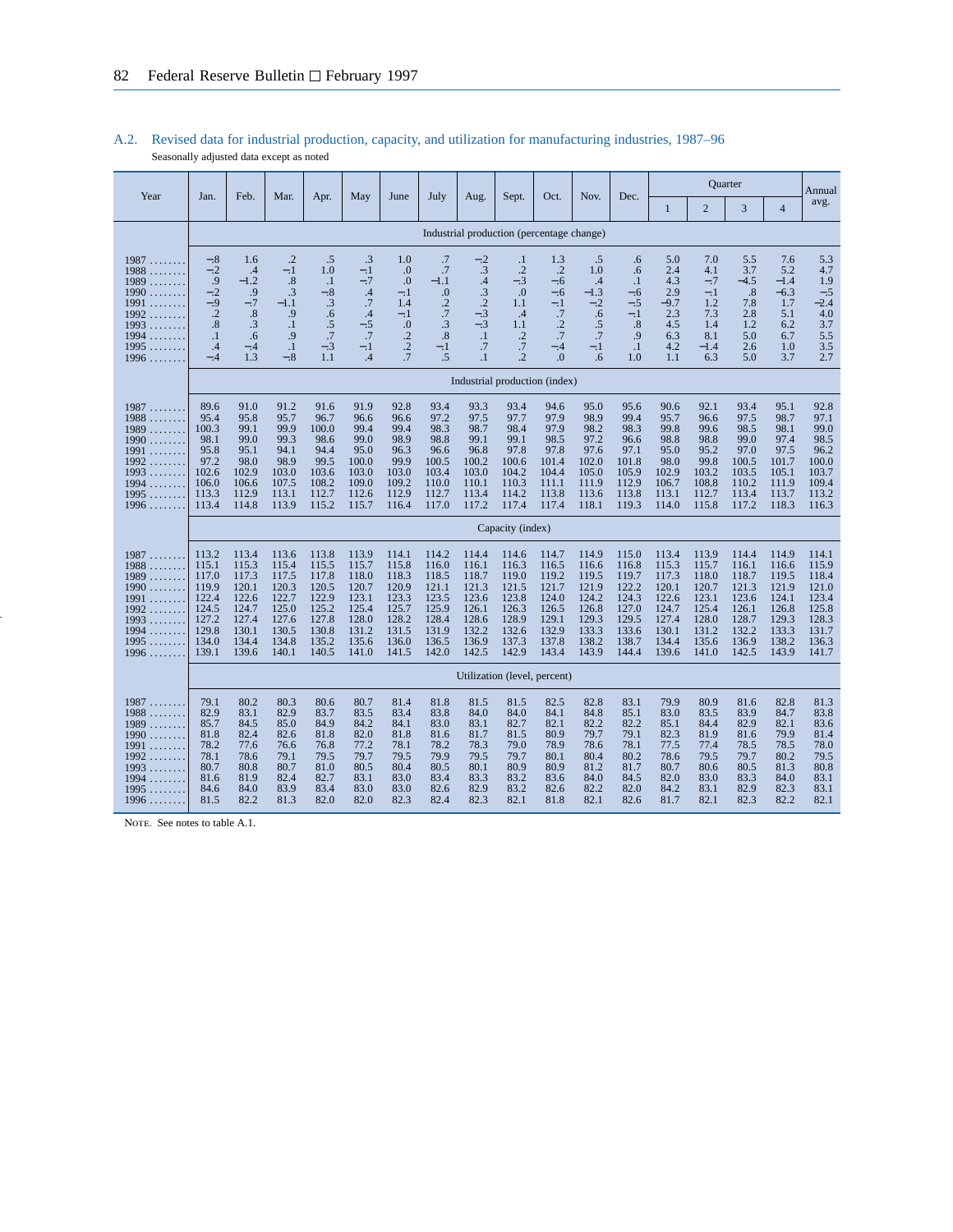| <b>Series</b>                                                                        |                | (percent)  | Revised growth rate |            | Difference between revised<br>and earlier growth rates<br>(percentage points) |             |                      |                |  |  |
|--------------------------------------------------------------------------------------|----------------|------------|---------------------|------------|-------------------------------------------------------------------------------|-------------|----------------------|----------------|--|--|
|                                                                                      | 1977-82        | 1982-87    | 1987-92             | 1992-96    | 1977-82                                                                       | 1982-87     | 1987-92              | 1992-96        |  |  |
|                                                                                      | .5             | 4.0        | 1.4                 | 3.6        | $-.5$                                                                         | $-.1$       | $-.1$                | $-.4$          |  |  |
| Products, total                                                                      | 1.2            | 4.1        | 1.0                 | 2.9        | $-.7$                                                                         | $-.6$       | $-.2$                | $-.6$          |  |  |
|                                                                                      | 1.6            | 3.6        | 1.4                 | 3.0        | $-.9$                                                                         | $-.8$       | $-.3$                | $-.6$          |  |  |
|                                                                                      | $-.2$          | 3.5        | 1.3                 | 2.5        | $\Omega$                                                                      | $\cdot$     | $\cdot$ 1            | $\cdot$ 1      |  |  |
| Durable                                                                              | $-4.3$         | 8.5        | 1.3                 | 6.0        | $\overline{0}$ .                                                              | .7          | .7                   | 1.1            |  |  |
| Automotive products                                                                  | $-7.5$         | 11.2       | $-.1$               | 5.9        | $-.2$                                                                         | $-.5$       | $-.3$                | $-1.0$         |  |  |
| Other durable goods                                                                  | $-2.2$         | 6.7        | 2.3                 | 6.0        | $\cdot$ 1                                                                     | 1.6         | 1.4                  | 2.8            |  |  |
| Nondurable                                                                           | 1.1            | 2.1        | 1.3                 | 1.6        | $-.1$                                                                         | $-.1$       | $\overline{0}$ .     | $-.2$          |  |  |
| Non-energy products                                                                  | 1.5            | 2.2        | 1.3                 | 1.4        | $-.1$                                                                         | $-.1$       | $\Omega$             | $-.2$          |  |  |
|                                                                                      | $-.6$          | 1.7        | 1.5                 | 2.7        | $-.1$                                                                         | $-.1$       | $-.1$                | $-.2$          |  |  |
| Equipment, total                                                                     | 3.9            | 3.6        | 1.5                 | 4.0        | $-1.7$                                                                        | $-1.7$      | $-.8$                | $-1.8$         |  |  |
| Business                                                                             | 2.6            | 3.8        | 3.3                 | 6.1        | $-2.5$                                                                        | $-2.7$      | $-1.0$               | $-2.0$         |  |  |
| Industrial                                                                           | $-2.6$         | $-1.7$     | 1.0                 | 6.1        | $\Omega$                                                                      | $\Omega$ .  | $-.2$                | 1.0            |  |  |
| Information processing and related                                                   | 14.5           | 9.1        | 4.8                 | 9.4        | $-3.7$                                                                        | $-5.3$      | $-1.8$               | $-4.5$         |  |  |
| Transit                                                                              | $-1.2$         | 4.0        | 5.8                 | $\Omega$   | $-.4$                                                                         | $-.6$       | $-.5$                | $\cdot$ 1      |  |  |
|                                                                                      | $-2.4$         | 3.2        | .3                  | 3.8        | $-.1$                                                                         | $-.1$       | $-.3$                | $-.7$          |  |  |
| Defense and space                                                                    | 6.0            | 10.1       | $-3.2$              | $-6.3$     | $\Omega$                                                                      | 1.3         | $\cdot$ 1            | .5             |  |  |
| Intermediate products                                                                | $\Omega$       | 5.9        | $-.1$               | 2.3        | $\Omega$                                                                      | $\Omega$ .  | $\Omega$             | $-.5$          |  |  |
| Construction supplies                                                                | $-2.7$         | 6.7        | $-.9$               | 4.0        | $-.1$                                                                         | $\Omega$ .  | $\cdot$ <sup>1</sup> | $-.3$          |  |  |
| Business supplies                                                                    | 2.1            | 5.3        | .3                  | 1.2        | $-.1$                                                                         | $\Omega$    | $-.1$                | $-.6$          |  |  |
|                                                                                      | $-.5$          | 3.8        | 2.0                 | 4.7        | $\Omega$                                                                      | $.5\,$      | $\cdot$ .2           | 0.             |  |  |
|                                                                                      | $-.6$          | 6.9        | 2.7                 | 7.6        | $-.1$                                                                         | .6          | .3                   | $\cdot$ .2     |  |  |
|                                                                                      | $-1.1$         | 4.0        | 1.9                 | 1.5        | $\cdot$                                                                       | $\Omega$    | 0.0                  | $-.5$          |  |  |
| Energy $\dots\dots\dots\dots\dots\dots\dots\dots\dots\dots\dots\dots\dots\dots\dots$ | $-.3$          | $-.1$      | .8                  | 1.0        | $-.2$                                                                         | .1          | $\overline{0}$ .     | $\Omega$       |  |  |
| Aggregates, excluding computer<br>and office equipment<br>Business equipment         | $-.1$<br>$-.2$ | 3.6<br>1.6 | 1.3<br>2.8          | 3.1<br>3.7 | $\cdot$<br>$-.2$                                                              | .3<br>$-.1$ | $\cdot$<br>$-.1$     | $-.1$<br>$-.2$ |  |  |

# A.3. Revised growth rates of industrial production, by market group, 1977–96

Note. Growth rates are calculated as the average annual percentage change from the first to the last year indicated.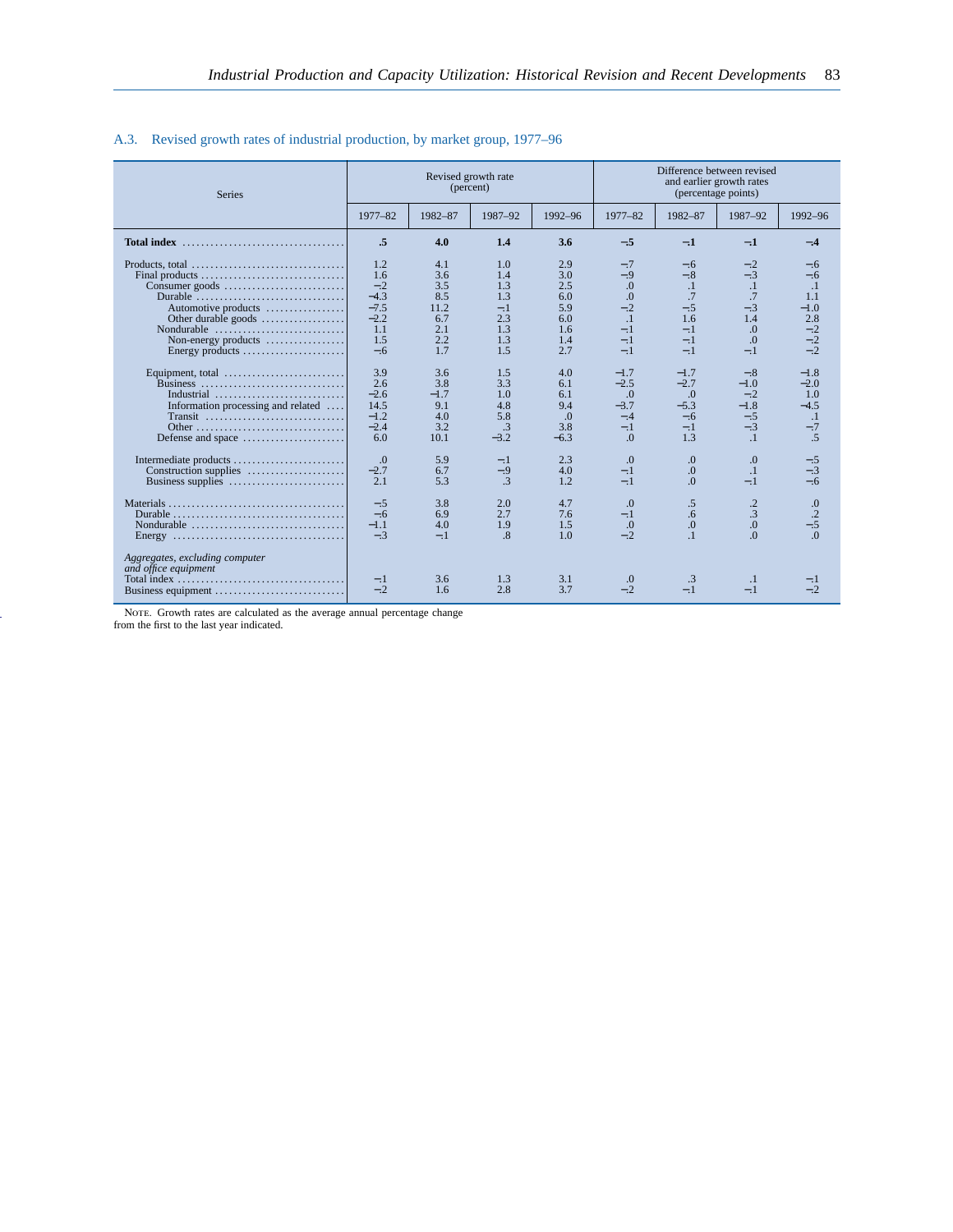#### A.4. Revised growth rates of industrial production, by industry group, 1977–96

| <b>Series</b>                                                                                                                                                                                                                                               | Revised growth rate<br>(percent)<br><b>SIC</b><br>code <sup>1</sup><br>1977-82<br>1982-87<br>1987-92<br>1992-96<br>1977-82 |                                                                       |                                                       |                                                                |                                                         |                                                                                |                                                                                               | Difference between revised<br>and earlier growth rates<br>(percentage points)             |                                                                           |
|-------------------------------------------------------------------------------------------------------------------------------------------------------------------------------------------------------------------------------------------------------------|----------------------------------------------------------------------------------------------------------------------------|-----------------------------------------------------------------------|-------------------------------------------------------|----------------------------------------------------------------|---------------------------------------------------------|--------------------------------------------------------------------------------|-----------------------------------------------------------------------------------------------|-------------------------------------------------------------------------------------------|---------------------------------------------------------------------------|
|                                                                                                                                                                                                                                                             |                                                                                                                            |                                                                       |                                                       |                                                                |                                                         |                                                                                | 1982-87                                                                                       | 1987-92                                                                                   | 1992-96                                                                   |
| Total index $\dots\dots\dots\dots\dots\dots\dots\dots\dots\dots\dots\dots$                                                                                                                                                                                  | $\ddots$ .                                                                                                                 | .5                                                                    | 4.0                                                   | 1.4                                                            | 3.6                                                     | $-.5$                                                                          | $-.1$                                                                                         | $-.1$                                                                                     | $-.4$                                                                     |
|                                                                                                                                                                                                                                                             | $\sim$ $\sim$ $\sim$                                                                                                       | .3                                                                    | 5.2                                                   | 1.5                                                            | 3.9                                                     | $-.6$                                                                          | $-.3$                                                                                         | $-.1$                                                                                     | $-.4$                                                                     |
|                                                                                                                                                                                                                                                             | $\sim 10$ .<br>$\mathcal{L}^{\mathcal{A}}$ and $\mathcal{L}^{\mathcal{A}}$                                                 | $-2.7$<br>1.9                                                         | 4.7<br>5.4                                            | 1.0<br>1.8                                                     | 2.9<br>4.3                                              | $-.1$<br>$-.8$                                                                 | $\Omega$<br>$-.5$                                                                             | $\Omega$<br>$-.1$                                                                         | $-.3$<br>$-.5$                                                            |
| Durable manufacturing<br>Lumber and products<br>Furniture and fixtures<br>Stone, clay, and glass products                                                                                                                                                   | $\sim$ 100 $\pm$<br>24<br>25<br>32                                                                                         | $\Omega$<br>$-4.0$<br>$-.1$<br>$-3.1$                                 | 6.2<br>8.3<br>6.2<br>4.5                              | 1.7<br>$-1.0$<br>$-.2$<br>$-.9$                                | 5.9<br>2.3<br>2.2<br>2.7                                | $-1.1$<br>.0<br>$\Omega$ .<br>$-.1$                                            | $-.4$<br>$\cdot$<br>$\Omega$<br>0.                                                            | $-.1$<br>0.<br>$\Omega$<br>0.                                                             | $-.5$<br>$-.8$<br>$-.7$<br>0.                                             |
| Primary metals<br>Raw steel $\ldots, \ldots, \ldots, \ldots, \ldots, \ldots$<br>Nonferrous metals<br>Fabricated metal products<br>Industrial machinery and equipment<br>Computer and office equipment<br>Electrical machinery<br>Semiconductors and related | 33<br>331.2<br>331 <sub>pt</sub><br>$333 - 6.9$<br>34<br>35<br>357<br>36                                                   | $-7.5$<br>$-10.2$<br>$-9.8$<br>$-2.8$<br>$-2.1$<br>3.1<br>33.4<br>6.3 | 4.0<br>3.5<br>3.5<br>4.6<br>3.7<br>5.5<br>23.9<br>7.9 | .5<br>.9<br>$\cdot$ .2<br>$-.2$<br>$-.4$<br>3.1<br>10.0<br>5.7 | 4.0<br>3.9<br>2.9<br>4.1<br>4.4<br>11.8<br>31.3<br>13.0 | $-.2$<br>$-.3$<br>$\Omega$<br>.3<br>$\overline{0}$ .<br>$-4.2$<br>$-1.6$<br>.9 | $\cdot$ .2<br>$.5\,$<br>$\Omega$ .<br>$\Omega$ .<br>$\overline{0}$<br>$-3.9$<br>$-4.5$<br>2.3 | $\cdot$ 1<br>0.<br>$\Omega$ .<br>$\cdot$ <sup>2</sup><br>$-.2$<br>$-1.3$<br>$-1.6$<br>1.4 | $-.1$<br>$-.4$<br>0.<br>$\cdot$ .2<br>$\cdot$ 1<br>$-1.6$<br>$-.9$<br>1.8 |
| components                                                                                                                                                                                                                                                  | $3672 - 9$                                                                                                                 | 23.1                                                                  | 15.8                                                  | 14.6                                                           | 26.7                                                    | 6.9                                                                            | 9.5                                                                                           | 5.2                                                                                       | 7.4                                                                       |
| Transportation equipment<br>Motor vehicles and parts<br>Autos and light trucks<br>Aerospace and miscellaneous                                                                                                                                               | 37<br>371<br>371pt                                                                                                         | $-2.6$<br>$-9.2$<br>$-8.4$                                            | 8.8<br>10.8<br>12.6                                   | .8<br>1.0<br>.3                                                | 1.4<br>6.0<br>5.6                                       | $-.1$<br>$-.1$<br>$-.2$                                                        | $-.3$<br>$-.4$<br>$-.1$                                                                       | $-.1$<br>$-.4$<br>$-.1$                                                                   | $-.7$<br>$-1.1$<br>$-.7$                                                  |
| transportation equipment<br>Instruments<br>Miscellaneous manufactures                                                                                                                                                                                       | $372 - 6$<br>38<br>39                                                                                                      | 4.2<br>4.9<br>$-1.6$                                                  | 7.4<br>4.2<br>1.8                                     | .5<br>1.3<br>1.3                                               | $-3.8$<br>$\cdot$ .7<br>3.0                             | $\overline{0}$ .<br>$\Omega$<br>0.                                             | $-.1$<br>$\cdot$ 1<br>$\cdot$ 1                                                               | $\cdot$<br>$\cdot$ 1<br>0.0                                                               | $\cdot$<br>$-.8$<br>$-.7$                                                 |
| Nondurable manufacturing<br>Tobacco products<br>Textile mill products<br>Apparel products<br>Paper and products                                                                                                                                             | 20<br>21<br>22<br>23<br>26                                                                                                 | .5<br>2.0<br>.6<br>$-1.9$<br>$-.3$<br>1.2                             | 3.9<br>2.6<br>$-.3$<br>3.7<br>1.8<br>4.1              | 1.3<br>1.3<br>$-.9$<br>$.8\,$<br>$-1.1$<br>1.9                 | 1.5<br>1.5<br>1.4<br>1.7<br>$-.4$<br>1.9                | $-.1$<br>$-.1$<br>$\Omega$ .<br>$\Omega$<br>$\Omega$ .<br>$\cdot$              | $-.1$<br>$-.1$<br>$\Omega$ .<br>$\cdot$<br>$-.3$<br>$\Omega$                                  | 0.<br>$\Omega$ .<br>$-.1$<br>0.<br>0.0<br>$\Omega$                                        | $-.3$<br>$-.5$<br>2.6<br>.5<br>.9<br>$\cdot$ 1                            |
| Printing and publishing<br>Chemicals and products<br>Petroleum products<br>Rubber and plastic products<br>Leather and products                                                                                                                              | 27<br>28<br>29<br>30<br>31                                                                                                 | 3.2<br>$-.4$<br>$-3.1$<br>$\cdot$ 3<br>$-4.1$                         | 5.7<br>4.1<br>2.3<br>8.7<br>$-7.2$                    | $-.5$<br>2.8<br>.6<br>3.1<br>$-2.3$                            | $-.3$<br>2.1<br>1.6<br>4.8<br>$-5.3$                    | $\Omega$ .<br>0.<br>0.<br>$-.1$<br>0.                                          | $-.1$<br>0.<br>0.<br>$\Omega$<br>0.0                                                          | $-.1$<br>$\cdot$<br>$\cdot$<br>$\Omega$<br>0.0                                            | $-.3$<br>$-1.0$<br>$-.3$<br>$-.3$<br>$-1.3$                               |
| Metal mining<br>Oil and gas extraction $\dots\dots\dots\dots\dots\dots$<br>Stone and earth minerals $\dots \dots \dots \dots \dots$                                                                                                                         | 10<br>12<br>13<br>14                                                                                                       | 1.5<br>$-2.2$<br>3.7<br>1.5<br>$-4.6$                                 | $-1.7$<br>2.5<br>1.8<br>$-2.8$<br>5.1                 | $-.3$<br>10.1<br>1.6<br>$-1.5$<br>$-.2$                        | .8<br>.4<br>1.4<br>$\cdot$ .1<br>4.3                    | $\Omega$<br>.9<br>$\overline{0}$ .<br>$-.3$<br>$\Omega$                        | $\cdot$<br>$-.3$<br>$\Omega$ .<br>$-.2$<br>.3                                                 | $-.1$<br>$-.3$<br>$\overline{0}$ .<br>$-.1$<br>$\Omega$                                   | $\cdot$ .2<br>$\cdot$<br>$-1$<br>$\cdot$ .2<br>.3                         |
|                                                                                                                                                                                                                                                             | 491,493pt<br>492,493pt                                                                                                     | $\cdot$ 1<br>1.6<br>$-3.2$                                            | 1.7<br>3.1<br>$-2.8$                                  | 2.3<br>2.3<br>2.4                                              | 3.0<br>3.0<br>2.7                                       | $-.3$<br>$\cdot$ .0<br>$-.6$                                                   | $-.1$<br>0.<br>$\cdot$ 3                                                                      | $\overline{0}$ .<br>0.<br>$-.1$                                                           | $-.1$<br>$\cdot$<br>$-.4$                                                 |
| Aggregate, excluding computer<br>and office equipment                                                                                                                                                                                                       | $\sim 100$                                                                                                                 | $-.4$                                                                 | 4.7                                                   | 1.3                                                            | 3.3                                                     | $-.1$                                                                          | $\cdot$                                                                                       | $\cdot$                                                                                   | $-.2$                                                                     |

NOTE. Growth rates are calculated as the average annual percentage change from the first to the last year indicated.

Primary-processing manufacturing includes textile mill products, paper and products, industrial chemicals, synthetic materials, and fertilizers, petroleum products, rubber and plastics products, lumber and products, primary metals, fabricated metals, and stone, clay, and glass products. Advanced-processing manufacturing includes foods, tobacco products, apparel products, printing and publishing, chemical products and other agricultural chemicals, leather and products, furniture and fixtures, industrial and commercial machinery and computer equipment, electrical machinery, transportation equipment, instruments, and miscellaneous manufactures.

1. Standard Industrial Classification; see Executive Office of the President, Office of Management and Budget, *Standard Industrial Classification Manual, 1987* (U.S. Government Printing Office, 1987).

pt Part of classification.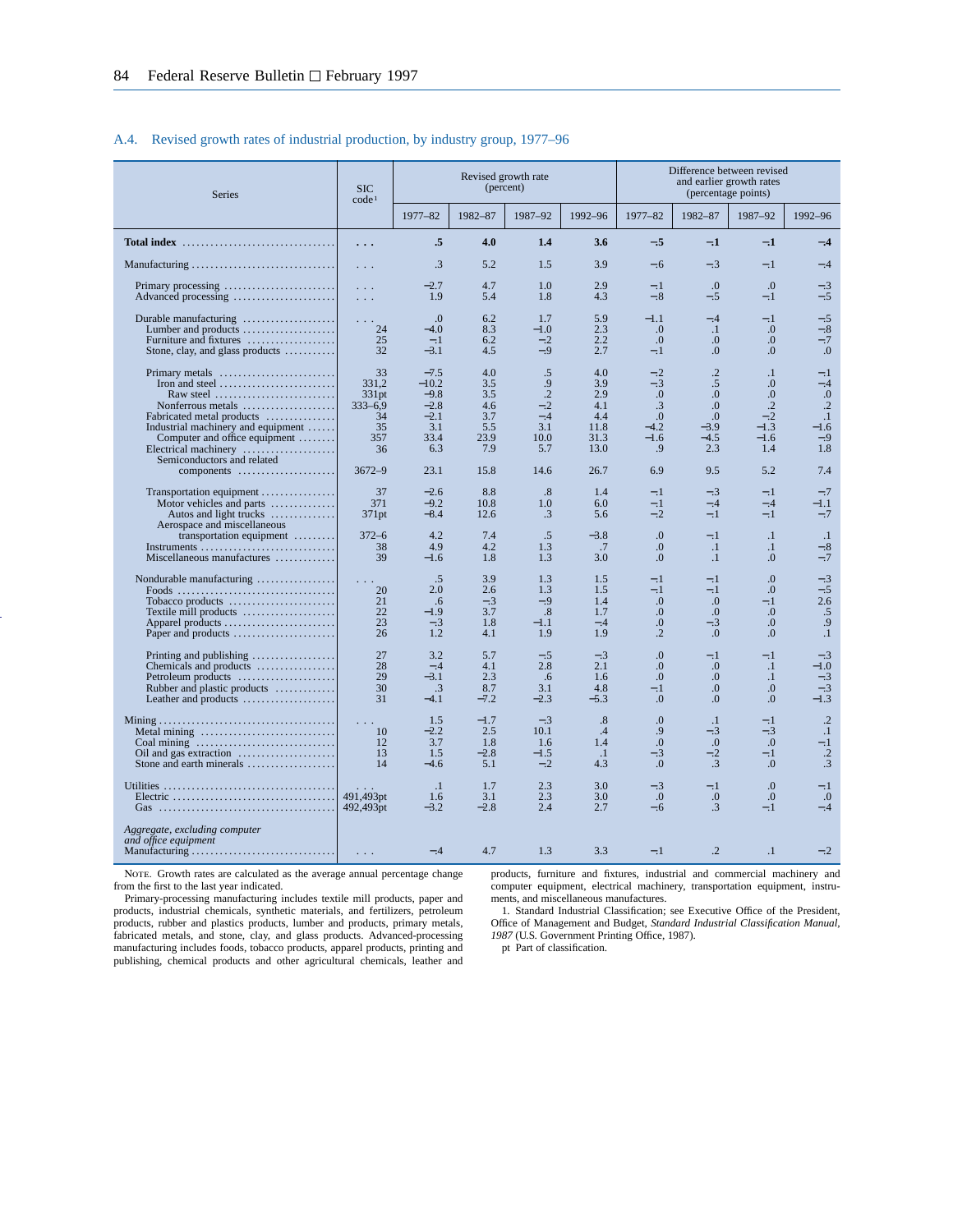| Market group                                                                         |            |                      | Revised growth rate<br>(percent) |                      |            | Difference between revised<br>and earlier growth rates<br>(percentage points) |                 |                 |                      |              |  |
|--------------------------------------------------------------------------------------|------------|----------------------|----------------------------------|----------------------|------------|-------------------------------------------------------------------------------|-----------------|-----------------|----------------------|--------------|--|
|                                                                                      | 1992       | 1993                 | 1994                             | 1995                 | 1996       | 1992                                                                          | 1993            | 1994            | 1995                 | 1996         |  |
| <b>Total index</b>                                                                   | 3.9        | 3.0                  | 5.7                              | 1.8                  | 3.7        | $-1$                                                                          | $-.2$           | $-.9$           | $\cdot$ <sup>2</sup> | $-.8$        |  |
| Products, total $\dots\dots\dots\dots\dots\dots\dots\dots\dots\dots\dots\dots$       | 3.9        | 1.9                  | 4.3                              | 1.1                  | 3.7        | $-.2$                                                                         | $-.6$           | $-1.3$          | $\cdot$              | $-.9$        |  |
| Final products                                                                       | 4.0        | 2.0                  | 4.3                              | 1.4                  | 3.9        | $-.3$                                                                         | $-.6$           | $-1.1$          | 0.                   | $-1.3$       |  |
|                                                                                      | 3.7        | 2.2                  | 3.9                              | .7                   | 2.1        | .3                                                                            | $\cdot$ 3       | $-.1$           | $\cdot$              | $\cdot$ 1    |  |
| Durable                                                                              | 7.4        | 10.3                 | 6.6                              | 1.1                  | 2.7        | .6                                                                            | $-.3$           | .5              | 2.0                  | 2.2          |  |
| Automotive products                                                                  | 11.7       | 11.6                 | 5.7                              | $-.9$                | 1.0        | .3                                                                            | $-2.8$          | $-1.6$          | .3                   | $-1.0$       |  |
| Other durable goods                                                                  | 4.2        | 9.4                  | 7.2                              | 2.5                  | 3.9        | 1.1                                                                           | 2.2             | 2.3             | 3.2                  | 4.8          |  |
| Nondurable                                                                           | 2.7        | $\cdot$ <sup>1</sup> | 3.2                              | .7                   | 2.0        | $\cdot$ .2                                                                    | $\cdot$ 3       | $-.3$           | $-.3$                | $-.5$        |  |
| Non-energy products                                                                  | 2.8        | $-.4$                | 4.4                              | $-.3$                | 2.4        | $\cdot$ .2                                                                    | $\overline{.2}$ | $-.3$           | $-.5$                | $-.2$        |  |
| Energy products                                                                      | 2.5        | 3.4                  | $-4.0$                           | 6.6                  | $-.4$      | $\Omega$ .                                                                    | $\overline{9}$  | $\Omega$        | $\Omega$             | $-1.7$       |  |
| Equipment, total                                                                     | 4.6        | 1.5                  | 4.9                              | 2.4                  | 6.9        | $-1.1$                                                                        | $-2.0$          | $-2.6$          | $-.1$                | $-3.0$       |  |
| Business                                                                             | 6.8        | 3.4                  | 8.1                              | 4.6                  | 8.0        | $-1.4$                                                                        | $-2.5$          | $-3.3$          | $\cdot$ 1            | $-3.0$       |  |
| Industrial                                                                           | 3.7        | 6.8                  | 8.9                              | 7.3                  | $-.2$      | $-.7$                                                                         | .9              | $\cdot$ 3       | 3.8                  | $-.1$        |  |
| Information processing and related                                                   | 13.2       | 2.0                  | 11.5                             | 12.2                 | 11.2       | $-1.7$                                                                        | $-5.5$          | $-6.3$          | $-1.8$               | $-6.2$       |  |
| Transit                                                                              | .8         | $-2.1$               | 1.1                              | $-13.4$              | 21.6       | $\cdot$ 3                                                                     | $-2.9$          | $-1.4$          | .8                   | 5.3          |  |
|                                                                                      | 3.4        | 9.6                  | 5.4                              | $-.8$                | 2.4        | $-1.3$                                                                        | $-.4$           | $-2.5$          | 2.8                  | $-1.2$       |  |
| Defense and space                                                                    | $-5.8$     | $-6.5$               | $-8.0$                           | $-8.2$               | $-.9$      | $\Omega$ .                                                                    | .5              | 2.3             | .9                   | $-2.1$       |  |
| Intermediate products                                                                | 3.3        | 1.8                  | 4.3                              | $\cdot$ <sup>1</sup> | 3.1        | $\cdot$ 1                                                                     | $-.8$           | $-2.0$          | .2                   | .3           |  |
| Construction supplies                                                                | 3.7        | 5.8                  | 6.6                              | $-.8$                | 5.9        | $-.3$                                                                         | $-.2$           | $-1.5$          | $-.4$                | .6           |  |
| Business supplies                                                                    | 3.1        | $-.5$                | 3.0                              | .7                   | 1.3        | .4                                                                            | $-1.1$          | $-2.3$          | .7                   | $\cdot$      |  |
|                                                                                      | 3.9        | 4.6                  | 7.9                              | 2.9                  | 3.7        | $\cdot$ .2                                                                    | .4              | $-.2$           | .5                   | $-.7$        |  |
|                                                                                      | 6.5        | 8.2                  | 10.9                             | 5.7                  | 5.1        | $\cdot$ .2                                                                    | 1.0             | $-.3$           | .4                   | $-.3$        |  |
|                                                                                      | 2.4        | 1.7                  | 5.9                              | $-2.3$               | 1.7        | $\cdot$ 1                                                                     | $-.6$           | $-1.0$          | .4                   | $-1.4$       |  |
| Energy $\dots\dots\dots\dots\dots\dots\dots\dots\dots\dots\dots\dots\dots\dots\dots$ | $\Omega$   | $-.6$                | 2.1                              | .9                   | 1.9        | $\Omega$                                                                      | $-.2$           | $\mathbf{3}$    | $\overline{8}$       | $-1.2$       |  |
| Aggregates, excluding computer<br>and office equipment<br>Business equipment         | 3.5<br>4.7 | 2.7<br>2.4           | 5.3<br>6.2                       | 1.1<br>1.1           | 2.9<br>4.4 | $\cdot$<br>$-.1$                                                              | $-.1$<br>$-1.1$ | $-.8$<br>$-2.4$ | .5<br>2.3            | $-2$<br>$.7$ |  |

### A.5. Revised growth rates of industrial production, by major market group, 1992–96

Note. Growth rates are calculated as the percentage change in the seasonally adjusted index from the fourth quarter of the previous year to the fourth quarter of the year specified.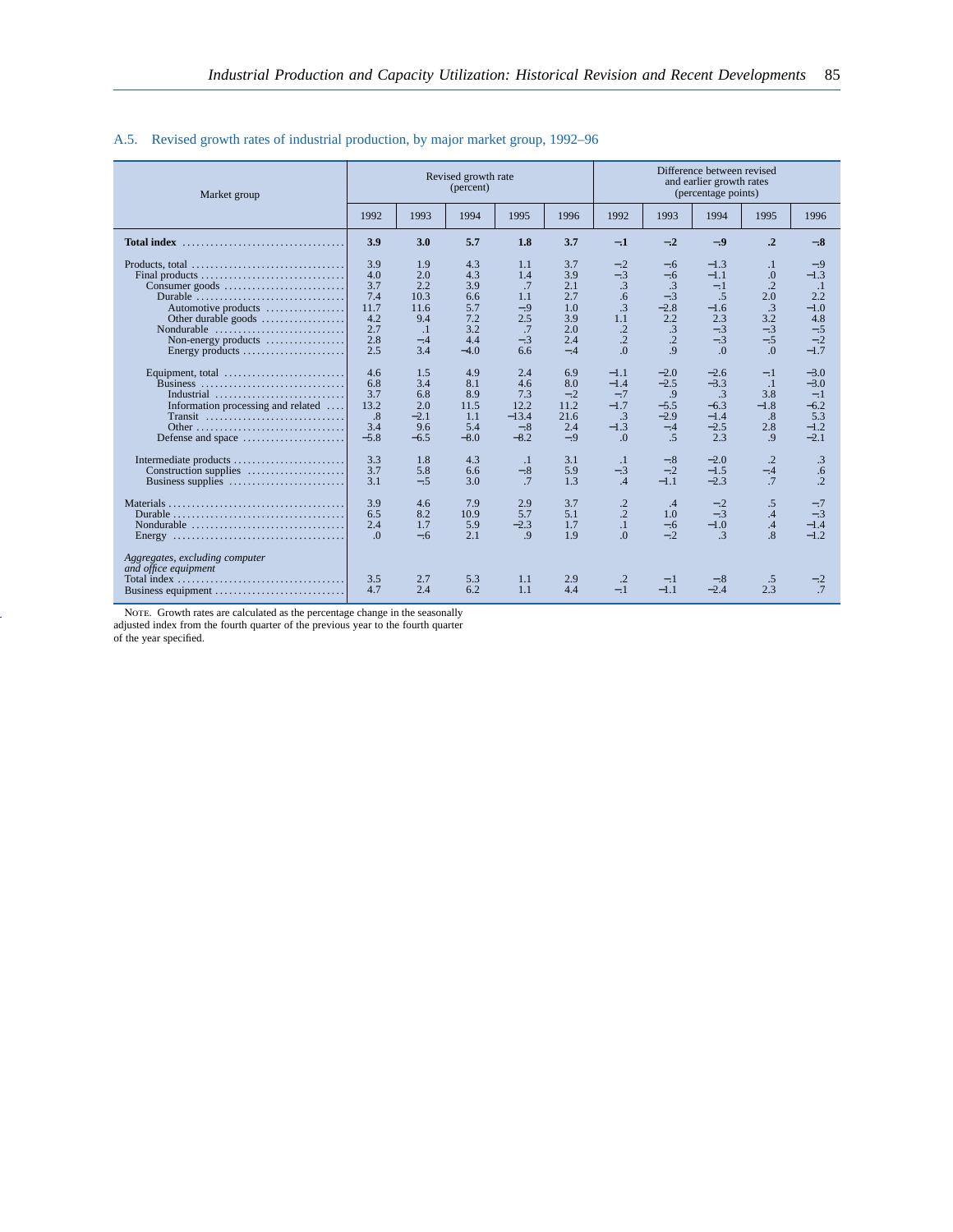## A.6. Revised rates of growth in industrial production, by major industry group, 1992–96

| Industry group                                                                                                                                                                                                                                                                                                                                      | <b>SIC</b><br>code <sup>1</sup>                              |                                                       |                                                        | Revised growth rate <sup>2</sup><br>(percent)            |                                                              |                                                           |                                                                                           |                                                                 | Difference between revised<br>and earlier growth rates<br>(percentage points) |                                                                   |                                                            |
|-----------------------------------------------------------------------------------------------------------------------------------------------------------------------------------------------------------------------------------------------------------------------------------------------------------------------------------------------------|--------------------------------------------------------------|-------------------------------------------------------|--------------------------------------------------------|----------------------------------------------------------|--------------------------------------------------------------|-----------------------------------------------------------|-------------------------------------------------------------------------------------------|-----------------------------------------------------------------|-------------------------------------------------------------------------------|-------------------------------------------------------------------|------------------------------------------------------------|
|                                                                                                                                                                                                                                                                                                                                                     |                                                              | 1992                                                  | 1993                                                   | 1994                                                     | 1995                                                         | 1996                                                      | 1992                                                                                      | 1993                                                            | 1994                                                                          | 1995                                                              | 1996                                                       |
| Total index $\dots\dots\dots\dots\dots\dots\dots\dots\dots\dots\dots$                                                                                                                                                                                                                                                                               | .                                                            | 3.9                                                   | 3.0                                                    | 5.7                                                      | 1.8                                                          | 3.7                                                       | $-.1$                                                                                     | $-.2$                                                           | $-.9$                                                                         | $\cdot$ <sup>2</sup>                                              | $-.8$                                                      |
|                                                                                                                                                                                                                                                                                                                                                     | $\sim 100$                                                   | 4.4                                                   | 3.3                                                    | 6.5                                                      | 1.6                                                          | 4.0                                                       | $-.1$                                                                                     | $-.4$                                                           | $-1.1$                                                                        | $\cdot$                                                           | $-.8$                                                      |
| Primary processing $\dots\dots\dots\dots\dots\dots\dots\dots$                                                                                                                                                                                                                                                                                       | $\sim$ $\sim$ $\sim$<br>$\sim$ $\sim$ $\sim$                 | 3.9<br>4.6                                            | 4.0<br>3.0                                             | 6.2<br>6.7                                               | $-.9$<br>2.8                                                 | 2.6<br>4.7                                                | $-.1$<br>$-.1$                                                                            | $-.3$<br>$-.4$                                                  | $-.8$<br>$-1.1$                                                               | $\cdot$ .2<br>.3                                                  | $-.4$<br>$-.9$                                             |
| Lumber and products $\dots\dots\dots\dots\dots\dots$<br>Furniture and fixtures<br>Stone, clay, and glass products                                                                                                                                                                                                                                   | $1 - 1 - 1$<br>24<br>25<br>32                                | 5.2<br>5.4<br>5.1<br>3.6                              | 5.8<br>2.2<br>3.4<br>4.2                               | 8.2<br>4.1<br>3.9<br>4.7                                 | 3.7<br>$-.1$<br>$-1.7$<br>$-.5$                              | 5.6<br>2.5<br>3.2<br>2.4                                  | $-.3$<br>$-.4$<br>$\cdot$ .2<br>$-.2$                                                     | $-.4$<br>$-1.7$<br>$-1.8$<br>$\Omega$ .                         | $-1.1$<br>$-1.6$<br>$-3.4$<br>.7                                              | $\cdot$ 3<br>$\cdot$<br>2.0<br>$-.6$                              | $-.9$<br>.7<br>.4<br>$-.3$                                 |
| Iron and steel $\dots\dots\dots\dots\dots\dots\dots\dots$<br>Raw steel $\ldots \ldots \ldots \ldots \ldots \ldots \ldots$<br>$Nonferrous \dots \dots \dots \dots \dots \dots \dots \dots$<br>Fabricated metal products<br>Industrial machinery and equipment<br>Computer and office equipment<br>Electrical machinery<br>Semiconductors and related | 33<br>331.2<br>331pt<br>$333 - 6.9$<br>34<br>35<br>357<br>36 | 1.1<br>1.3<br>1.3<br>.9<br>4.1<br>7.1<br>26.8<br>13.1 | 7.2<br>9.0<br>5.6<br>4.9<br>4.6<br>12.0<br>20.1<br>8.6 | 8.4<br>7.0<br>6.1<br>10.3<br>8.5<br>14.7<br>31.2<br>18.6 | $-.9$<br>$-1.2$<br>.6<br>$-.7$<br>.9<br>11.7<br>40.7<br>15.9 | 2.9<br>2.9<br>$-1.9$<br>2.9<br>3.2<br>10.0<br>38.1<br>7.2 | $\cdot$ 1<br>$\cdot$ .2<br>$-.3$<br>$\overline{0}$ .<br>$-1.0$<br>$-3.3$<br>$-1.2$<br>3.2 | $-.3$<br>$-.1$<br>$-.2$<br>$-.5$<br>.7<br>$-.9$<br>$-6.6$<br>.4 | $-1.4$<br>$-1.3$<br>$-.3$<br>$-1.5$<br>$\cdot$ 1<br>$-.2$<br>1.6<br>.9        | .8<br>1.2<br>$-.1$<br>$\Omega$<br>$\Omega$<br>$-.8$<br>4.5<br>4.0 | .8<br>$-1.3$<br>.8<br>3.4<br>.0<br>$-5.2$<br>$-2.5$<br>2.8 |
| components                                                                                                                                                                                                                                                                                                                                          | $3672 - 9$                                                   | 26.6                                                  | 16.5                                                   | 37.3                                                     | 36.4                                                         | 15.6                                                      | 8.9                                                                                       | 4.6                                                             | 8.4                                                                           | 10.4                                                              | 7.9                                                        |
| Transportation equipment<br>Motor vehicles and parts $\dots\dots\dots\dots\dots$<br>Autos and light trucks<br>Aerospace and miscellaneous<br>Miscellaneous                                                                                                                                                                                          | 37<br>371<br>371pt<br>$372 - 6,9$<br>38<br>39                | 2.8<br>10.1<br>9.1<br>$-4.3$<br>1.2<br>2.1            | 4.8<br>18.0<br>13.6<br>$-8.9$<br>$-1.7$<br>5.5         | 1.2<br>6.8<br>5.7<br>$-6.0$<br>1.2<br>2.6                | $-6.1$<br>$-3.0$<br>$-3.3$<br>$-10.6$<br>.5<br>.9            | 5.4<br>$-3.7$<br>$-.5$<br>19.3<br>3.0<br>2.5              | $-.1$<br>$-.6$<br>.3<br>$\overline{0}$ .<br>$\cdot$ .2<br>$\overline{0}$ .                | $-.1$<br>1.2<br>$-2.1$<br>$-1.0$<br>$-.6$<br>$-.5$              | $-2.0$<br>$-1.8$<br>$-.3$<br>$-1.9$<br>$-2.8$<br>$-3.6$                       | $\cdot$ 1<br>$-.4$<br>$-.6$<br>1.2<br>$-.1$<br>.3                 | $-1.9$<br>$-6.0$<br>$-2.0$<br>3.5<br>$\cdot$ .2<br>.9      |
| Tobacco products<br>Textile mill products<br>Paper and products                                                                                                                                                                                                                                                                                     | 20<br>21<br>22<br>23<br>26                                   | 3.5<br>1.8<br>4.1<br>6.5<br>.4<br>.3                  | .5<br>1.6<br>$-16.3$<br>5.1<br>2.2<br>6.5              | 4.6<br>2.1<br>40.5<br>5.9<br>5.2<br>4.7                  | $-.9$<br>.8<br>$-8.8$<br>$-5.5$<br>$-7.6$<br>$-2.6$          | 2.2<br>2.1<br>2.3<br>2.0<br>$-2.5$<br>1.4                 | $\cdot$ 3<br>$\cdot$ .2<br>$-1.5$<br>$\cdot$ .2<br>$-.5$<br>$-.1$                         | $-.4$<br>$-1.0$<br>3.3<br>.5<br>.9<br>$-.3$                     | $-.9$<br>$-1.5$<br>15.8<br>.9<br>1.2<br>.5                                    | $\cdot$<br>.4<br>$-2.7$<br>$\cdot$<br>1.4<br>.4                   | $-.3$<br>$\cdot$ 1<br>$-3.6$<br>$\cdot$<br>.3<br>$-.6$     |
| Printing and publishing $\dots\dots\dots\dots\dots\dots$<br>Chemicals and products<br>Petroleum products<br>Rubber and plastics products<br>Leather and products                                                                                                                                                                                    | 27<br>28<br>29<br>30<br>31                                   | 2.6<br>4.9<br>3.6<br>9.0<br>5.0                       | $-2.6$<br>$-1.4$<br>2.8<br>6.4<br>$-3.8$               | 1.2<br>4.6<br>$-.9$<br>9.5<br>$-8.3$                     | $-1.3$<br>1.6<br>$\cdot$ 4<br>$-.5$<br>$-8.9$                | 1.2<br>3.6<br>3.1<br>2.9<br>$-3.4$                        | $\cdot$ 3<br>.5<br>$\Omega$ .<br>.3<br>$-.1$                                              | $-1.2$<br>$-.4$<br>$-.3$<br>$-.3$<br>$-1.2$                     | $-1.4$<br>$-2.4$<br>$-.9$<br>$-.9$<br>$-5.1$                                  | .6<br>$-.8$<br>$\overline{.2}$<br>0.<br>$\cdot$ 3                 | .5<br>$-1.2$<br>$-.4$<br>$-.6$<br>1.5                      |
| Metal mining<br>Coal mining<br>Stone and earth minerals                                                                                                                                                                                                                                                                                             | 10<br>12<br>13<br>14                                         | $\cdot$ 3<br>5.7<br>$-.7$<br>$-.3$<br>3.4             | $-.3$<br>2.2<br>$-3.3$<br>$-.6$<br>5.6                 | 1.6<br>$-3.0$<br>8.9<br>$-.3$<br>7.0                     | $-1.3$<br>4.7<br>$-.2$<br>$-2.5$<br>$\cdot$ .2               | 3.9<br>$\cdot$ .1<br>4.1<br>4.1<br>5.6                    | $\cdot$<br>$-.4$<br>$-.2$<br>.2<br>$-1.1$                                                 | $\cdot$ .2<br>$-.3$<br>$-.1$<br>$\cdot$ .0<br>2.7               | .4<br>$-.2$<br>$-.2$<br>.4<br>.6                                              | .5<br>$-3.3$<br>2.9<br>.5<br>$-1.8$                               | $-.8$<br>3.7<br>$-6.2$<br>$-.2$<br>.3                      |
|                                                                                                                                                                                                                                                                                                                                                     | 491,3pt<br>492,3pt                                           | 1.9<br>2.1<br>1.1                                     | 2.0<br>1.0<br>5.5                                      | $-.1$<br>1.9<br>$-7.2$                                   | 6.5<br>5.3<br>10.9                                           | .4<br>1.1<br>$-2.1$                                       | $-.1$<br>$\cdot$ .2<br>$-1.0$                                                             | .5<br>$\cdot$ 1<br>1.6                                          | $-.3$<br>$\cdot$ .1<br>$-1.2$                                                 | $\cdot$ 3<br>$\cdot$ .2<br>.4                                     | $-1.2$<br>$-.6$<br>$-3.1$                                  |
| Aggregate, excluding computer<br>and office equipment                                                                                                                                                                                                                                                                                               | $\sim$ 100 $\pm$                                             | 3.9                                                   | 3.0                                                    | 6.0                                                      | .7                                                           | 3.1                                                       | $\overline{2}$                                                                            | $-.2$                                                           | $-1.0$                                                                        | .4                                                                | $-.1$                                                      |

Note. See notes to table A.4. Growth rates are calculated as the percentage change in the seasonally adjusted index from the fourth quarter of the previous year to the fourth quarter of the year specified.

1. Standard Industrial Classification, see table A.4, note 1.

pt Part of classification.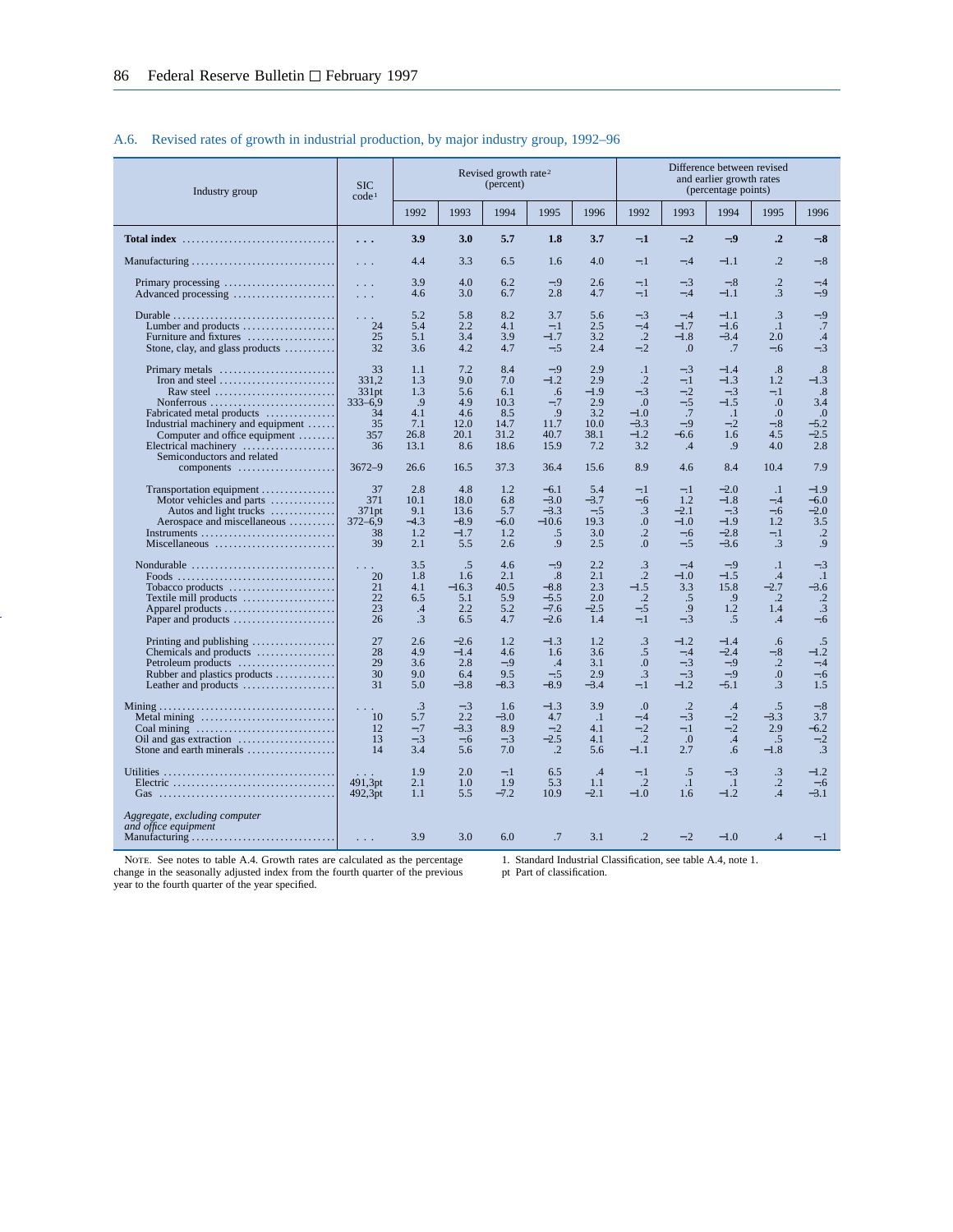## A.7. Revised and earlier capacity utilization rates, by major industry group, 1967–96

| Item                                                                                                                                                                                                                               | <b>SIC</b><br>code <sup>1</sup>                                                                |                                                              |                                                              |                                                              | Revised index<br>(percent of capacity)                       |                                                              |                                                              |                                                                        | Difference between revised<br>and earlier indexes<br>(percentage points) |                                                                   |
|------------------------------------------------------------------------------------------------------------------------------------------------------------------------------------------------------------------------------------|------------------------------------------------------------------------------------------------|--------------------------------------------------------------|--------------------------------------------------------------|--------------------------------------------------------------|--------------------------------------------------------------|--------------------------------------------------------------|--------------------------------------------------------------|------------------------------------------------------------------------|--------------------------------------------------------------------------|-------------------------------------------------------------------|
|                                                                                                                                                                                                                                    |                                                                                                | 1967-95<br>avg.                                              | 1988-89<br>high                                              | 1990-91<br>low                                               | 1994:Q4                                                      | 1995:04                                                      | 1996:04                                                      | 1994:04                                                                | 1995:04                                                                  | 1996:04                                                           |
|                                                                                                                                                                                                                                    | $\ddots$                                                                                       | 82.0                                                         | 85.3                                                         | 78.1                                                         | 84.4                                                         | 83.2                                                         | 83.2                                                         | $-.3$                                                                  | $\cdot$ <sup>2</sup>                                                     | $-.2$                                                             |
|                                                                                                                                                                                                                                    | $\sim$ $\sim$ $\sim$                                                                           | 81.1                                                         | 85.7                                                         | 76.6                                                         | 84.0                                                         | 82.3                                                         | 82.2                                                         | $-.3$                                                                  | $\overline{.2}$                                                          | $-.1$                                                             |
| Primary processing<br>Advanced processing                                                                                                                                                                                          | $\mathcal{L}^{\mathcal{A}}$ and $\mathcal{L}^{\mathcal{A}}$<br>$\mathbb{Z}^2$ . $\mathbb{Z}^2$ | 82.0<br>80.6                                                 | 88.9<br>84.2                                                 | 77.8<br>76.1                                                 | 88.7<br>81.9                                                 | 86.2<br>80.5                                                 | 86.4<br>80.4                                                 | $-.6$<br>$-.2$                                                         | $\cdot$<br>$\cdot$ .2                                                    | $-.1$<br>$-.2$                                                    |
| Lumber and products $\dots\dots\dots\dots\dots\dots$<br>Furniture and fixtures<br>Stone, clay, and glass products                                                                                                                  | $\sim$ $\sim$ $\sim$<br>24<br>25<br>32                                                         | 79.3<br>82.6<br>81.7<br>77.9                                 | 84.5<br>93.6<br>86.6<br>83.6                                 | 73.2<br>75.5<br>72.5<br>69.7                                 | 83.5<br>86.6<br>83.8<br>80.7                                 | 82.0<br>84.7<br>81.3<br>79.3                                 | 81.6<br>84.5<br>82.0<br>79.5                                 | $-.4$<br>$-4.0$<br>$-2.1$<br>$-.1$                                     | $\mathcal{A}$<br>$-2.8$<br>$-.1$<br>$-.2$                                | $-.1$<br>$-2.6$<br>$\cdot$ 3<br>$\overline{0}$ .                  |
| Primary metals<br>Iron and steel $\dots\dots\dots\dots\dots\dots\dots\dots$<br>Raw steel<br>Nonferrous<br>Fabricated metal products<br>Industrial machinery and equipment<br>Computer and office equipment<br>Electrical machinery | 33<br>331.2<br>331pt<br>$333 - 6.9$<br>34<br>35<br>357<br>36                                   | 80.1<br>80.0<br>79.7<br>80.5<br>77.7<br>80.9<br>80.9<br>80.8 | 92.7<br>95.2<br>92.7<br>89.3<br>82.0<br>85.4<br>86.9<br>84.0 | 73.7<br>71.8<br>71.5<br>74.2<br>72.2<br>72.4<br>66.9<br>75.1 | 93.6<br>93.5<br>94.8<br>93.9<br>85.8<br>88.0<br>82.2<br>87.8 | 91.1<br>90.7<br>92.5<br>91.8<br>84.3<br>90.2<br>89.7<br>87.3 | 90.8<br>89.3<br>89.7<br>92.7<br>84.6<br>89.1<br>91.0<br>80.3 | $-1.7$<br>$-1.4$<br>$-.7$<br>$-1.9$<br>1.0<br>.8<br>$-.3$<br>$\cdot$ 1 | $-.7$<br>$-.2$<br>$-.8$<br>$-1.2$<br>.5<br>2.1<br>1.1<br>1.7             | $-.1$<br>$-2.1$<br>2.4<br>2.5<br>$-.2$<br>$-1.2$<br>$-5.4$<br>3.1 |
| Semiconductors and related<br>components                                                                                                                                                                                           | $3672 - 9$                                                                                     | 79.4                                                         | 81.0                                                         | 75.5                                                         | 87.3                                                         | 88.2                                                         | 78.6                                                         | 1.9                                                                    | 2.2                                                                      | 4.7                                                               |
| Transportation equipment<br>Motor vehicles and parts<br>Autos and light trucks <sup>2</sup><br>Aerospace and miscellaneous<br>Miscellaneous                                                                                        | 37<br>371<br>371pt<br>$372 - 6.9$<br>38<br>39                                                  | 76.0<br>76.6<br>75.7<br>82.1<br>75.1                         | 85.8<br>89.1<br>92.2<br>87.3<br>81.4<br>79.0                 | 68.5<br>55.9<br>53.3<br>79.2<br>77.2<br>71.7                 | 76.0<br>82.5<br>85.1<br>68.1<br>77.2<br>78.0                 | 69.4<br>74.7<br>77.7<br>62.5<br>77.6<br>77.6                 | 72.2<br>69.5<br>76.0<br>75.7<br>79.9<br>78.5                 | $-1.3$<br>$-2.5$<br>$-.1$<br>.4<br>$-.8$<br>2.2                        | $-1.6$<br>$-3.7$<br>$-2.6$<br>1.4<br>$-.2$<br>4.3                        | $-2.8$<br>$-7.6$<br>$-4.2$<br>3.6<br>.7<br>6.7                    |
| Nondurable $\ldots, \ldots, \ldots, \ldots, \ldots, \ldots, \ldots$<br>Textile mill products $\dots\dots\dots\dots\dots\dots$<br>Paper and products                                                                                | $\sim 100$<br>20<br>22<br>23<br>26                                                             | 83.5<br>83.1<br>85.6<br>81.4<br>89.3                         | 87.3<br>85.4<br>90.4<br>85.1<br>93.5                         | 80.7<br>82.7<br>77.7<br>75.5<br>85.0                         | 84.7<br>82.5<br>92.2<br>86.3<br>93.1                         | 82.6<br>81.5<br>83.6<br>77.5<br>89.0                         | 82.9<br>81.7<br>83.3<br>74.5<br>88.8                         | $-.1$<br>$-.4$<br>1.6<br>5.1<br>$-.8$                                  | .3<br>$-.3$<br>1.3<br>5.1<br>.8                                          | $-.1$<br>$-.5$<br>1.0<br>4.5<br>1.4                               |
| Printing and publishing<br>Chemicals and products<br>Petroleum products<br>Rubber and plastics products<br>Leather and products                                                                                                    | 27<br>28<br>29<br>30<br>31                                                                     | 86.2<br>79.6<br>85.8<br>84.5<br>81.7                         | 91.7<br>86.2<br>88.5<br>89.6<br>83.3                         | 79.6<br>79.3<br>85.1<br>77.4<br>76.1                         | 82.3<br>79.2<br>91.2<br>93.5<br>78.6                         | 81.4<br>78.9<br>91.7<br>91.0<br>73.0                         | 82.8<br>79.0<br>94.3<br>92.1<br>71.5                         | $\cdot$ 3<br>$-1.5$<br>$-1.6$<br>$-.3$<br>$-6.2$                       | 1.0<br>$-1.8$<br>$-.6$<br>.8<br>-6.2                                     | 1.4<br>$-3.5$<br>$-.5$<br>1.6<br>$-5.7$                           |
| $\text{Mining} \dots \dots \dots \dots \dots \dots \dots \dots \dots \dots \dots \dots$<br>Metal mining<br>Coal mining $\dots \dots \dots \dots \dots \dots \dots \dots \dots$<br>Stone and earth minerals                         | $\sim$ $\sim$ $\sim$<br>10<br>12<br>13<br>14                                                   | 87.3<br>77.9<br>87.0<br>88.3<br>84.9                         | 86.8<br>89.4<br>91.5<br>86.6<br>89.1                         | 86.1<br>79.9<br>83.4<br>87.5<br>79.4                         | 88.7<br>84.5<br>84.4<br>89.8<br>92.7                         | 88.0<br>87.7<br>84.9<br>88.3<br>91.2                         | 91.8<br>86.8<br>87.6<br>92.9<br>94.5                         | $-.6$<br>$\cdot$ -1<br>$-2.2$<br>$-.4$<br>2.4                          | $\cdot$ .2<br>$-2.6$<br>1.9<br>.0<br>1.6                                 | $-.3$<br>$.6\,$<br>$-2.9$<br>.0<br>2.5                            |
|                                                                                                                                                                                                                                    | 491,3pt<br>492,3pt                                                                             | 87.1<br>88.9<br>82.3                                         | 92.6<br>95.0<br>85.0                                         | 83.4<br>87.1<br>67.1                                         | 86.4<br>89.1<br>77.2                                         | 90.4<br>91.8<br>85.2                                         | 88.9<br>90.5<br>82.8                                         | $-.6$<br>$-.4$<br>$-1.1$                                               | $-1.1$<br>$-1.2$<br>$-.7$                                                | $-2.8$<br>$-2.7$<br>$-3.0$                                        |
| Aggregates, excluding computer<br>and office equipment<br>Manufacturing                                                                                                                                                            | $\ldots$<br>$\ldots$                                                                           | 82.1<br>81.1                                                 | 85.4<br>85.8                                                 | 78.2<br>76.8                                                 | 84.5<br>84.1                                                 | 83.0<br>82.1                                                 | 83.0<br>81.9                                                 | $-.2$<br>$-.1$                                                         | .3<br>.5                                                                 | $\cdot$ .2<br>$.5\,$                                              |

NOTE. The "high" columns refer to periods in which utilization generally peaked; the ''low'' columns refer to recession years in which utilization gener-ally bottomed out. The monthly highs and lows are specific to each series, and all did not occur in the same month.

1. Standard Industrial Classification; see table A.4, note 1.

2. Series begins in 1977. pt Part of classification.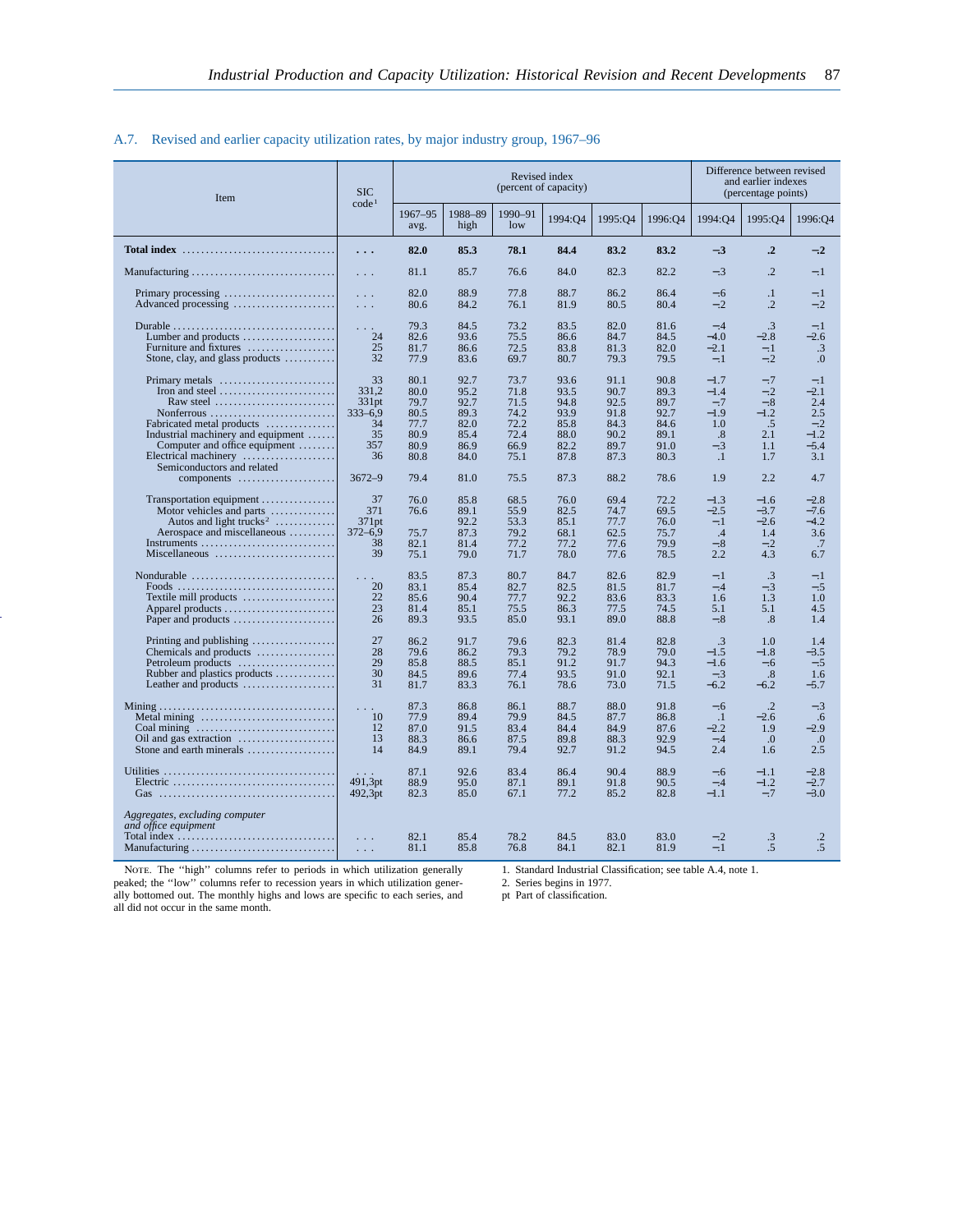## A.8. Revised growth rates of capacity, by major industry group, 1992–96

| Industry group                                                                                                                                                                                                     | <b>SIC</b><br>code                                           |                                                                 |                                                              | Revised growth rate<br>(percent)                        |                                                        |                                                         |                                                                                        |                                                                            | Difference between revised<br>and earlier growth rates<br>(percentage points) |                                                          |                                                                  |
|--------------------------------------------------------------------------------------------------------------------------------------------------------------------------------------------------------------------|--------------------------------------------------------------|-----------------------------------------------------------------|--------------------------------------------------------------|---------------------------------------------------------|--------------------------------------------------------|---------------------------------------------------------|----------------------------------------------------------------------------------------|----------------------------------------------------------------------------|-------------------------------------------------------------------------------|----------------------------------------------------------|------------------------------------------------------------------|
|                                                                                                                                                                                                                    |                                                              | 1992                                                            | 1993                                                         | 1994                                                    | 1995                                                   | 1996                                                    | 1992                                                                                   | 1993                                                                       | 1994                                                                          | 1995                                                     | 1996                                                             |
| Total index $\ldots \ldots \ldots \ldots \ldots \ldots \ldots \ldots \ldots$                                                                                                                                       | $\cdots$                                                     | 1.9                                                             | 1.8                                                          | 2.8                                                     | 3.3                                                    | 3.7                                                     | $-.2$                                                                                  | $-.4$                                                                      | $-.3$                                                                         | $-.4$                                                    | $-.3$                                                            |
|                                                                                                                                                                                                                    | $\mathbf{1}$                                                 | 2.1                                                             | 2.0                                                          | 3.1                                                     | 3.7                                                    | 4.1                                                     | $-.3$                                                                                  | $-.5$                                                                      | $-.4$                                                                         | $-.5$                                                    | $-.3$                                                            |
|                                                                                                                                                                                                                    | $\sim 10$<br>$\sim 10$                                       | 1.0<br>2.6                                                      | 1.2<br>2.4                                                   | 2.0<br>3.7                                              | 2.1<br>4.6                                             | 2.4<br>4.9                                              | $-.3$<br>$-.3$                                                                         | $-.3$<br>$-.6$                                                             | $-.2$<br>$-.4$                                                                | $-.5$<br>$-.3$                                           | $-.1$<br>$-.4$                                                   |
| Lumber and products $\dots\dots\dots\dots\dots\dots$<br>Furniture and fixtures<br>Stone, clay, and glass products                                                                                                  | $\sim$ $\sim$ $\sim$<br>24<br>25<br>32                       | 2.0<br>$\cdot$<br>.5<br>$\cdot$ 1                               | 2.5<br>.3<br>1.3<br>$\cdot$                                  | 4.1<br>2.4<br>1.4<br>.9                                 | 5.5<br>2.1<br>1.3<br>1.2                               | 6.1<br>2.8<br>2.3<br>2.2                                | $-.5$<br>$-.5$<br>$-.5$<br>$-.6$                                                       | $-.6$<br>$-.8$<br>$-.6$<br>$-.1$                                           | $-.5$<br>1.6<br>$-.6$<br>.0                                                   | $-.5$<br>$-1.2$<br>$-.4$<br>$-.5$                        | $-.5$<br>.4<br>$-.1$<br>$-.5$                                    |
| Iron and steel $\dots\dots\dots\dots\dots\dots\dots\dots$<br>Raw steel<br>$Nonferrous$<br>Fabricated metal products<br>Industrial machinery and equipment<br>Computer and office equipment<br>Electrical machinery | 33<br>331.2<br>331pt<br>$333 - 6.9$<br>34<br>35<br>357<br>36 | $-1.1$<br>$-2.3$<br>$-3.0$<br>.5<br>$-.1$<br>3.8<br>14.4<br>6.5 | $-.1$<br>$-1.0$<br>$-4.2$<br>.9<br>1.5<br>4.7<br>19.0<br>8.1 | 1.4<br>2.8<br>.9<br>$-.3$<br>1.5<br>6.3<br>22.8<br>11.7 | 1.8<br>1.9<br>3.1<br>1.6<br>2.7<br>9.0<br>29.0<br>16.6 | 3.3<br>4.5<br>1.1<br>1.8<br>2.9<br>11.4<br>36.1<br>16.5 | $\cdot$ 1<br>0.0<br>$\Omega$ .<br>$\cdot$ .2<br>$-.4$<br>$-.3$<br>$\cdot$ 4<br>$\cdot$ | $\cdot$ .2<br>$\overline{0}$ .<br>0.<br>.4<br>.4<br>$-1.1$<br>$.4\,$<br>.8 | $-.5$<br>$\Omega$<br>$\cdot$ .0<br>$-1.0$<br>$-.4$<br>$-2.4$<br>$-2.2$<br>2.0 | $-.3$<br>0.<br>0.<br>$-.7$<br>.5<br>$-2.4$<br>2.2<br>1.8 | $\cdot$ .2<br>.9<br>$-2.8$<br>$-.6$<br>.9<br>$-1.1$<br>6.8<br>.9 |
| Semiconductors and related<br>components                                                                                                                                                                           | $3672 - 9$                                                   | 15.9                                                            | 20.6                                                         | 27.3                                                    | 35.1                                                   | 29.7                                                    | 1.8                                                                                    | 8.0                                                                        | 9.0                                                                           | 10.0                                                     | 4.2                                                              |
| Transportation equipment<br>Motor vehicles and parts<br>Autos and light trucks<br>Aerospace and miscellaneous<br>Instruments<br>Miscellaneous                                                                      | 37<br>371<br>371pt<br>$372 - 6.9$<br>38<br>39                | 1.4<br>3.2<br>.8<br>$\cdot$ 1<br>1.1<br>1.5                     | .7<br>2.9<br>$\Omega$ .<br>$-1.9$<br>.5<br>1.5               | 3.0<br>7.5<br>5.5<br>$-2.1$<br>$\cdot$ .2<br>1.4        | 2.8<br>7.2<br>5.9<br>$-2.5$<br>.0<br>1.4               | 1.3<br>3.4<br>1.8<br>$-1.5$<br>.0<br>1.4                | $-.6$<br>$-.5$<br>$-1.6$<br>$-.2$<br>$-.1$<br>$-3.4$                                   | $-1.3$<br>$-1.6$<br>$-2.7$<br>$-1.1$<br>$-.4$<br>$-2.3$                    | $-.4$<br>.9<br>$-.3$<br>$-1.8$<br>$-.8$<br>$-2.4$                             | .7<br>1.6<br>2.7<br>$-.3$<br>$-.9$<br>$-2.5$             | $-.3$<br>$-.6$<br>$\Omega$ .<br>$\cdot$ .2<br>$-1.0$<br>$-2.5$   |
| Nondurable<br>Textile mill products                                                                                                                                                                                | 1.11<br>20<br>22<br>23<br>26                                 | 2.2<br>2.6<br>1.7<br>$\cdot$ .2<br>1.8                          | 1.4<br>1.8<br>2.5<br>.5<br>2.3                               | 1.8<br>2.0<br>3.5<br>$\mathcal{A}$<br>1.5               | 1.6<br>2.1<br>4.1<br>2.9<br>1.9                        | 1.7<br>1.9<br>2.4<br>1.3<br>1.6                         | $-.1$<br>.4<br>$-.8$<br>$-1.9$<br>$-.5$                                                | $-.4$<br>$-.2$<br>$-.8$<br>$-2.1$<br>$\cdot$ 1                             | $-.3$<br>$\cdot$ .0<br>$\mathcal{A}$<br>$-.6$<br>$-.6$                        | $-.3$<br>.4<br>.4<br>.8<br>$-1.3$                        | $\cdot$ 1<br>.3<br>.6<br>.8<br>$-1.2$                            |
| Printing and publishing $\dots\dots\dots\dots\dots\dots$<br>Chemicals and products<br>Petroleum products<br>Rubber and plastics products<br>Leather and products                                                   | 27<br>28<br>29<br>30<br>31                                   | .6<br>3.8<br>$-1.5$<br>3.8<br>$-2.6$                            | $-.8$<br>2.2<br>$-.6$<br>3.3<br>$-2.1$                       | $-.1$<br>3.0<br>1.9<br>4.3<br>$-1.7$                    | $-.2$<br>2.0<br>$-.2$<br>2.3<br>$-1.9$                 | $-.5$<br>3.5<br>.3<br>1.6<br>$-1.4$                     | $-.3$<br>$-.1$<br>$-.3$<br>$-.4$<br>$\cdot$ 1                                          | $\Omega$<br>$-.4$<br>0.<br>$-.9$<br>$\cdot$ 1                              | $-1.7$<br>.7<br>1.6<br>$-.4$<br>.8                                            | $-.2$<br>$-.4$<br>$-.8$<br>$-1.2$<br>.9                  | $\boldsymbol{0}$<br>.9<br>$-.5$<br>$-1.5$<br>1.0                 |
| Metal mining $\dots \dots \dots \dots \dots \dots \dots \dots \dots$<br>Coal mining<br>Stone and earth minerals                                                                                                    | a a la<br>10<br>12<br>13<br>14                               | $-1.2$<br>2.5<br>$-.3$<br>$-1.8$<br>$\Omega$ .                  | $-.6$<br>1.8<br>1.4<br>$-1.6$<br>1.9                         | .7<br>$-1.5$<br>4.3<br>$-.2$<br>1.0                     | $-.4$<br>.9<br>$-.9$<br>$-.8$<br>1.9                   | $-.4$<br>1.2<br>.8<br>$-1.1$<br>1.8                     | $\Omega$ .<br>$\Omega$ .<br>$-1.2$<br>.3<br>$-.5$                                      | .4<br>$\cdot$<br>.3<br>$\cdot$ 3<br>1.0                                    | .8<br>$-1.2$<br>3.2<br>$\cdot$ 4<br>$-.5$                                     | $-.4$<br>$-.1$<br>$-2.0$<br>$\Omega$<br>$-1.1$           | $-.2$<br>$-2$<br>$-2$<br>$-.2$<br>$-.7$                          |
|                                                                                                                                                                                                                    | 491.3pt<br>492,3pt                                           | 1.4<br>1.5<br>$\Omega$                                          | .8<br>1.4<br>$\cdot$ .2                                      | 1.2<br>1.0<br>.4                                        | 1.8<br>2.2<br>.5                                       | 2.1<br>2.6<br>.7                                        | .3<br>$\Omega$ .<br>0.                                                                 | $\cdot$<br>.7<br>$\overline{0}$ .                                          | .8<br>.6<br>$-.1$                                                             | .8<br>1.1<br>$-.2$                                       | .7<br>1.0<br>$-.3$                                               |
| Aggregate, excluding computer<br>and office equipment $\ldots \ldots \ldots \ldots \ldots \ldots$                                                                                                                  | $\sim 10$ .<br>$\ldots$                                      | 1.7<br>1.9                                                      | 1.5<br>1.7                                                   | 2.5<br>2.7                                              | 2.8<br>3.1                                             | 3.0<br>3.3                                              | $-.2$<br>$-.3$                                                                         | $-.3$<br>$-.4$                                                             | $-.1$<br>$-.3$                                                                | $-.2$<br>$-.3$                                           | $-.1$<br>$-.1$                                                   |

Note. See notes to table A.4. Growth rates are calculated as the percentage change in the seasonally adjusted index from the fourth quarter of the previous year to the fourth quarter of the year specified.

pt Part of classification.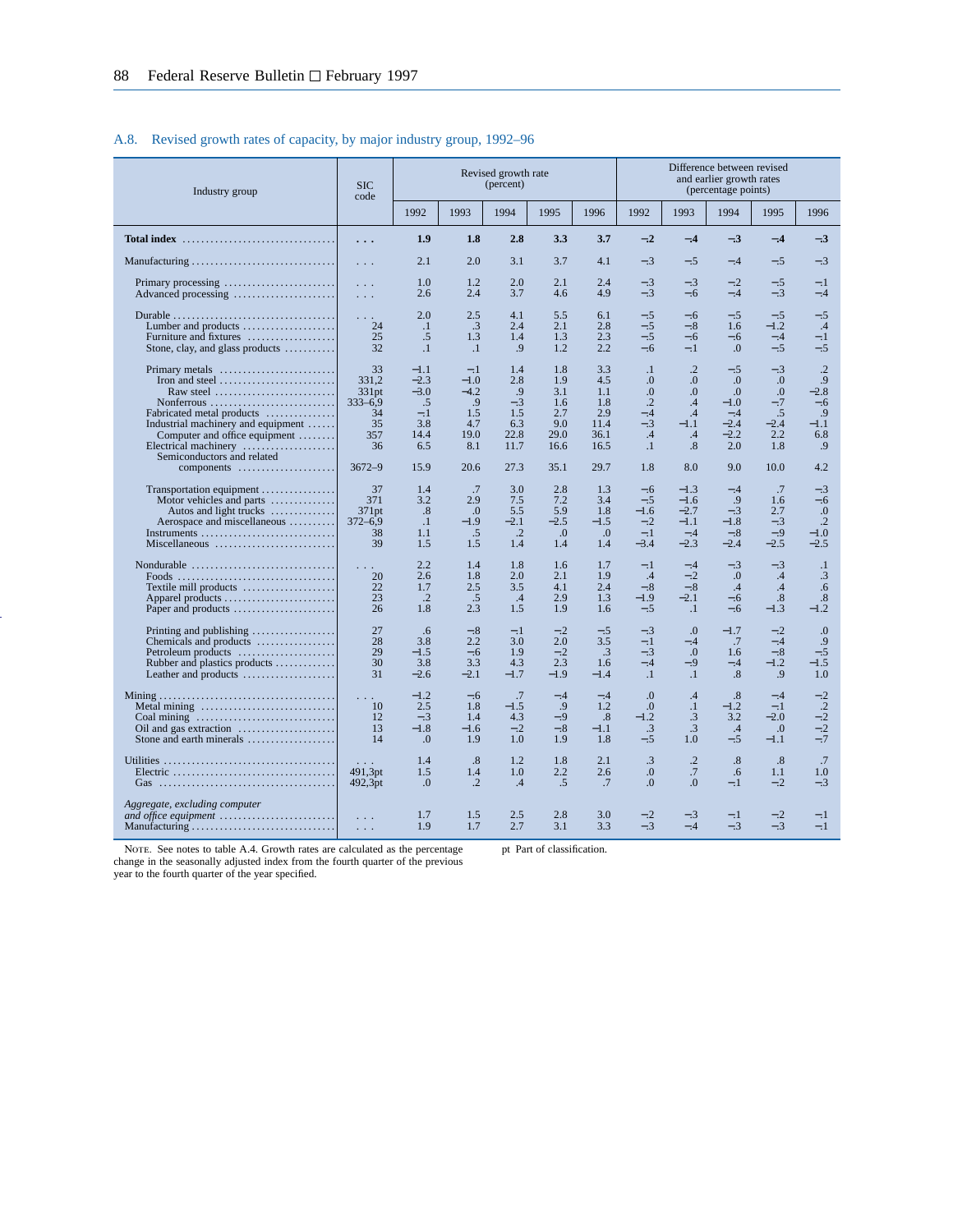|                                                                                                                                                                                              |                                         |                                         | Previous                                |                                         |                                         |                                                      | Revised                                 |                                         |
|----------------------------------------------------------------------------------------------------------------------------------------------------------------------------------------------|-----------------------------------------|-----------------------------------------|-----------------------------------------|-----------------------------------------|-----------------------------------------|------------------------------------------------------|-----------------------------------------|-----------------------------------------|
| Item                                                                                                                                                                                         | <b>SIC</b><br>code <sup>1</sup>         | 1992<br>value-<br>added<br>proportion   | 1994<br>IP<br>proportion                | 1995<br>IP<br>proportion                | 1992<br>value-<br>added<br>proportion   | 1994<br>IP<br>proportion                             | 1995<br>IP<br>proportion                | 1996<br>IP<br>proportion                |
| Total index $\ldots$ , $\ldots$ , $\ldots$ , $\ldots$ , $\ldots$ , $\ldots$ , $\ldots$                                                                                                       | .                                       | 100.0                                   | 100.0                                   | 100.0                                   | 100.0                                   | 100.0                                                | 100.0                                   | 100.0                                   |
| Manufacturing                                                                                                                                                                                | $\sim 10$ .                             | 85.4                                    | 86.2                                    | 86.5                                    | 85.4                                    | 86.6                                                 | 86.6                                    | 86.4                                    |
| Primary processing<br>Advanced processing                                                                                                                                                    | $\sim$ $\sim$ $\sim$<br>$\sim 10$ .     | 26.6<br>58.9                            | 26.7<br>59.6                            | 26.3<br>60.1                            | 26.5<br>58.9                            | 28.2<br>58.4                                         | 28.3<br>58.4                            | 27.7<br>58.7                            |
| Lumber and products $\dots\dots\dots\dots\dots\dots$<br>Furniture and fixtures<br>Stone, clay, and glass products $\dots\dots\dots$                                                          | $\sim$ $\sim$ $\sim$<br>24<br>25<br>32  | 45.0<br>2.0<br>1.4<br>2.1               | 47.2<br>2.0<br>1.4<br>2.0               | 48.1<br>1.9<br>1.4<br>2.0               | 45.0<br>2.0<br>1.4<br>2.1               | 46.3<br>2.2<br>1.4<br>2.2                            | 46.5<br>2.0<br>1.3<br>2.1               | 46.8<br>2.1<br>1.3<br>2.1               |
| Primary metals<br>Iron and steel $\dots\dots\dots\dots\dots\dots\dots\dots$                                                                                                                  | 33<br>331.2                             | 3.1<br>1.7                              | 3.2<br>1.8                              | 3.2<br>1.8                              | 3.1<br>1.7                              | 3.6<br>2.0                                           | 3.6<br>1.9                              | 3.5<br>1.9                              |
| Raw steel $\ldots \ldots \ldots \ldots \ldots \ldots \ldots$<br>Nonferrous<br>Fabricated metal products<br>Industrial machinery and equipment                                                | 331pt<br>$333 - 6.9$<br>34<br>35        | $\cdot$ 1<br>1.4<br>5.0<br>8.0          | $\cdot$ 1<br>1.4<br>5.1<br>9.2          | $\cdot$ 1<br>1.4<br>5.1<br>10.1         | $\cdot$ 1<br>1.4<br>5.0<br>8.0          | $\cdot$ 1<br>1.6<br>5.2<br>8.6                       | $\cdot$ 1<br>1.7<br>5.3<br>9.1          | $\cdot$<br>1.6<br>5.3<br>9.5            |
| Computer and office equipment<br>Electrical machinery<br>Semiconductors and related                                                                                                          | 357<br>36                               | 1.8<br>7.2                              | 2.5<br>8.2                              | 3.3<br>9.1                              | 1.8<br>7.3                              | 1.7<br>7.7                                           | 2.1<br>8.3                              | 2.5<br>8.6                              |
| components                                                                                                                                                                                   | $3672 - 9$                              | 2.6<br>9.5                              | 3.3                                     | 4.0<br>9.1                              | 2.6<br>9.5                              | 4.2<br>9.3                                           | 4.6<br>8.6                              | 4.8<br>8.4                              |
| Transportation equipment<br>Motor vehicles and parts<br>Autos and light trucks<br>Aerospace and miscellaneous<br>Instruments                                                                 | 37<br>371<br>371pt<br>$372 - 6.9$<br>38 | 4.8<br>2.5<br>4.7<br>5.4                | 9.5<br>5.7<br>3.0<br>3.8<br>5.0         | 5.6<br>2.9<br>3.5<br>4.9                | 4.9<br>2.6<br>4.6<br>5.4                | 5.4<br>2.7<br>3.8<br>5.0                             | 5.1<br>2.4<br>3.5<br>4.8                | 4.8<br>2.3<br>3.6<br>4.7                |
| Miscellaneous                                                                                                                                                                                | 39                                      | 1.3                                     | 1.4                                     | 1.3                                     | 1.3                                     | 1.3                                                  | 1.3                                     | 1.3                                     |
| Nondurable $\ldots, \ldots, \ldots, \ldots, \ldots, \ldots, \ldots$<br>Foods<br>Tobacco products<br>Textile mill products<br>Apparel products<br>Paper and products                          | 20<br>21<br>22<br>23<br>26              | 40.5<br>9.4<br>1.6<br>1.8<br>2.2<br>3.6 | 39.1<br>9.1<br>1.4<br>1.8<br>2.1<br>3.6 | 38.3<br>9.0<br>1.4<br>1.7<br>1.9<br>3.5 | 40.4<br>9.4<br>1.6<br>1.8<br>2.2<br>3.6 | 40.3<br>9.3<br>1.2<br>1.8<br>2.1<br>3.7              | 40.2<br>9.3<br>1.2<br>1.7<br>1.9<br>3.7 | 39.5<br>9.4<br>1.2<br>1.6<br>1.8<br>3.3 |
| Printing and publishing $\dots\dots\dots\dots\dots$<br>Chemicals and products<br>Petroleum products<br>Rubber and plastics products<br>Leather and products $\dots\dots\dots\dots\dots\dots$ | 27<br>28<br>29<br>30<br>31              | 6.8<br>9.9<br>1.4<br>3.5<br>.3          | 6.3<br>9.5<br>1.4<br>3.8<br>$\cdot$ .2  | 6.1<br>9.5<br>1.3<br>3.7<br>$\cdot$ .2  | 6.7<br>9.9<br>1.4<br>3.5<br>.3          | 6.6<br>10.0 <sub>1</sub><br>1.6<br>3.8<br>$\cdot$ .2 | 6.5<br>10.2<br>1.6<br>3.8<br>$\cdot$ .2 | 6.5<br>10.1<br>1.8<br>3.8<br>$\cdot$ .2 |
| Metal mining<br>Stone and earth minerals                                                                                                                                                     | 10<br>12<br>13<br>14                    | 6.9<br>.5<br>1.0<br>4.8<br>.6           | 6.3<br>.4<br>1.0<br>4.4<br>.6           | 6.1<br>.4<br>1.0<br>4.2<br>.6           | 6.9<br>.5<br>1.0<br>4.8<br>.6           | 5.9<br>.5<br>.9<br>3.9<br>.6                         | 5.6<br>.5<br>.9<br>3.7<br>.6            | 5.6<br>.4<br>.9<br>3.7<br>.6            |
|                                                                                                                                                                                              | 491,3pt<br>492,3pt                      | 7.7<br>6.1<br>1.6                       | 7.4<br>5.9<br>1.5                       | 7.4<br>5.9<br>1.5                       | 7.7<br>6.2<br>1.6                       | 7.5<br>5.9<br>1.6                                    | 7.7<br>6.0<br>1.7                       | 8.0<br>6.3<br>1.8                       |

#### A.9. Value added and annual proportions in industrial production, by industry groups, 1994–96

NOTE. The IP proportion data are estimates of the industries' relative contributions to overall IP growth in the following year. For example, a 1 percent increase in durable goods manufacturing in 1997 would account for a 0.468 percent increase in total IP.

1. Standard industrial classification; see table A.4, note 1.

pt Part of classification.

# *APPENDIX B: REVISION OF ELECTRIC POWER DATA*

The Federal Reserve's monthly indexes of industrial electric power use, which begin in 1972, have been revised.12 The indexes are now expressed as percentages of electric power use in 1992; the previous

comparison base year was 1987. The revisions of the electric power series stem from three sources: more complete reports from utilities and some changes in the Federal Reserve's utility reporting panel for recent years; more accurate staff estimates of the increase in the electricity generated by individual manufacturing and mining firms for their operations (cogeneration) that took place during the last half of the 1980s; and adjustments of the detailed series on purchased power consumption to annual benchmarks derived from data published in the Annual Survey of

<sup>12.</sup> The electric power indexes appear in table 9 of the Federal Reserve's monthly statistical release G.17, ''Industrial Production and Capacity Utilization.''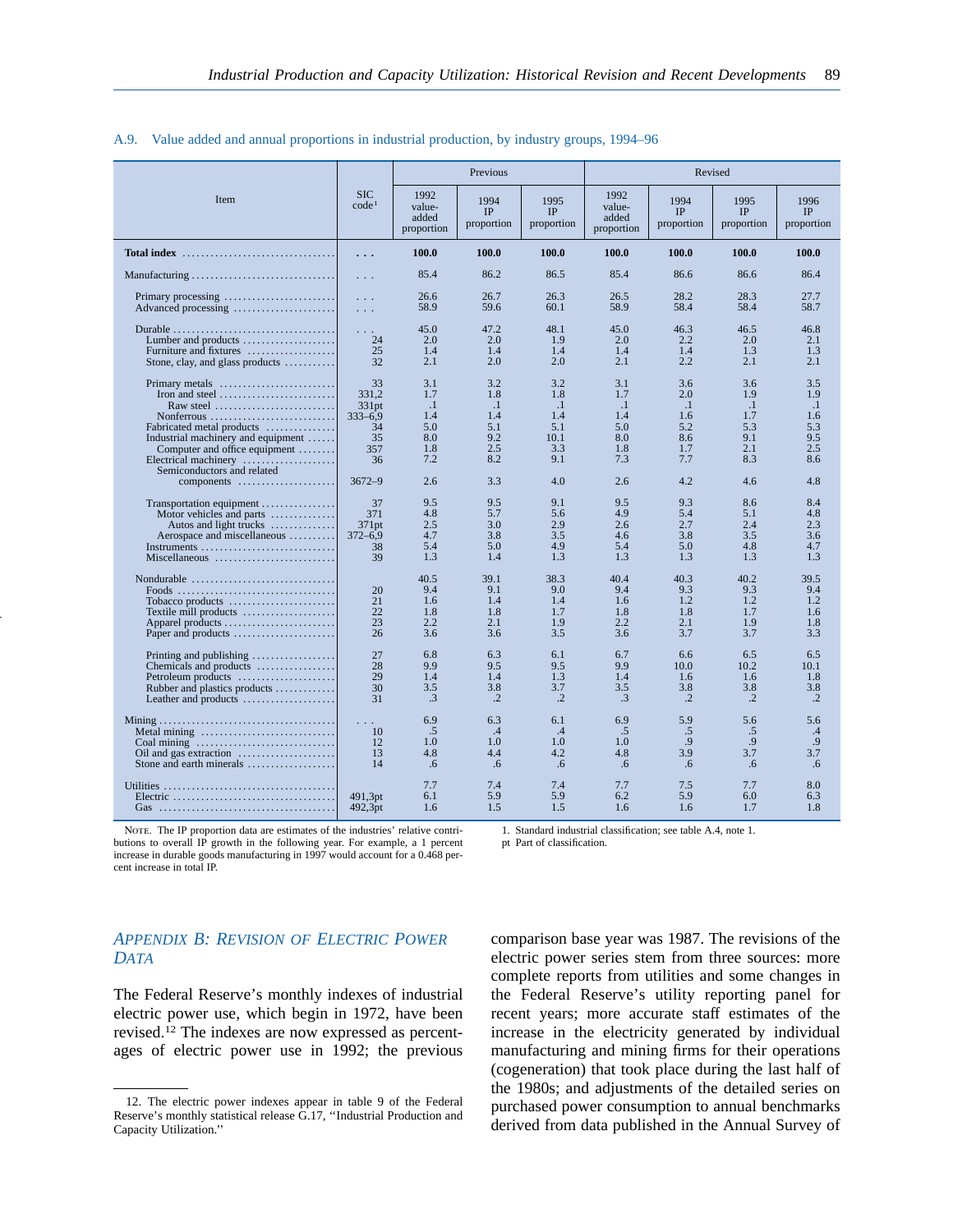Manufactures (ASM) from 1972 to 1993. Compared with the previously published data, the revised index of total electric power use in manufacturing and mining shows somewhat stronger growth since 1989 and a slightly greater decline from 1979 to 1982; the overall pattern, however, is quite similar to previous results (chart B.1). The revised cogeneration component grows noticeably faster (chart B.2).

Since 1971 the electric power data have been used regularly to estimate key components of the monthly industrial production index. Currently, forty-one individual monthly production series are derived from electric power data, and these series represent 28 percent of the IP index in terms of its 1994 value-added proportions (table B.1). Electricity is an integral input to industrial production processes, with such diverse uses as powering industrial machinery and materials conversion processes to controlling lighting and climate. For these forty-one series, changes in electric power use are generally closely linked to output changes, a linkage that is primarily a reflection of the variation in machine operation rates or materials consumption that accompanies short-run adjustments in production. In the current revision of industrial production, the forty-one production series incorporate the revised electricity data from January 1992 onward.

The electric power data are also used to develop productivity extrapolations after 1994 for production series based on production-worker hours. In the monthly estimation process for the index of production, electric power data continue to be used to review output estimates made with physical product and production-worker-hour data. Thus, the use of electric power series goes beyond the direct monthly estimation of the forty-one series.

## *Description of Data Collected*

The respondents to the Federal Reserve's Monthly Survey of Industrial Electricity Use report to the Reserve Bank in their Federal Reserve District. The survey consists of two voluntary reports: one for electric utility companies and one for manufacturing and mining firms that are cogenerators. The utilities report their data in thousands of kilowatt-hours of electric power sold to manufacturing and mining establishments classified according to their SIC for 1987.13 Each utility reporter provides, on average, sales data for 120 three-digit SIC industry groups. Each cogenerator reports power used according to the SIC grouping for its own plant.

Currently, 175 utilities and 186 cogenerating companies voluntarily participate in the monthly electric power survey; the response rate for the combined panel is about 95 percent. A comparison of the kilowatt-hour sales reported by utilities to the Federal Reserve with establishment reports in the 1994 ASM indicates that the Board survey captured about 75 percent of the total sales by electric utilities to manufacturing establishments. Seventy-one new cogenerators joined the FRB reporting panel in 1992, raising the sample coverage from about 30 percent of cogener-



B.1. Revised and earlier industrial electric power use, 1972–96

# B.2. Revised and earlier electric power cogeneration, 1982–96



<sup>13.</sup> The reports are based on monthly meter readings, or billings, and may not uniformly represent electric power use. However, a new data collection procedure implemented in 1990 has allowed easier detection of instances of billing for two months or of delayed reporting. The possibility of a systematic irregular relation of billing periods (once corrected) to calendar months is generally rejected by the data; a statistical analysis comparing electric power data with productionworker-hour data for seventy different SIC codes showed the reports to be significantly more closely related for the same months than at any lag.

NOTE. Seasonally adjusted monthly data through November 1996.

NOTE. Seasonally adjusted monthly data through November 1996.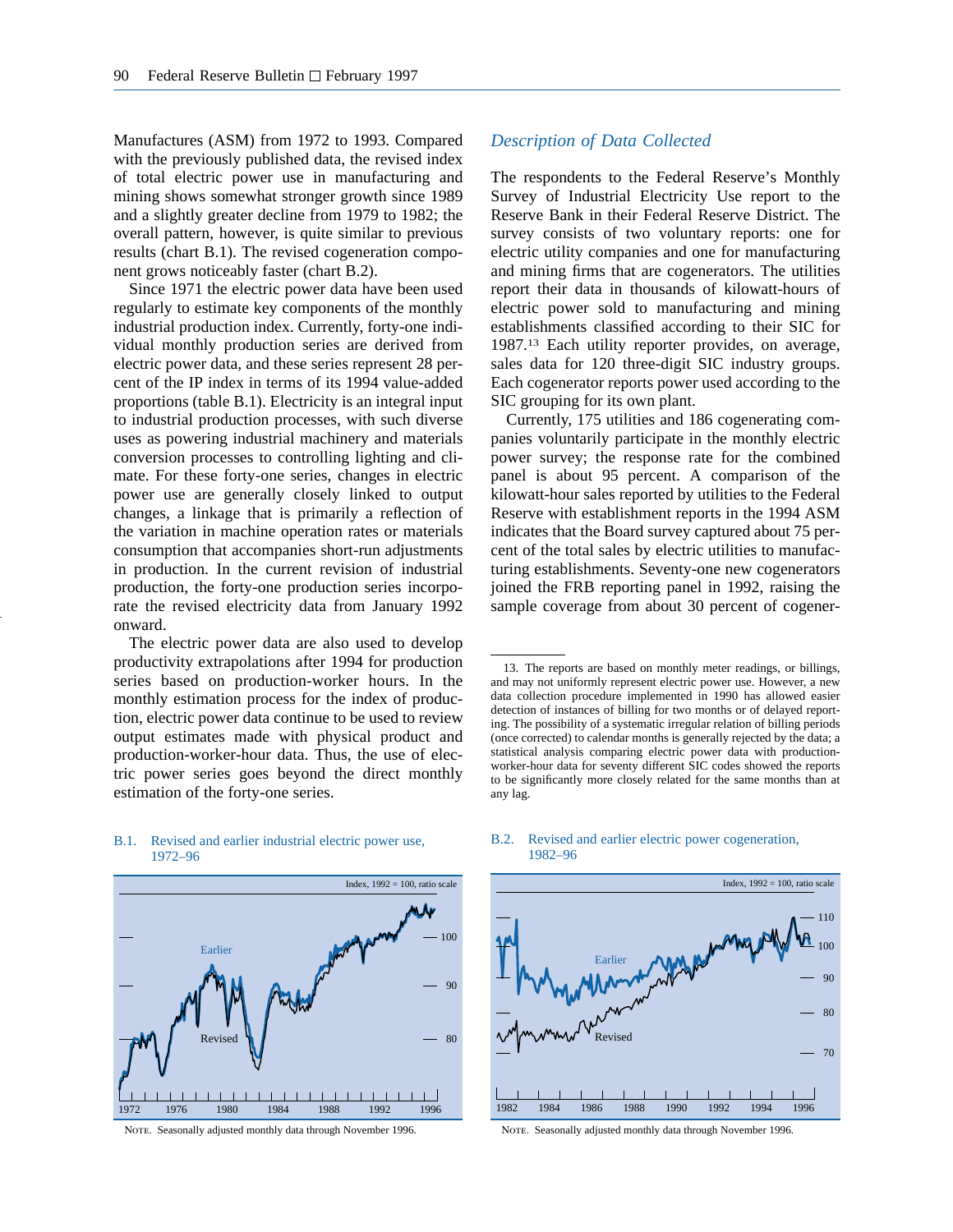#### B.1. Industrial production series based on electric power components as a proportion of total industrial production, 1994 Percent

| <b>Series</b>                                                           | Proportion of<br>IP index in 1994 |  |  |
|-------------------------------------------------------------------------|-----------------------------------|--|--|
|                                                                         | 28.31                             |  |  |
|                                                                         | 2.98                              |  |  |
|                                                                         | 2.80                              |  |  |
| Office and computing equipment                                          | 2.09                              |  |  |
| Medical instruments                                                     | 1.57                              |  |  |
|                                                                         | 1.51                              |  |  |
|                                                                         | 1.29                              |  |  |
| Metalworking machinery                                                  | 1.09                              |  |  |
| Bakery products                                                         | 1.01                              |  |  |
| Miscellaneous machinery                                                 | .99                               |  |  |
| Metal stampings                                                         | .98                               |  |  |
|                                                                         | .88                               |  |  |
|                                                                         |                                   |  |  |
|                                                                         | .81                               |  |  |
| General industrial equipment                                            | .75                               |  |  |
| Electrical industrial apparatus                                         | .68                               |  |  |
| Lighting and wiring products                                            | .68                               |  |  |
| Office furniture, fixtures, and miscellaneous                           | .65                               |  |  |
| Household furniture                                                     | .64                               |  |  |
| Miscellaneous rubber products                                           | .60                               |  |  |
| Concrete and plaster products                                           | .60                               |  |  |
| Miscellaneous chemical products                                         | .59                               |  |  |
|                                                                         | .48                               |  |  |
|                                                                         | .45                               |  |  |
|                                                                         | .44                               |  |  |
| Miscellaneous stone and earth manufacturers                             | .39                               |  |  |
| Metal services, wire products                                           | .37                               |  |  |
|                                                                         | .36                               |  |  |
| Children's and miscellaneous garments                                   | .33                               |  |  |
| Agricultural chemicals, n.e.c.                                          | .32                               |  |  |
|                                                                         | .32                               |  |  |
| Electrical distribution equipment                                       | .30                               |  |  |
|                                                                         | .24                               |  |  |
|                                                                         | .19                               |  |  |
|                                                                         | .18                               |  |  |
| Wood products, n.e.c. $\dots \dots \dots \dots \dots \dots \dots \dots$ | .17                               |  |  |
| Miscellaneous glassware                                                 | .14                               |  |  |
| Miscellaneous primary metals                                            | .13                               |  |  |
|                                                                         | .11                               |  |  |
|                                                                         | .07                               |  |  |
|                                                                         | .05                               |  |  |
| Miscellaneous metal ores                                                | .03                               |  |  |
| Consumer glassware                                                      | .03                               |  |  |

n.e.c. Not elsewhere classified.

ated power to about 50 percent, judging from ASM data. Altogether, the panel of utilities and cogenerators accounts for about 73 percent of total industrial use of electric power in the United States.

#### *Aspects of the Revision of Electric Power Data*

The revised data incorporate more complete reports that have been received from respondents since the 1995 annual update. The new figures incorporate a more accurate classification of customer SIC codes by the utility respondents and also some changes in the reporting panel back to 1989. Although the effects of these changes are generally small relative to U.S. totals, the classification changes have improved the recent figures by detailed industry classification.

The electric power database has been revised back to 1982 to reflect the expansion of the cogenerator panel. Data provided by new participants in the cogenerator panel were incorporated in the revision of the electric power indexes in July 1994, which covered the period back to December 1991. The new participants typically began cogenerating operations after 1982 and contributed to the increase in cogeneration that took place in the last half of the 1980s. Passage of the 1978 Public Utilities Regulatory Policies Act stimulated much of this increase. In this revision, the staff estimated the likely effect of these new reporters on cogeneration at the three-digit SIC level for the years back to 1982 consistent with aggregate data on cogeneration from the ASM. New individual cogeneration series were prorated back linearly to zero in January 1982, unless we had specific information to indicate otherwise.

This revision introduced adjustments to annual benchmarks for the monthly electric purchased power series derived from ASM data at the three-digit SIC level. The purpose of these adjustments was to improve the accuracy of the Federal Reserve's historical data by detailed industry classification. The overall index has always captured total industrial power use quite well, judging from the ASM data, but discrepancies at the three-digit level were sizable.14

The benchmark adjustments to each Federal Reserve series involved the following steps: (1) The annual ASM series on purchased electric power was indexed and then converted to a monthly series by interpolating linearly between the annual index values. (2) The ratio of the ASM–Census monthly index to the Federal Reserve monthly index was calculated. (3) A centered, three-year average of the ratio was determined, with the weights for computing the threeyear average tapered for twelve months at the beginning and end of the three-year period. (4) The smoothed monthly ratios were multiplied by the original Federal Reserve monthly index values to obtain the final monthly index. This method of adjustment to benchmarks preserves the higher-frequency, month-to-month changes in the Federal Reserve series while ensuring that the longer-run trends in the ASM data are reproduced.

<sup>14.</sup> Comparisons with Department of Energy (DOE) data on industrial sales of electricity by utilities are not useful because the industrial classification used by DOE relates partly to size of establishment; it includes large commercial and irrigation customers in the industrial category, while frequently classifying small industrial customers as commercial.